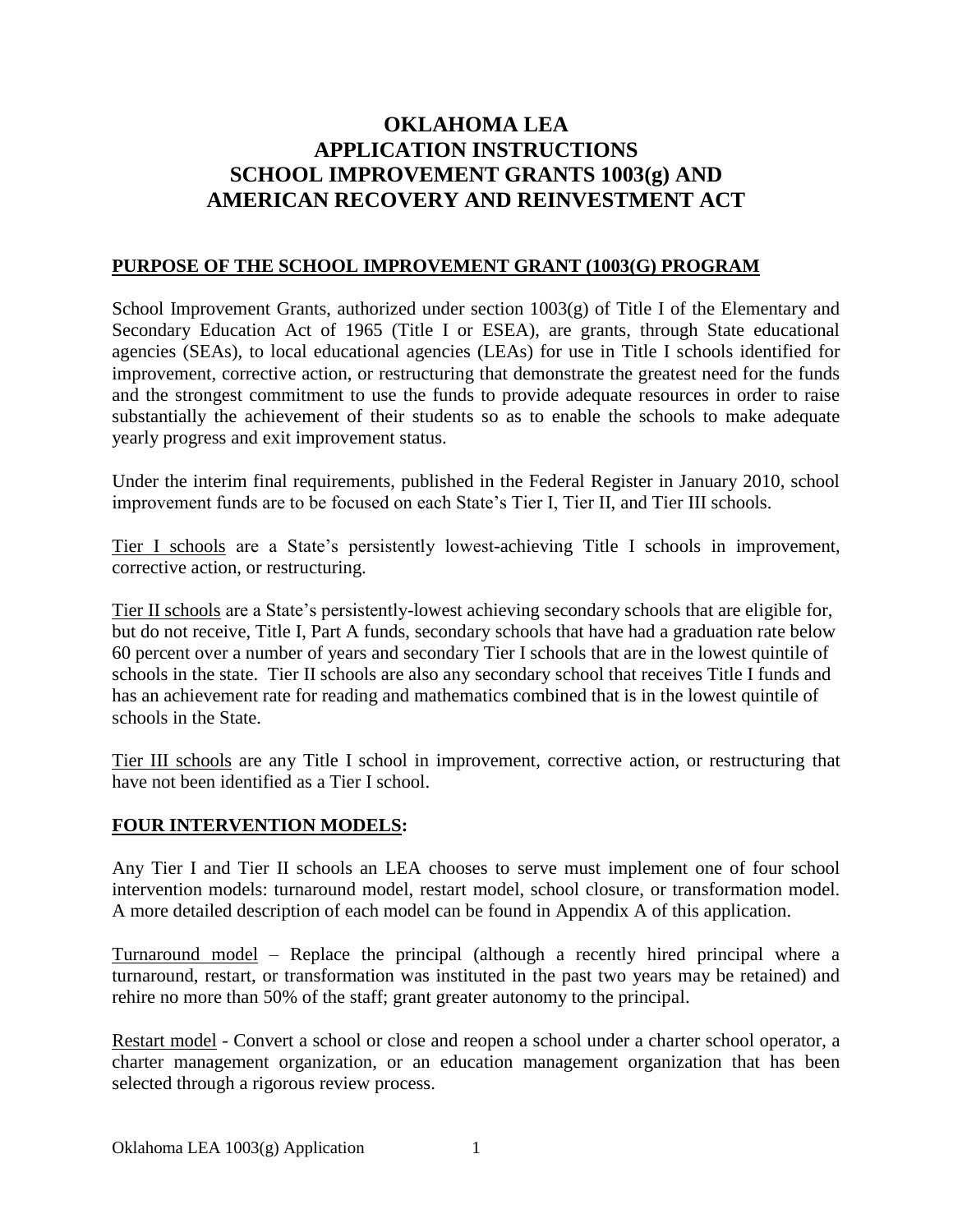School closure - Close a school and enroll the students who attended that school in other schools in the LEA that are higher achieving.

Transformation model - Implement each of the following strategies: (1) replace the principal (although a principal recently hired where a turnaround, restart, or transformation was instituted in the last two years may be retained) and implement a rigorous staff evaluation and development system; (2) institute comprehensive instructional reforms; (3) increase learning time and apply community-oriented schools strategies; (4) reward staff who increase student achievement and graduation rates and remove staff who have not improved after ample opportunity; and (4) provide operational flexibility and sustained support.

**Note: An LEA with nine or more Tier I or Tier II schools, including both schools that are being served with FY2009 SIG 1003(g) funds and schools that are eligible to receive FY2010 SIG 1003(g) funds, may not implement the transformation model in more than 50 percent of those schools.**

## **ADDITIONAL OKLAHOMA REQUIREMENTS OF THE 1003(g) GRANT**

Turnaround Office $(r)$  – LEAs must employ an FTE (percentage of FTE will be contingent upon LEA capacity) as an LEA based Turnaround Office or Turnaround Officer(s) that will be responsible for the day-to-day management of the reform efforts at the site level. This office will also be responsible for coordinating and communicating with the Oklahoma State Department of Education (OSDE) about the LEAs progress and efforts toward meeting the goals of the  $1003(g)$ grant.

Job Description of Turnaround Officer –

- Work with the superintendent and district leadership team to manage, oversee, and monitor the implementation of the School Improvement Grant.
- Work closely with the principal and the central office to support day-to-day needs of the school, discuss progress, and identify and overcome barriers to implementation.
- Ensure alignment between the activities of the School Improvement Grant, district initiatives, and external providers.
- Manage delivery of services from external providers.
- Provide technical assistance and support to the schools served with  $SIG 1003(g)$  funds.
- Liaise between the OSDE, School Support Teams, central office, and the schools served with  $SIG 1003(g)$  funds.
- Meet at least quarterly with OSDE staff to discuss progress of each school served with  $SIG 1003(g)$  funds.
- Provide quarterly status reports to OSDE.
- Attend all required professional development and meetings.

Collaboration Time – LEAs must provide at least 90 minutes of scheduled and protected collaboration time per week for each teacher in a Tier I and Tier II school.

Professional Development – LEAs must provide at least five (5) days of site-based training on initiatives to support the goals of the application for each teacher in a Tier I and Tier II school.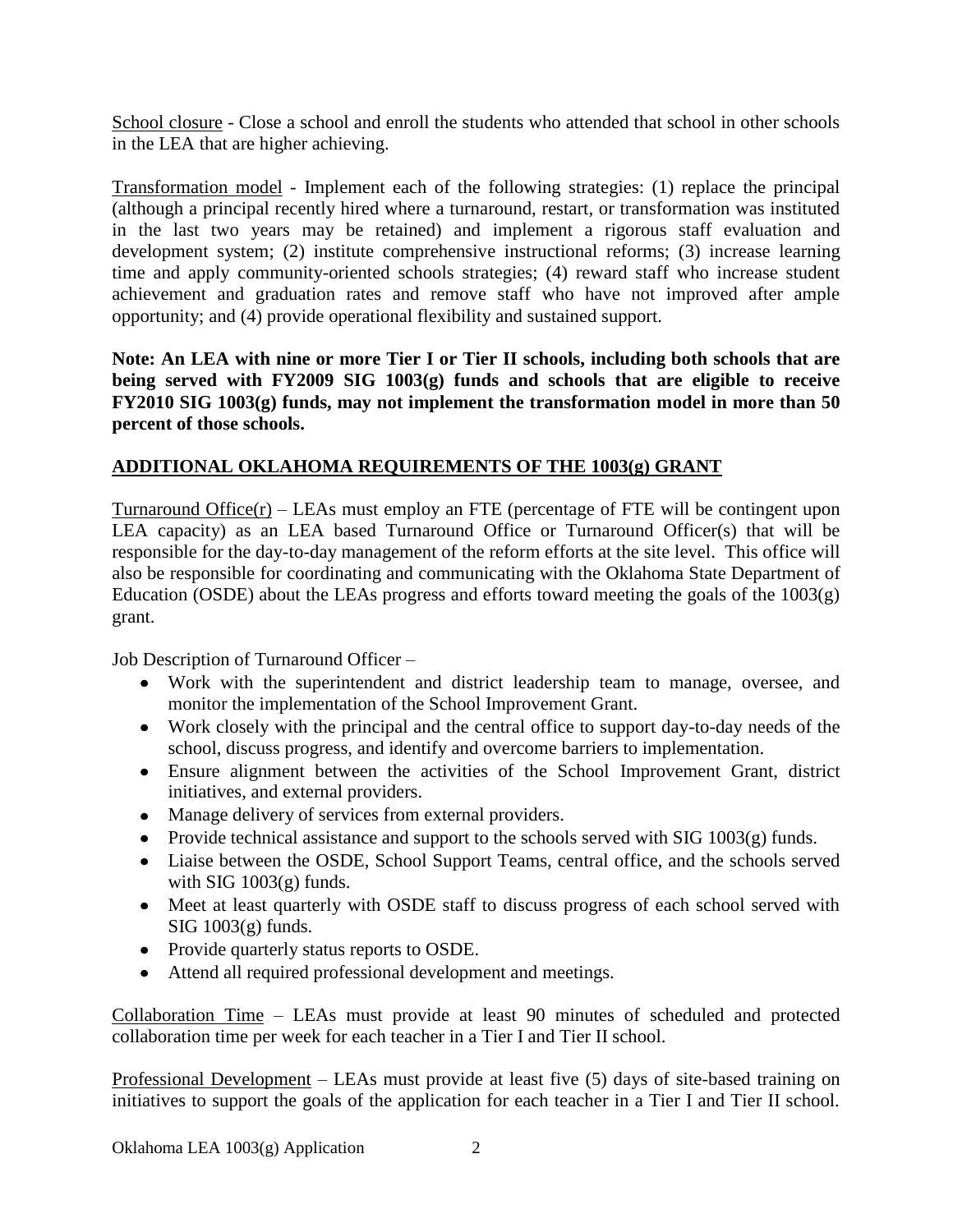Additionally, the LEA must provide a five (5) day teacher academy or institute to provide training in school improvement initiatives and information about the requirements of the  $1003(g)$ grant. More information about job-embedded professional development can be found at http://www.tqsource.org/publications/JEPD%20Issue%20Brief.pdf.

New Teachers – LEAs must provide additional training beyond the required five (5) days of sitebased training and the five (5) day teacher institute for new teachers that join after the start of implementation of the selected intervention model. New teachers should be provided training on initiatives to support school improvement efforts and the process and requirements of the 1003(g) grant.

Resources and meetings – LEAs must utilize the OSDE's State System of Support technical assistance. School Support Teams will be provided for each Tier I, Tier II, and Tier III school receiving 1003(g) funds, based on priority need. These teams will meet on site at least three (3) times per year to provide technical assistance and support to schools and to conduct an external evaluation of the school based on Oklahoma's Nine Essential Elements. Schools in Tier I, Tier II and Tier III will also be required to use Oklahoma's online planning and coaching tool, Ways to Increase School Effectiveness (WISE). This online planning and coaching tool designed to help schools focus on Oklahoma's Nine Essential Elements and provides a framework for progress monitoring for continuous school improvement.

Additionally, LEAs and staff from schools in Tiers I, II, and III will be required to attend Implementation Meetings with representatives from the Oklahoma State Department of Education. These meetings will focus on progress made toward goals, fidelity of implementation of the selected intervention model, and data related to the improvement indicators.

# **REQUIRED APPLICATION COMPONENTS**

Instructions for completing the LEA application should be carefully read and followed. Incomplete applications may not be submitted to the review team.

This application includes an LEA section, a school section to be duplicated for each Tier I and Tier II school served, and a budget section. Each LEA is to complete the LEA section, one school application for each Tier I and Tier II school to be served, and the budget section. See the application checklist below for required application forms and documentation.

| <b>Required Component/Documentation</b>      | # of Pages    |
|----------------------------------------------|---------------|
| <b>LEA</b> Section                           |               |
| <b>Application Cover Sheet</b>               |               |
| Assurances                                   |               |
| Waivers                                      |               |
| Schools to be Served                         |               |
| <b>LEA</b> Capacity                          | Up to 5 pages |
| LEA Procedures/Policy for External Providers | Attachment    |
| <b>LEA</b> Integration of Services Chart     | Up to 5 pages |
| LEA Modification of Policies and Procedures  | Up to 5 pages |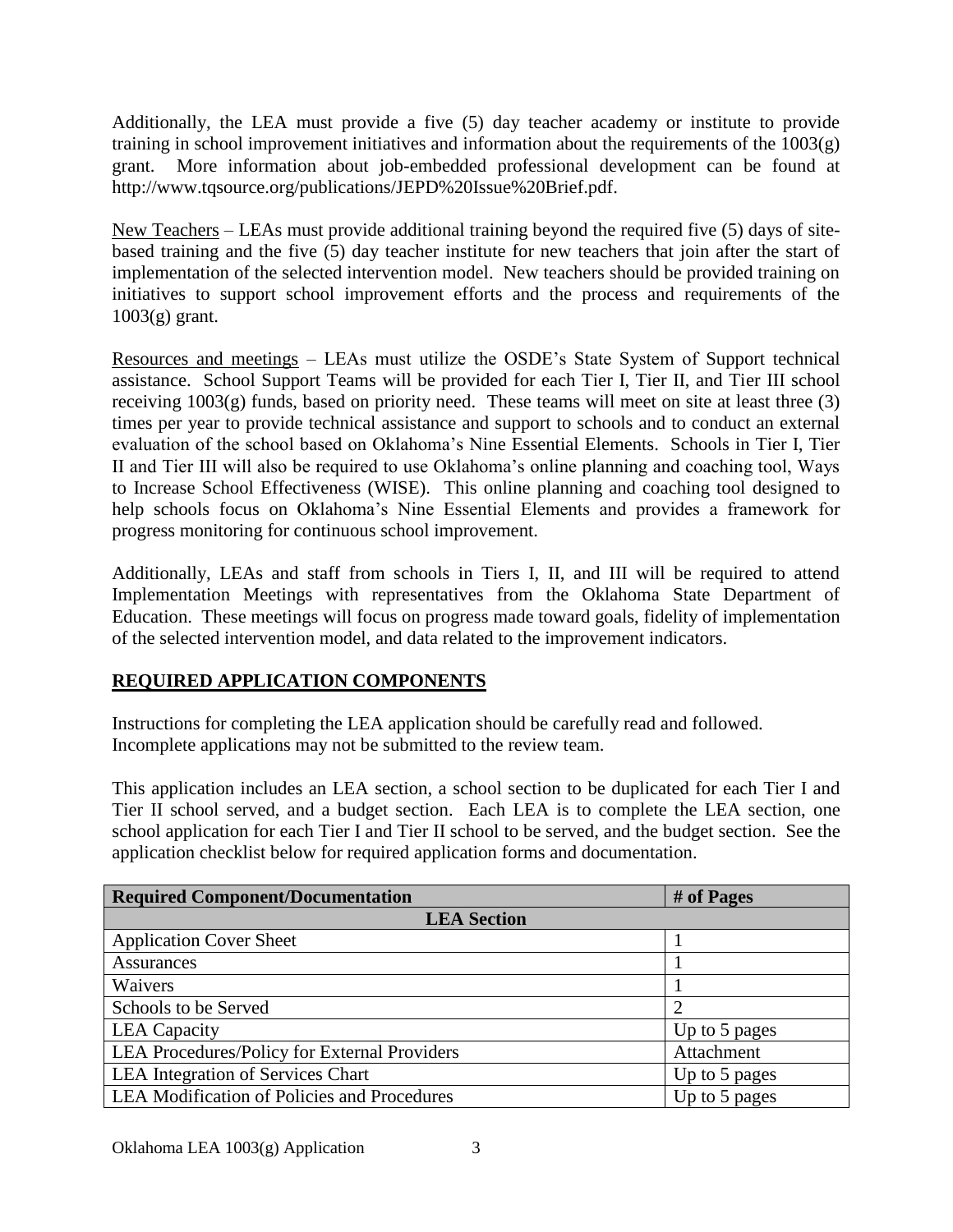| <b>LEA Sustainability Efforts</b>                                           | Up to 5 pages      |  |
|-----------------------------------------------------------------------------|--------------------|--|
| <b>LEA Application for Tier III Schools</b>                                 | Up to 5 pages      |  |
| School Section (to be duplicated for each Tier I and Tier II school served) |                    |  |
| <b>Application Cover Sheet</b>                                              |                    |  |
| <b>School Needs Assessment</b>                                              | Up to 5 pages      |  |
| School Identification of Intervention Model                                 | Up to 5 pages      |  |
| <b>School SMART Goals</b>                                                   | Up to 5 pages      |  |
| School Integration of Services Chart                                        | Up to 5 pages      |  |
| School Modifications of Policies and Procedures                             | Up to 5 pages      |  |
| <b>School Sustainability Efforts</b>                                        | Up to 5 pages      |  |
| School Action Plan for Pre-Implementation                                   | Up to 5 pages      |  |
| School Action Plan for Selected Model                                       | As Needed          |  |
| <b>Budget</b>                                                               |                    |  |
| <b>LEA Budget Narrative</b>                                                 | Up to 5 pages      |  |
| School Budget Narrative (to be duplicated for each Tier I and Tier II       | Up to 5 pages each |  |
| school served)                                                              |                    |  |
| <b>LEA Summary Budget and Justification Pages</b>                           | Attachment         |  |
| School Summary Budget and Justification Pages                               | Attachment         |  |

# **APPLICATION SUBMISSION AND DUE DATE**

Grant applications must be received by the Oklahoma State Department of Education no later than Friday, March 11, 2011. Grant applications may be submitted in person or via postal mail with original signatures to the contact listed on the application. Grant applications will be screened for completeness upon submission. Incomplete applications may not be forwarded for review. Factors that may delay application review include:

- Missing required materials or documents
- Incorrect budget information (i.e., request exceed maximum amount)
- No signature or signatures are not original

Complete applications will be forwarded for review. Additional information or clarification may be requested before approval is granted.

Successful grant applicants will be notified within four weeks. Applicants may be partially or fully funded, depending on the availability of funds. All decisions made by OSDE are final. Selected applicants must wait until they receive an official award letter before incurring any expenditures. Expenditures incurred before approval are not reimbursable.

#### **APPLICATION RESOURCES**

A list of links to helpful information regarding 1003(g) grants can be found in Appendix B of this application.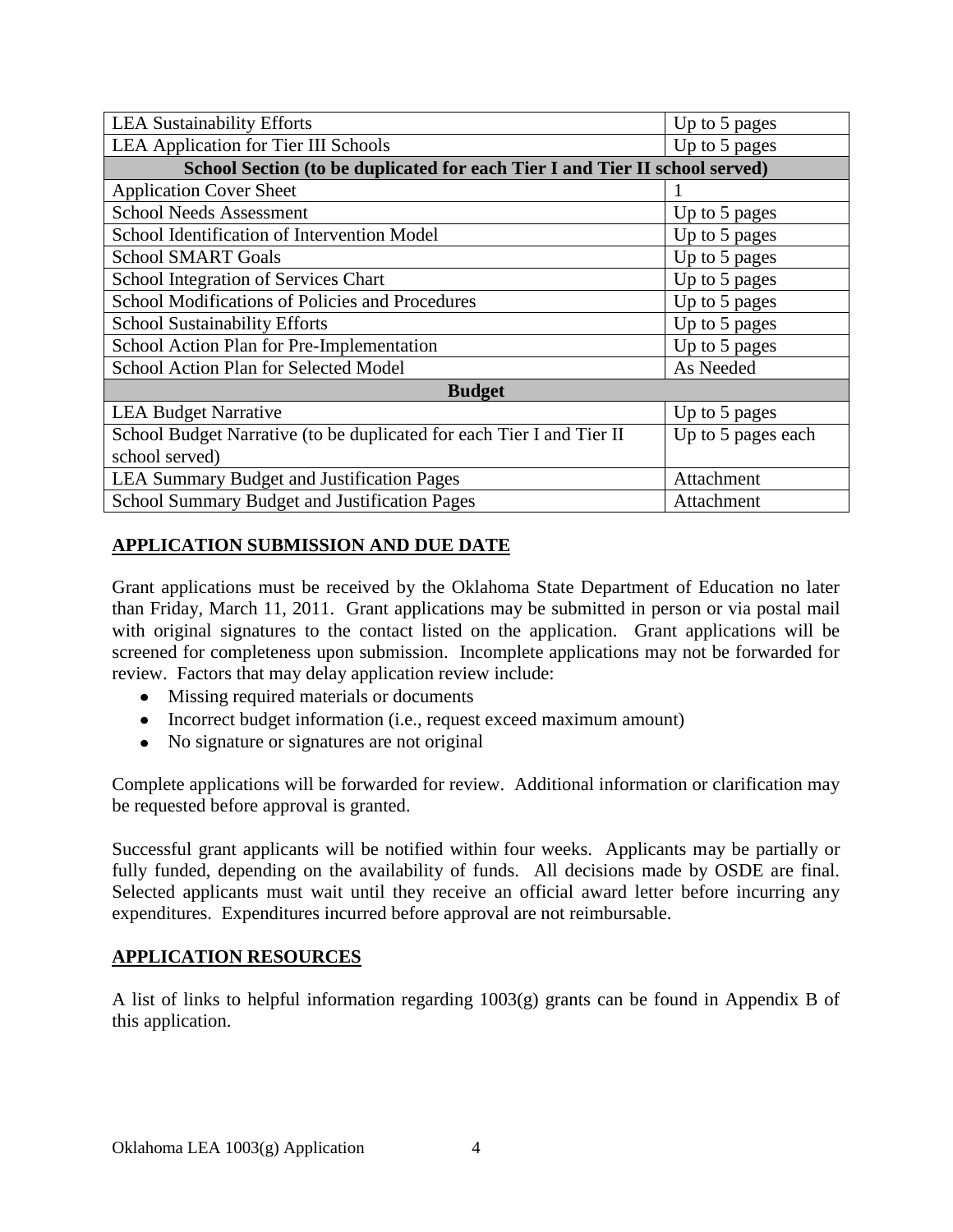### **APPLICATION REVIEW**

The LEA application for 1003(g) will undergo a rigorous review process by a review panel including external reviewers at the SEA. LEA applications will be reviewed according to the rubric included in Appendix C of this application. In the event the SEA does not have sufficient funds to serve all eligible schools for which each LEA applies, the SEA will prioritize schools that demonstrate: The greatest overall need as evidenced by student academic progress over a number of years.

### **APPLICATION CONTACT**

LEAs requiring assistance or with questions about the application should contact the OSDE Office of School Support.

Mary Colvin, Executive Director, Title I/School Support/ARRA [Mary\\_Colvin@sde.state.ok.us](mailto:Mary_Colvin@sde.state.ok.us) 405-522-3253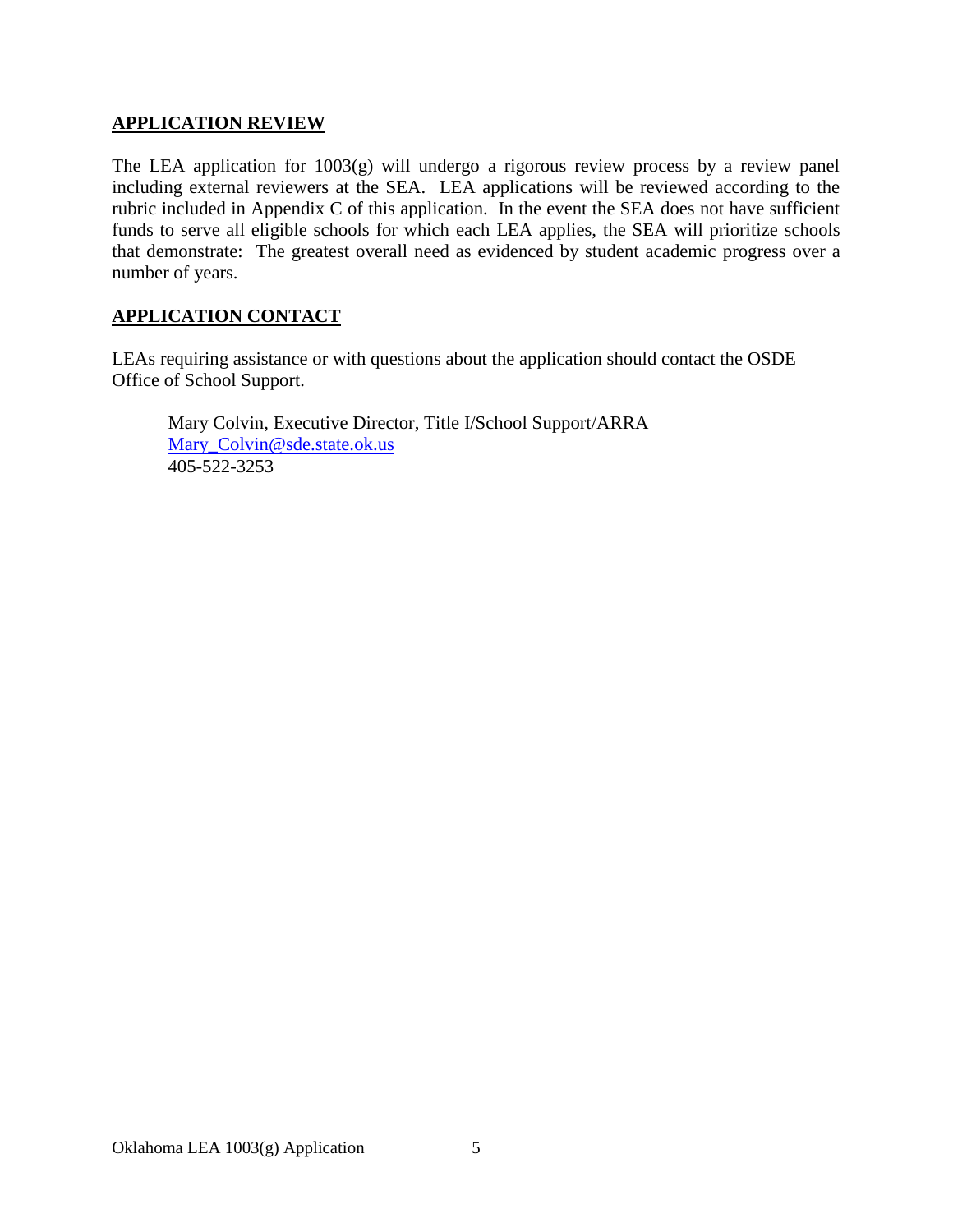# **APPLICATION INSTRUCTIONS SCHOOL IMPROVEMENT GRANTS 1003(g) AND AMERICAN RECOVERY AND REINVESTMENT ACT**

# **LEA APPLICATION SECTION**

### **LEA APPLICATION CHECKLIST**

LEAs applying for 1003(g) funds must complete the LEA section of the application and submit any required documentation (listed below as attachment). The LEA is required to only submit one (1) LEA section regardless of number of Tier I, Tier II, and Tier III schools to be served.

| <b>Required Component/Documentation</b>      | # of Pages    |
|----------------------------------------------|---------------|
| <b>LEA</b> Section                           |               |
| <b>Application Cover Sheet</b>               |               |
| <b>Assurances</b>                            |               |
| Waivers                                      |               |
| Schools to be Served                         | 2             |
| $\Box$ LEA Capacity                          | Up to 5 pages |
| LEA Procedures/Policy for External Providers | Attachment    |
| <b>LEA</b> Integration of Services Chart     | Up to 5 pages |
| LEA Modification of Policies and Procedures  | Up to 5 pages |
| <b>LEA Sustainability Efforts</b>            | Up to 5 pages |
| LEA Application for Tier III Schools         | Up to 5 pages |

# **APPLICATION COVER SHEET**

LEAs must complete one (1) application cover sheet regardless of number of Tiers I, II, and III schools to be served. Applicants should ensure that all information is complete and correct and original signatures are included on the submitted application.

### **ASSURANCES FOR OKLAHOMA LEA APPLICATION**

LEAs applying for a  $1003(g)$  grant must read carefully and sign the Assurances Agreement. Signature certifies that the LEA/school will comply with all applicable federal, state, and local laws pertaining to the application and with all requirements of the 1003(g) School Improvement Grant.

Assurances –

A. Grantees will fully and effectively implement one of the intervention models, turnaround, transformation, restart, or school closure, with fidelity as described in the final requirements of the School Improvement Grant  $1003(g)$  and Appendix A of this application.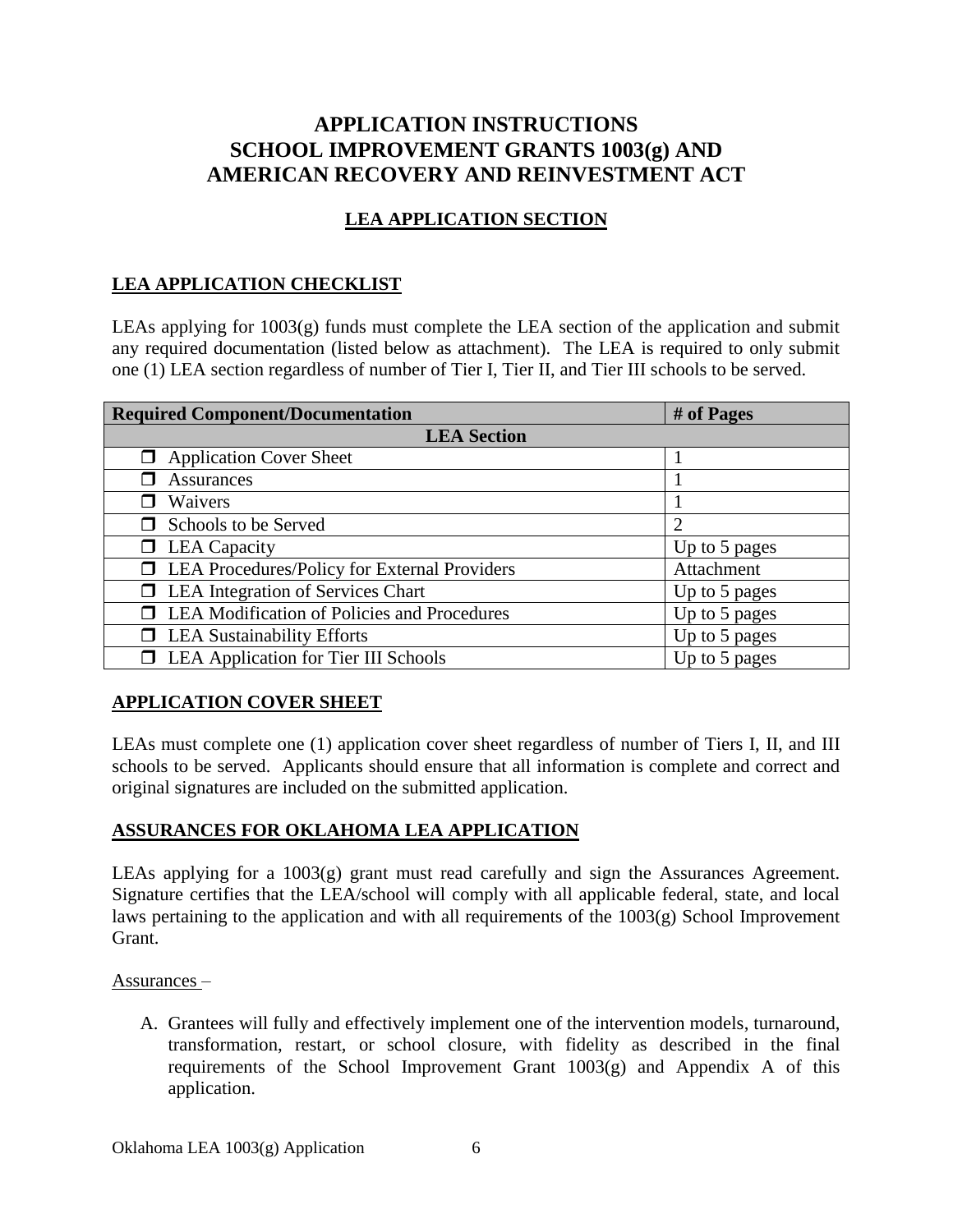- B. Grantees will establish three year goals for student achievement on the State's academic assessments in reading/language arts, mathematics, and graduation rate, if applicable.
- C. Grantees will include in any contract with a charter management organization (CMO), education management organization (EMO), or charter organization, accountability for complying with the final requirements of the School Improvement Grant 1003(g).
- D. Grantees will report school level data, including trend data over a number of years in the following areas:
	- a. Number of minutes in the school year;
	- b. Participation rate by subgroup on State assessments in reading/language arts and mathematics;
	- c. Dropout rate;
	- d. Graduation rate;
	- e. Student attendance rate;
	- f. Number and percentage of students enrolled in advanced coursework or dual enrollment classes;
	- g. Discipline incidents;
	- h. Truancy rate;
	- i. Distribution of teachers by experience and student achievement; and
	- j. Teacher attendance rate.
- E. Grantees will meet the additional Oklahoma requirements of the  $1003(g)$  grant as listed below:
	- a. Establish an FTE (percentage of FTE will be contingent upon LEA capacity) for an LEA based Turnaround Office or Turnaround Officer(s) that will be responsible for the day-to-day management of reform efforts at the site level and coordinate and communicate with the SEA;
	- b. Provide at least 90 minutes per week of protected collaboration time for each teacher to work in Professional Learning Communities;
	- c. Provide at least five (5) days of site based training as well as a five (5) day teacher academy or institute for each teacher in each Tier I and Tier II school to be served; and
	- d. Provide additional training on the selected intervention model and process aligned to the selected intervention model for new teachers that join turnaround schools after the start of implementation.
- F. Grantees must utilize the technical assistance of the SEA provided School Support Team and Educational Leadership Coaching, as applicable.
- G. Grantees must commit to attend all required SEA school improvement meetings and conferences including, but not limited to, What Works in Schools: Phases I and II, data reviews, and 1003(g) Implementation Meetings.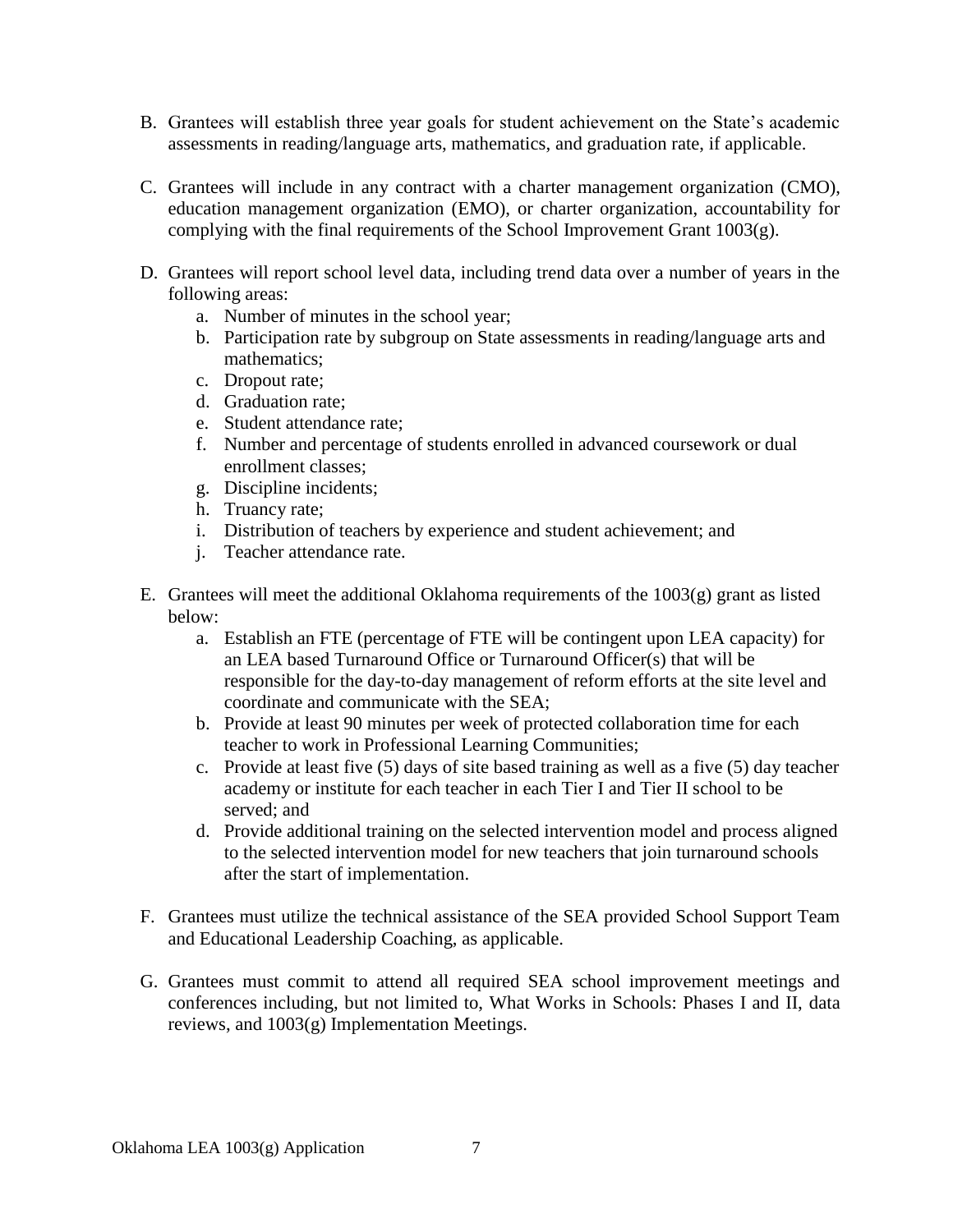- H. Grantees must ensure that any Tier I or Tier II school receiving  $1003(g)$  funds that does not receive Title I, Part A funds receives all the State and local funds it would have received in the absence of 1003(g) funds.
- I. Grantees cannot use  $1003(g)$  funds to support district-level activities for schools that are not receiving 1003(g) funds as part of this application.
- J. Grantees receiving a waiver allowing Tier I and Tier II schools to "start over" in the school improvement timeline will begin the new timeline in the first year of implementation of the selected intervention model.

# **WAIVERS**

LEAs awarded a 1003(g) grant are eligible to receive waivers made available with the 1003(g) grant. The LEA must indicate the waiver it plans to implement. If not all waivers will be implemented at all Tier I, Tier II, and Tier III schools, the LEA must indicate which schools are applying for which waivers.

Waivers available to LEAs applying for 1003(g) funds are:

- Waive section 421(b) of the General Education Provisions Act (20 U.S.C. § 1225(b)) to extend the period of availability of FY2009 carryover for the SEA and all of its LEAs to September 30, 2014.
- Waive section 1116(b)(12) of the ESEA to permit LEAs to allow their Tier I and Tier II Title I participating schools that will implement a turnaround or restart model to "start over" in the school improvement timeline.
- Waive the 40 percent poverty eligibility threshold in section  $1114(a)(1)$  of the ESEA to permit LEAs to implement a schoolwide program in a Tier I or Tier II Title I participating school that does not meet the poverty threshold.

# **SCHOOLS TO BE SERVED**

An LEA funded by the 1003(g) grant must serve all its eligible Tier I and Tier II schools unless the LEA demonstrates a lack of capacity to serve all such schools. Tier III schools may be served only after all eligible Tier I and Tier II schools are served.

When completing the Schools to be Served section of this application, LEAs must first list all schools within the LEA that are being served with FY2009 SIG 1003(g) funds. In the second chart, the LEA must list all Tier I and Tier II schools that are eligible to receive FY2010 SIG 1003(g) funds and indicate the Tier status and the selected intervention model for the school, if applicable. If the school is eligible, but is not applying for FY2010 SIG 1003(g) funds, the LEA must check column marked "Will Not Be Served" and include them in the third chart. The LEA must provide specific and detailed information about the lack of capacity to serve all eligible Tier I or Tier II schools. LEAs should take into consideration the Capacity Indicators Chart located in the LEA Capacity Section of this document. Address all indicators, as necessary, when claiming lack of capacity.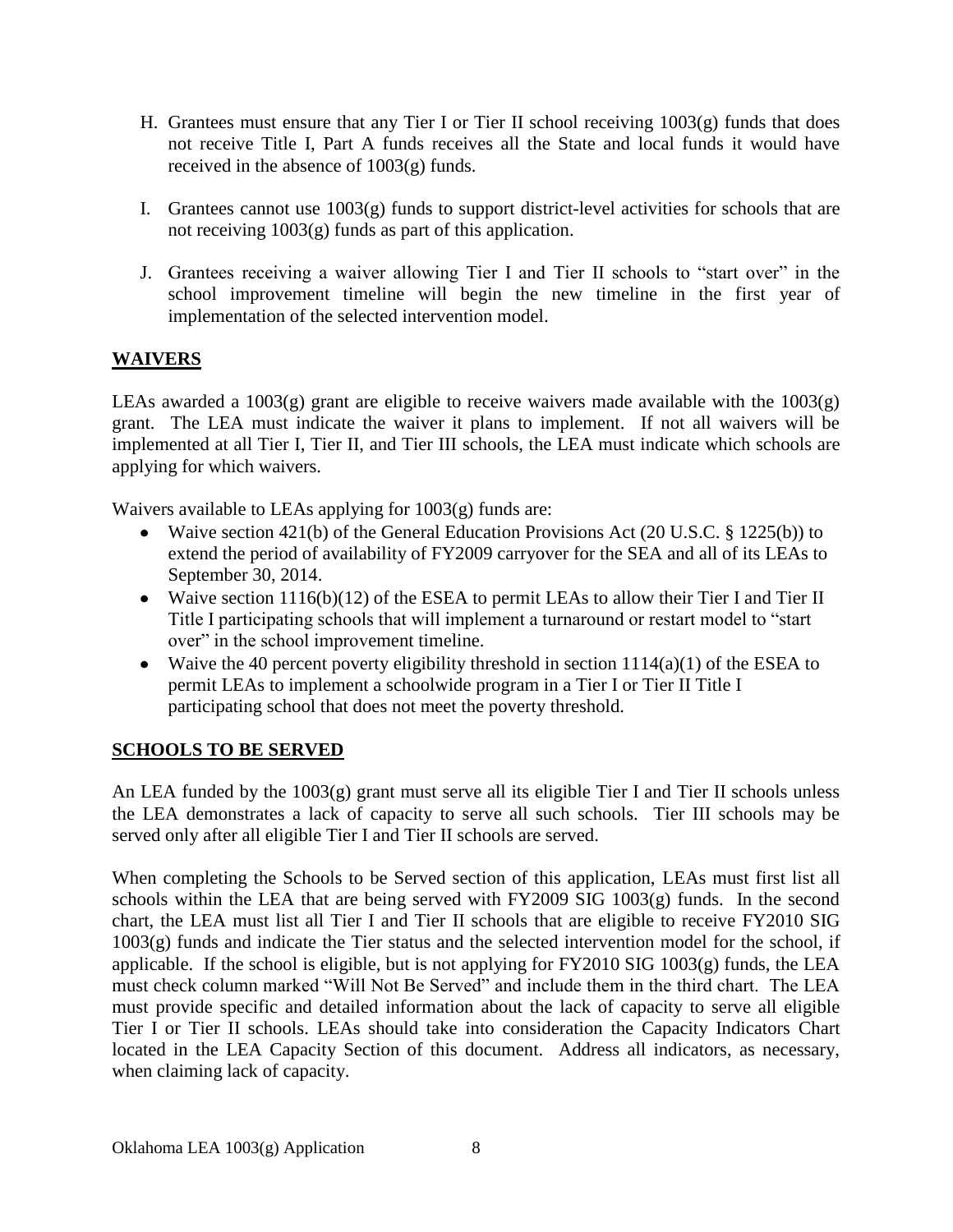More detailed information about selecting an intervention model is found in the Application Instructions for the School Section of this application.

# **LEA CAPACITY**

The LEA must demonstrate it has the capacity to use  $1003(g)$  funds to provide adequate resources and related support to each Tier I and Tier II school identified in the LEA's application in order to implement fully and effectively the selected intervention at each of those schools.

LEAs should consider school, district, and community capacity when selecting an intervention model as each intervention model requires unique responsibilities of those involved. The criteria the SEA will use to evaluate LEA capacity are included in the chart below. The LEA must address all criteria in the LEA Capacity section of this application providing specific and detailed information.

If after SEA review of the claim of Lack of Capacity, the SEA determines an LEA has more capacity than it has claimed, the SEA will:

- 1. Notify the LEA of the SEA's decision and require the LEA to provide additional evidence to support the lack of capacity claim within two weeks of such notice.
- 2. Provide technical assistance and support to the LEA to increase capacity to serve eligible Tier I and Tier II schools.
- 3. Require the LEA to submit a revised LEA application including the eligible schools. LEAs will have a two-week time period in which to submit an amended application.

| <b>Indicators</b>                                                                                                                                                                                                                                                                                                                                                       | Model(s) of<br><b>Intervention</b> |
|-------------------------------------------------------------------------------------------------------------------------------------------------------------------------------------------------------------------------------------------------------------------------------------------------------------------------------------------------------------------------|------------------------------------|
| The LEA has outlined its design and implementation activities for<br>each intervention model. A detailed and realistic timeline has been<br>established. The person/position for providing leadership for each<br>requirement of the intervention has been determined.                                                                                                  | All Models                         |
| The LEA has demonstrated that it has involved and received<br>commitment to support from relevant stakeholders, including<br>administrators, teachers, teachers' unions (if appropriate), parents,<br>students, and outside community members in activities related to<br>decision making, choosing an intervention model, and/or development<br>of the model's design. | All Models                         |
| Staff with the credentials and capacity to implement the selected<br>intervention successfully has been identified. More information<br>regarding turnaround leader competencies can be found on the Public<br>Impact Web site at www.publicimpact.com.                                                                                                                 | All Models                         |
| The ability of the LEA to serve the identified Tier I and Tier II schools<br>has been addressed.                                                                                                                                                                                                                                                                        | All Models                         |
| The ability to recruit new principals with the necessary credentials and<br>capacity has been demonstrated.                                                                                                                                                                                                                                                             | All Models                         |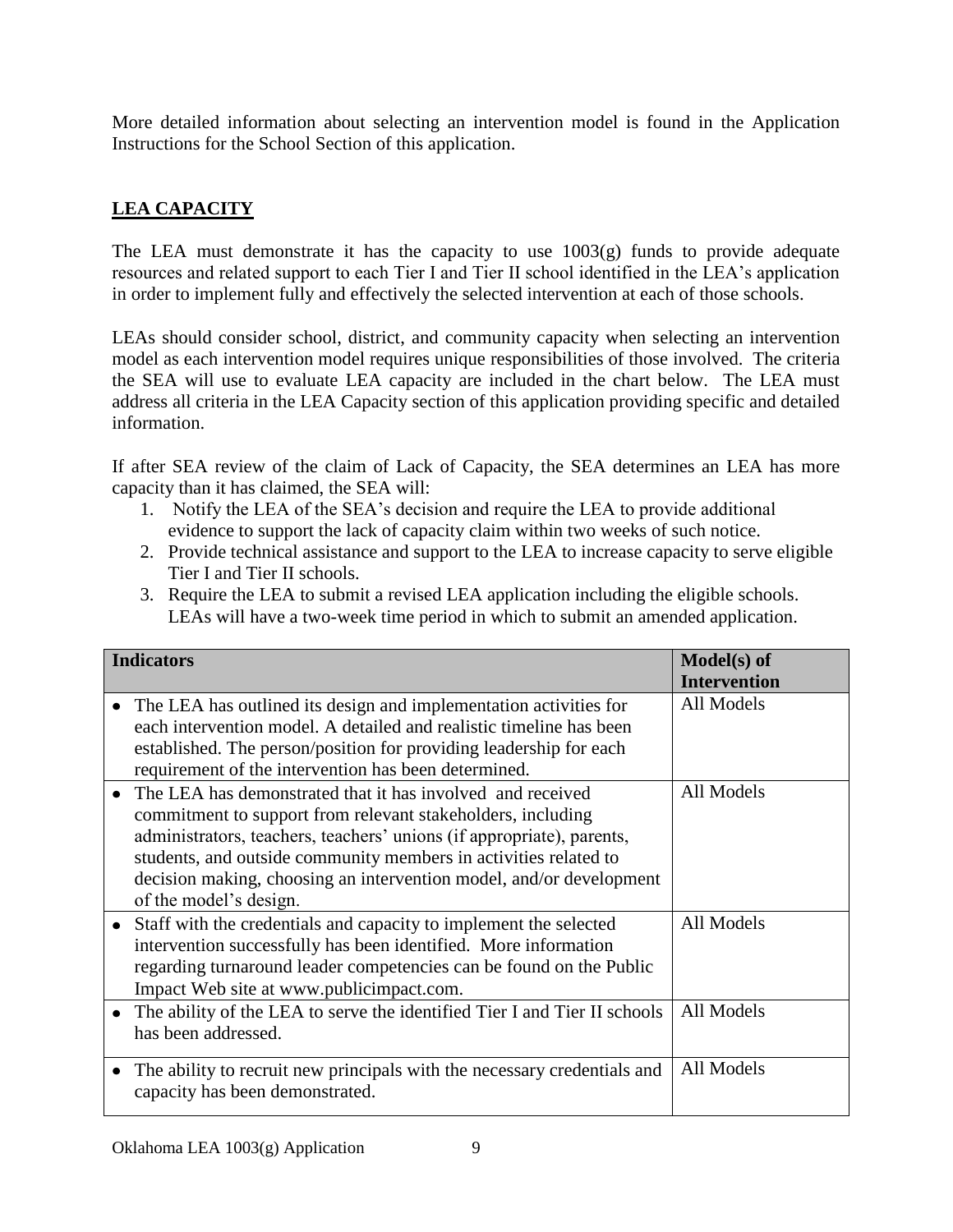| For information about turnaround leaders see<br>http://publicimpact.com/images/stories/publicimpact/documents/                                                                                                                                                                                                                                                                                                                                                                                                          |                                           |
|-------------------------------------------------------------------------------------------------------------------------------------------------------------------------------------------------------------------------------------------------------------------------------------------------------------------------------------------------------------------------------------------------------------------------------------------------------------------------------------------------------------------------|-------------------------------------------|
| Turnaround_Leader_Competencies.pdf                                                                                                                                                                                                                                                                                                                                                                                                                                                                                      |                                           |
| The LEA has conducted a strategic planning process that supports the<br>$\bullet$<br>selection and implementation of the chosen model.                                                                                                                                                                                                                                                                                                                                                                                  | All Models                                |
| The LEA has developed three-year budgets that directly align to the<br>$\bullet$<br>activities and strategies stated in the plan.                                                                                                                                                                                                                                                                                                                                                                                       | Turnaround,<br>Transformation,<br>Restart |
| The LEA has developed a monitoring plan that encompasses multiple<br>visits to each school and requires evidence of effective LEA<br>interventions if there is limited student academic success.                                                                                                                                                                                                                                                                                                                        | Turnaround,<br>Transformation,<br>Restart |
| The LEA has plans to adopt alternative/extended school-year<br>$\bullet$<br>calendars that add time beyond the instructional day for each<br>identified Tier I and Tier II school to be served.                                                                                                                                                                                                                                                                                                                         | Transformation                            |
| The LEA has established an FTE for an LEA Turnaround Office or<br>$\bullet$<br>Officer(s) that will be responsible for the day-to-day management of<br>reform efforts at the school level and coordinating with the SEA.                                                                                                                                                                                                                                                                                                | Turnaround,<br>Transformation,<br>Restart |
| The LEA has made a commitment to expand teachers' capacity to<br>$\bullet$<br>plan collaboratively in the academic areas where students fail to make<br>Adequate Yearly Progress.                                                                                                                                                                                                                                                                                                                                       | Turnaround,<br>Transformation,<br>Restart |
|                                                                                                                                                                                                                                                                                                                                                                                                                                                                                                                         |                                           |
| The LEA has identified a $1003(g)$ Turnaround Office $(r)$ that meets<br>$\bullet$<br>regularly with SEA staff to discuss progress of schools. Turnaround<br>Office(r)s are highly knowledgeable educators who specialize in<br>school improvement, understand culture and climate, relate well to<br>stakeholders, and understand the scope of Oklahoma's Nine Essential<br>Elements. The Turnaround Office $(r)$ must also demonstrate that they<br>communicate regularly with the LEA administrative team, including | Turnaround,<br>Transformation,<br>Restart |
| the LEA Superintendent.<br>The LEA has demonstrated, through past grant applications, that they<br>$\bullet$<br>have sound fiscal management with limited audit findings.                                                                                                                                                                                                                                                                                                                                               | All Models                                |
| The LEA has completed a self assessment of its own capacity to<br>design, support, monitor and assess the implementation of the models<br>and strategies that it selects for its Tier I, Tier II, and Tier III schools.                                                                                                                                                                                                                                                                                                 | All Models                                |
| The LEA has demonstrated a commitment to the sustainability of the<br>٠<br>intervention model after the funding is no longer available.                                                                                                                                                                                                                                                                                                                                                                                 | Turnaround,<br>Transformation,<br>Restart |
| The LEA has access and proximity to higher achieving schools,<br>$\bullet$<br>including but not limited to charter schools or new schools for which<br>achievement data are not yet available.                                                                                                                                                                                                                                                                                                                          | <b>School Closure</b>                     |
| The LEA completes the grant application within the timelines set forth<br>٠<br>in the application.<br>Assurances are signed and submitted with the application.                                                                                                                                                                                                                                                                                                                                                         | All Models<br>All Models                  |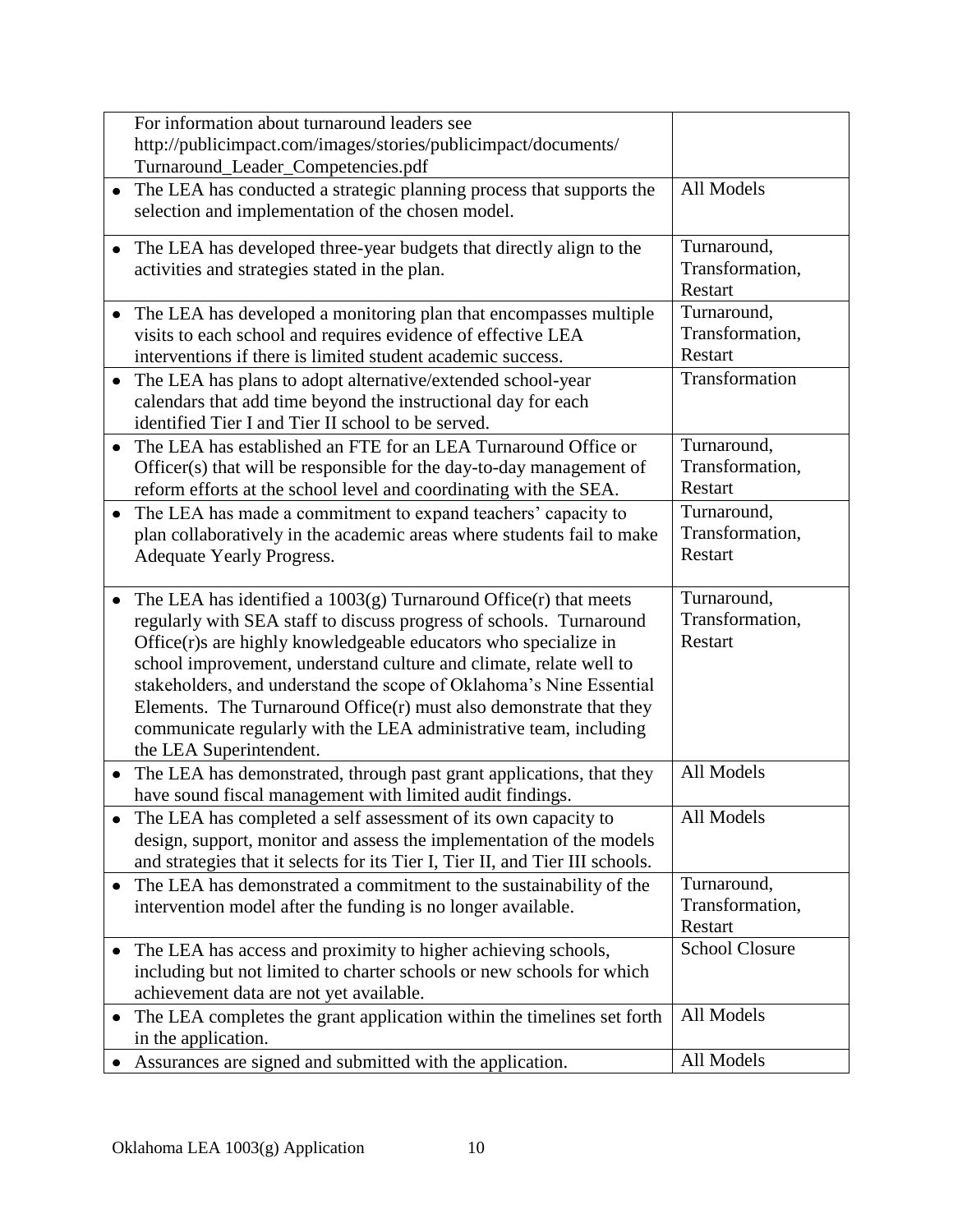# **LEA PROCEDURES/POLICES FOR EXTERNAL PROVIDERS**

LEAs applying for 1003(g) funds must have in place a written procedure/policy to recruit, screen, and select external providers, if applicable. This written policy should include how the LEA will analyze the operational needs of the school and the goals and expectations for the provider, how the LEA will research and prioritize available providers, how LEAs will engage parents and other stakeholders in the review and selection process, how the external provider's progress towards goals will be reviewed, and define consequences for the provider if the goals and expectations are not met. For this section, LEAs must attach the written procedure/policy to recruit, screen, and select external providers.

The LEA must also submit a detailed justification for the selection of each provider included in the application. The justification should include any information related to the documentation of research proven history of success of this provider, the alignment of the external provider with existing LEA services or initiatives, the capacity of this provider to perform the services at the Tier I or Tier II school, and the data-based evidence of the provider's success with similar populations.

# **INTEGRATION OF SERVICES**

The LEA must complete an Integration of Services Chart showing how the LEA will align other available federal, state, and local resources to the selected intervention models. The LEA should also consider the alignment of resources to support the initiatives implemented in any Tier III schools the LEA plans to serve. Resources LEAs may consider when completing the Integration of Services Chart include:

| <b>Resource</b>  | <b>Model(s)</b>                        | <b>Examples of Alignment with</b><br>1003(g)                                                                                                                                                                      |
|------------------|----------------------------------------|-------------------------------------------------------------------------------------------------------------------------------------------------------------------------------------------------------------------|
| Title I, Part A  | Turnaround, Transformation,<br>Restart | Stipends for teachers<br>attending professional<br>development<br>Supplemental instructional<br>materials for extended<br>school hours                                                                            |
| Title II, Part A | Turnaround, Transformation,<br>Restart | Registration and travel for<br>$\bullet$<br>teachers attending National<br>Conferences and<br>Workshops<br>Salary for instructional<br>facilitator to provide<br>ongoing professional<br>development and coaching |
| Title II, Part D | Turnaround, Transformation,<br>Restart | Instructional technology to<br>be integrated into core<br>subjects<br>Increased capacity of                                                                                                                       |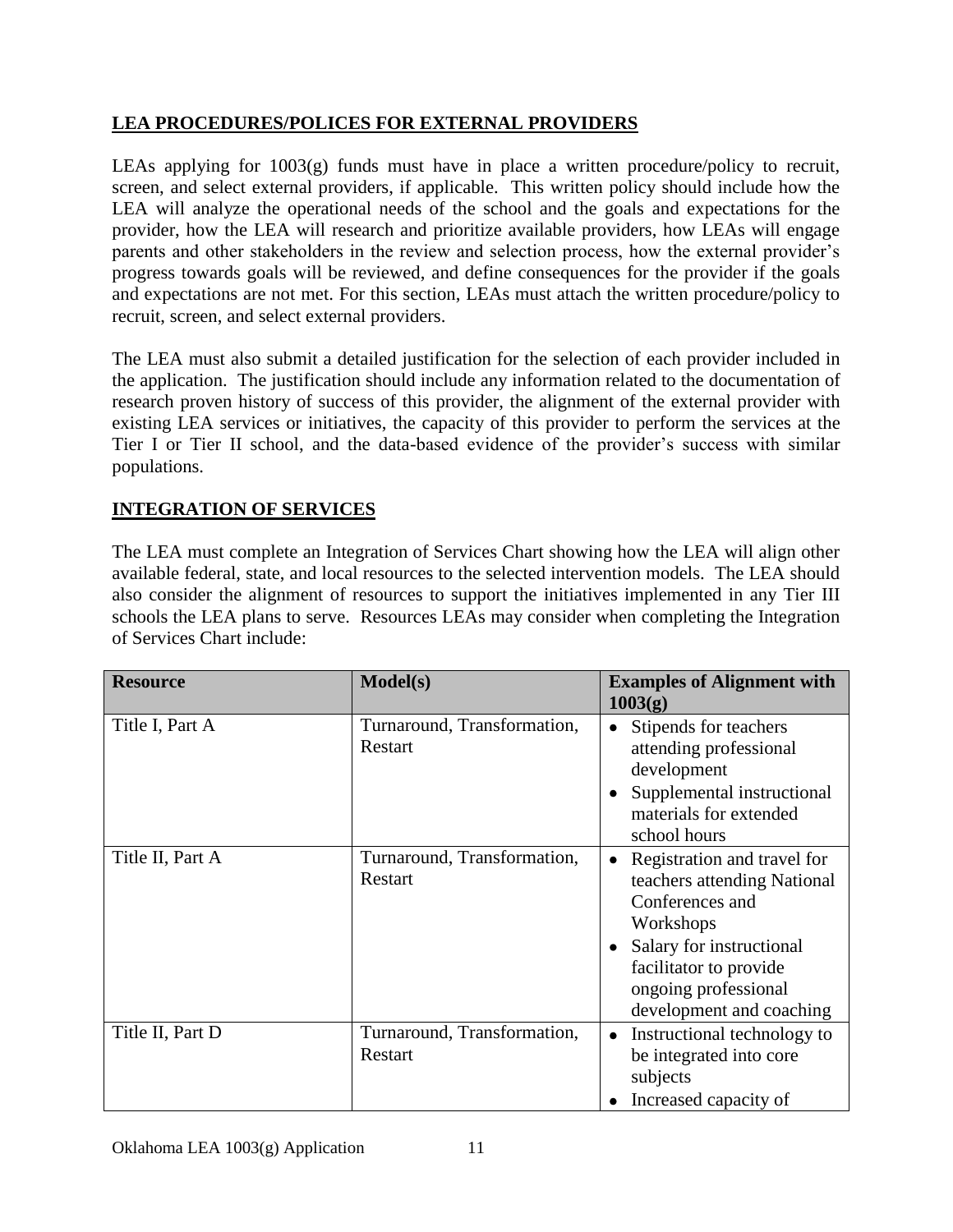|                                  |                                        | current data system to<br>promote use of data by all<br>teachers                                                             |
|----------------------------------|----------------------------------------|------------------------------------------------------------------------------------------------------------------------------|
| Title III, Part A                | Turnaround, Transformation,<br>Restart | Professional development<br>in strategies for English<br>language learners                                                   |
| Oklahoma State Triple A<br>Award | Turnaround, Transformation,<br>Restart | Monetary state award for:<br>highest overall student<br>achievement or highest<br>annual improvement in<br>reading and math. |

# **LEA MODIFICATION OF POLICIES AND PROCEDURES**

The LEA may need to modify its policies and practices to enable the schools to effectively implement the selected intervention models. LEAs must submit a narrative explaining its plans to modify policies or practices. Examples of modifications an LEA may make include providing flexibility in hiring practices at the site level, scheduling protected collaboration time, or adopting an alternate/extended calendar for Tier I and Tier II schools, and/or change the structure of a high school to enhance learning opportunities (i.e., small learning communities, dualenrollment, credit recovery programs).

## **LEA SUSTAINABILITY EFFORTS**

The LEA must submit a plan for sustaining the reforms after the funding period for  $1003(g)$ ends. In this plan, LEAs must address how all stakeholders were involved in the planning phase of the intervention model and will share leadership throughout implementation; the written plans for transitions of staff, funding and the exit of external providers; the strategic planning process the LEA has in place and how it incorporates the Ways to Improve School Effectiveness (WISE) online planning and coaching tool into that process; the formative and summative data system the LEA has in place; any other funding sources that have been secured or are being actively sought to enable the school to continue initiatives; and how the Title I, Part A schoolwide/school improvement plan incorporates the goals and action steps of the 1003(g) application.

### **LEA APPLICATION FOR TIER III SCHOOLS**

The LEA must provide a narrative naming the Tier III schools it wishes to serve, the needs assessment conducted at the Tier III schools, the interventions the LEA proposes to provide at the Tier III schools, the SMART goals established for the Tier III schools, an action plan for each goal, and a timeline for implementation. The LEA should include budgetary information for Tier III schools on the LEA summary budget and justification pages.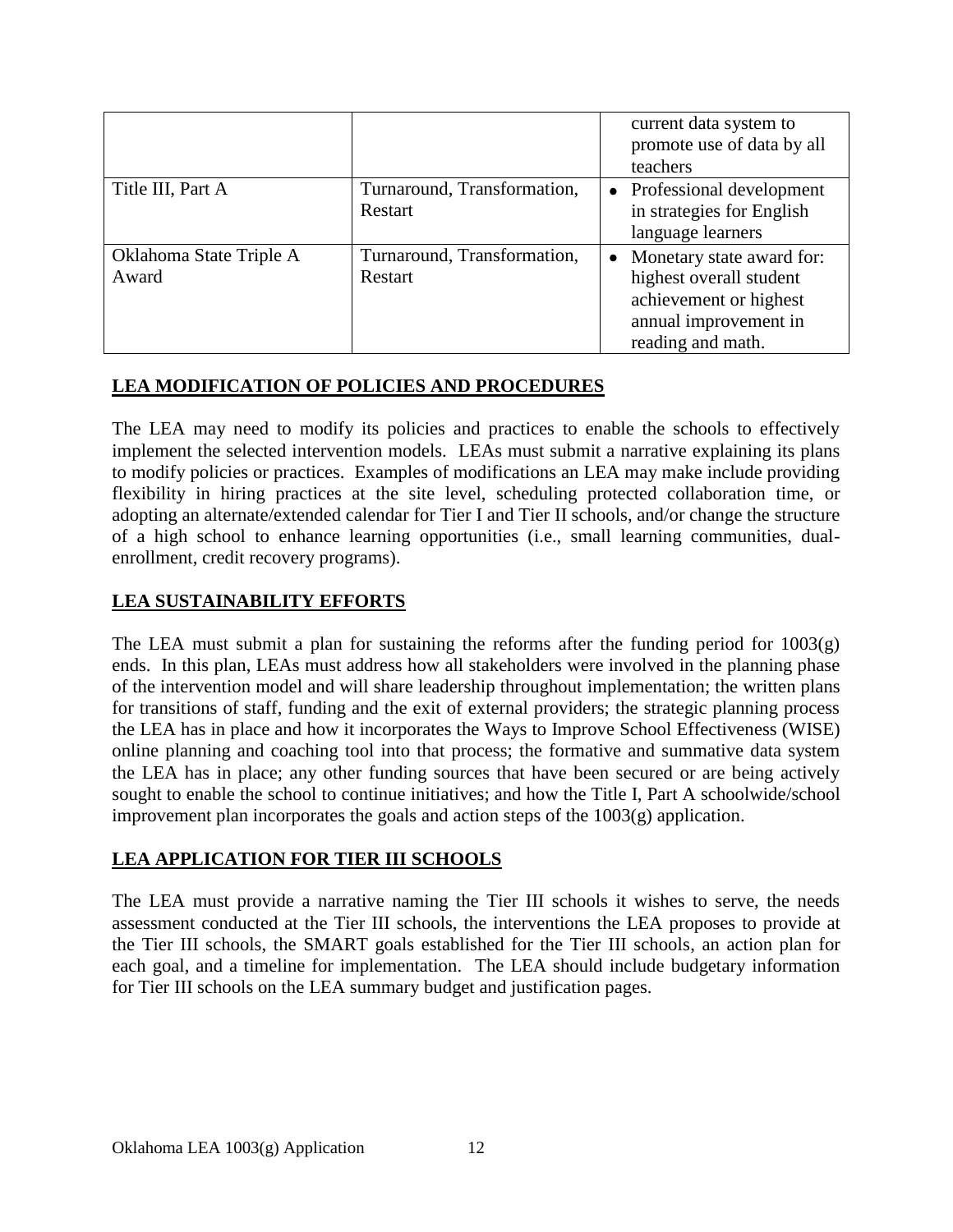# **APPLICATION INSTRUCTIONS SCHOOL IMPROVEMENT GRANTS 1003(G) AND AMERICAN RECOVERY AND REINVESTMENT ACT**

# **SCHOOL APPLICATION SECTION**

### **SCHOOL SECTION CHECKLIST**

For **each** Tier I and Tier II school to be served, the LEA should provide the information included in the School Section Checklist.

| School Section (to be duplicated for each Tier I and Tier II school served) |               |  |
|-----------------------------------------------------------------------------|---------------|--|
| $\Box$ Application Cover Sheet                                              |               |  |
| <b>School Needs Assessment</b>                                              | Up to 5 pages |  |
| School Identification of Intervention Model                                 | Up to 5 pages |  |
| <b>School SMART Goals</b>                                                   | Up to 5 pages |  |
| <b>School Integration of Services Chart</b>                                 | Up to 5 pages |  |
| <b>School Modifications of Policies and Procedures</b>                      | Up to 5 pages |  |
| <b>School Sustainability Efforts</b>                                        | Up to 5 pages |  |
| School Action Plan for Pre-Implementation                                   | Up to 5 pages |  |
| School Action Plan for Selected Model                                       | As Needed     |  |

### **APPLICATION COVER SHEET**

For each Tier I and Tier II school served, the LEA should provide an application cover sheet. LEAs should ensure all information provided is correct and complete.

### **SCHOOL NEEDS ASSESSMENT**

The LEA must describe how it has consulted with relevant stakeholders regarding the LEA's application and implementation of school improvement models in its Tier I and Tier II schools.

For each Tier I and Tier II school, the LEA must conduct a comprehensive needs assessment, utilizing external evaluators as necessary, to identify the strengths, weaknesses, and areas of critical need. For each Tier I and Tier II school, the LEA must describe the needs assessment process and summarize the results of the data analysis. The LEA must identify the intervention model selected for each Tier I and Tier II school and the relationship between the results of the needs assessment and this selected intervention model.

LEAs must include in the description of the needs assessment:

A list of the multiple sources of data used which could include, but is not limited to student and staff profiles, student achievement data, graduation rate, curriculum analysis data, instructional practices inventories, focus walk data, school culture surveys, student,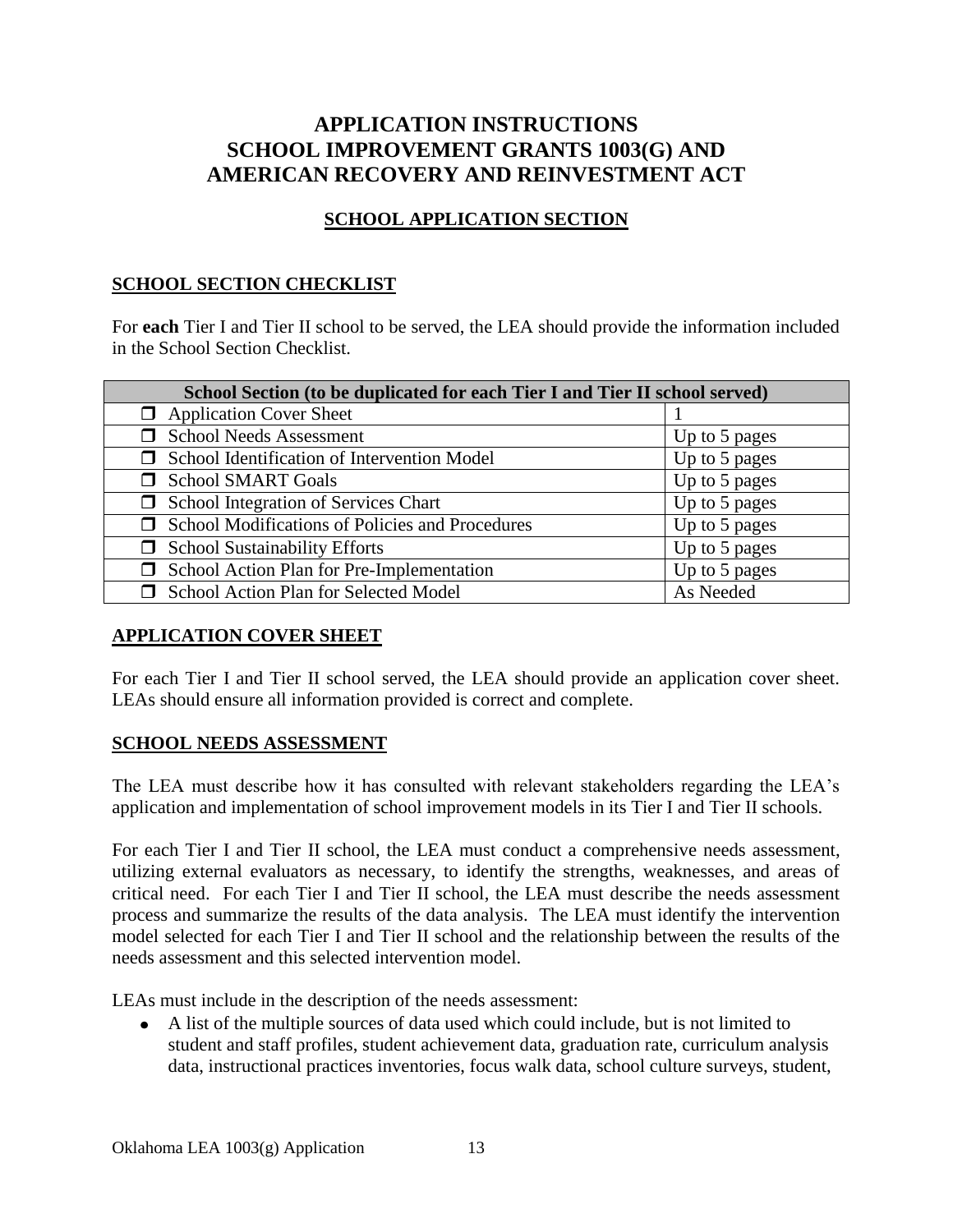family and community surveys, professional development inventories and evaluations, leadership evaluations, and budget analysis;

- A list of who was involved in the needs assessment and the role each person involved played in the process;
- A description of the process used by those conducting the needs assessment to collect, analyze and report data.

LEA must provide in its summary of the data analysis:

- A summary of the results including strengths, weaknesses, and areas of critical need as evidenced by the data; and
- The provided summary chart showing the results of the needs assessment as related to Oklahoma's Nine Essential Elements.

# **SCHOOL IDENTIFICATION OF INTERVENTION MODEL**

Selecting the appropriate intervention model for each Tier I and Tier II school as evidenced by data will be critical to the success of the intervention. For this reason, the LEA should ensure the selected intervention model is closely aligned with the needs of each site. To assist LEAs in this selection, the National Center on Innovation and Improvement in its *Handbook on Effective Implementation of School Improvement Grants* has provided some guiding questions for each model:

Turnaround Model

- How will the LEA select a new leader for the school, and what experience, skills, and training will the new leaders possess?
- How will the LEA assign effective teachers and leaders to the lowest achieving schools?
- How will the LEA begin to develop a pipeline of effective teachers and leaders to work in turnaround schools?
- How will staff replacement take place?
- What supports will be provided to staff being assigned from other schools?
- What are the budgetary implications of this model?
- What is the LEA's capacity to execute and support this model?
- What changes in operational practice must accompany the infusion of human capital?

# Restart Model

- What qualified charter management organizations (CMOs) or education management organizations (EMOs) are willing to partner with the LEA to start a new school?
- Based on supply and capacity, which option is most likely to result in acceptable student growth for the student population to be served – home grown charter school, CMO, or EMO?
- How will support be provided to staff that are reassigned to other schools as a result of the restart?
- What is the LEA's capacity to support the charter school?
- $\bullet$  How will the SEA assist the restart?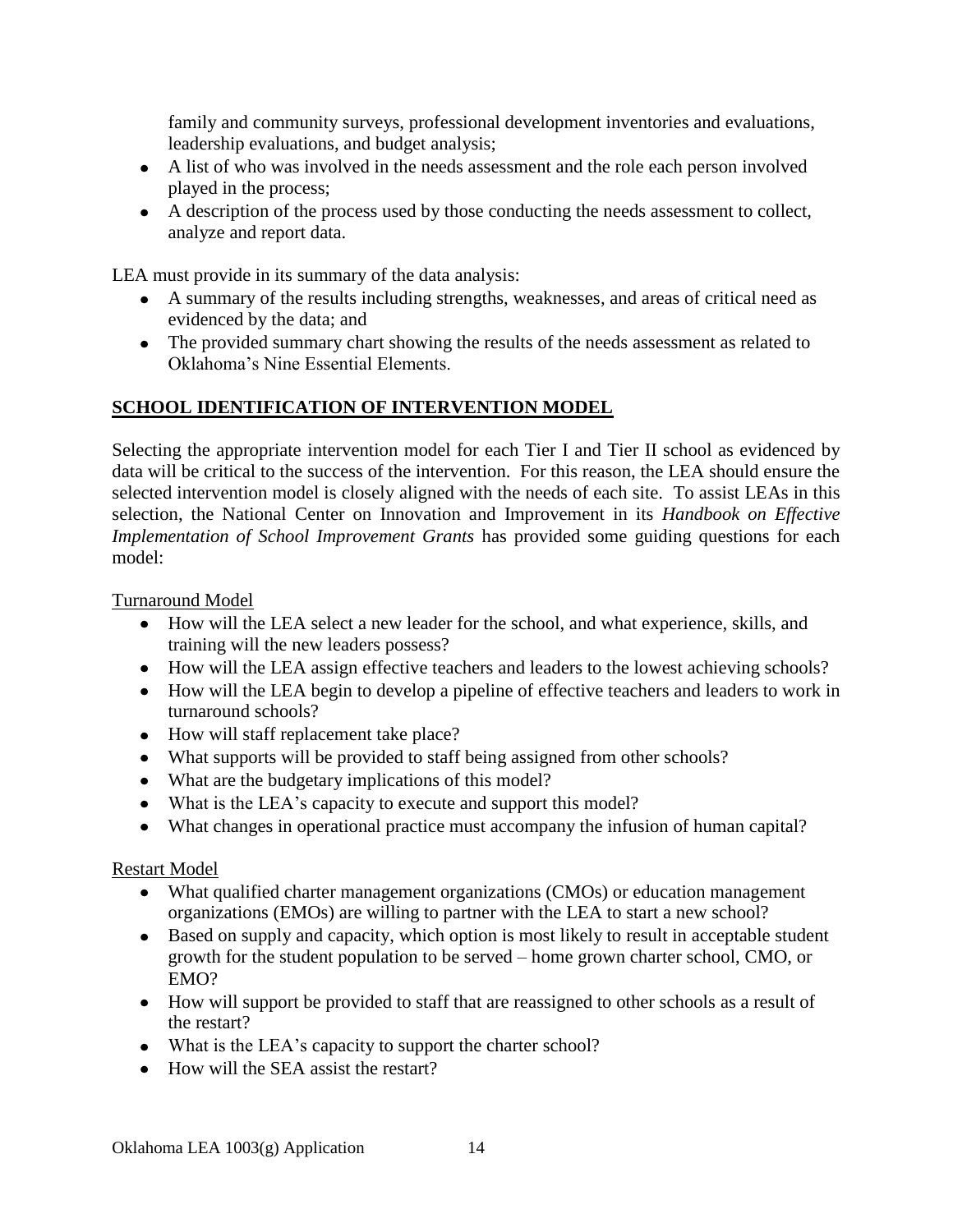What performance expectations will be contractually specific for CMOs, EMOs, or charter organizations and what will the contractual consequences be if the expectations are not met?

Transformation Model

- How will the LEA select a new leader for the school and what experience, training, and skill will the new leader be expected to possess?
- How will the LEA enable the new leader to make staff replacements?
- What is the LEA's capacity to support the transformation?
- What changes in policies and procedures must accompany the transformation?
- What changes in operational practice must accompany the transformation; and, how will these changes be brought about and sustained?

School Closure Model

- What are the metrics to identify schools to be closed?
- What steps are in place to make certain closure decisions are based on tangible data and readily transparent to the community?
- How will the students and their families be supported by the LEA through the reenrollment process?
- Which higher achieving schools have the capacity to receive students from schools being considered for closure?
- How will the receiving schools be staffed with quality staff to accommodate the increase in students?
- What safety and security considerations might be anticipated for students of the school to be closed and the receiving school?
- What are the budgetary implications?
- How does school closure fit within the LEA's overall reform effort.

Based on the results of the needs assessment, the LEA must identify an intervention model for each Tier I and Tier II school to be served and provide in the application a narrative describing the correlation between the results of the data analysis and the selected intervention.

**Note: An LEA with nine or more Tier I or Tier II schools, including both schools that are being served with FY2009 SIG 1003(g) funds and schools that are eligible to receive FY2010 SIG 1003(g) funds, may not implement the transformation model in more than 50 percent of those schools.**

# **SCHOOL SMART GOALS**

LEAs must establish three-year goals for each Tier I and Tier II school in the areas of reading, mathematics, and graduation rate, if applicable. These goals should identify the desired increase in student achievement and will focus the entire school on improvement activities. These goals should also be SMART:

**S**trategic and **S**pecific **M**easurable **A**ttainable

Oklahoma LEA 1003(g) Application 15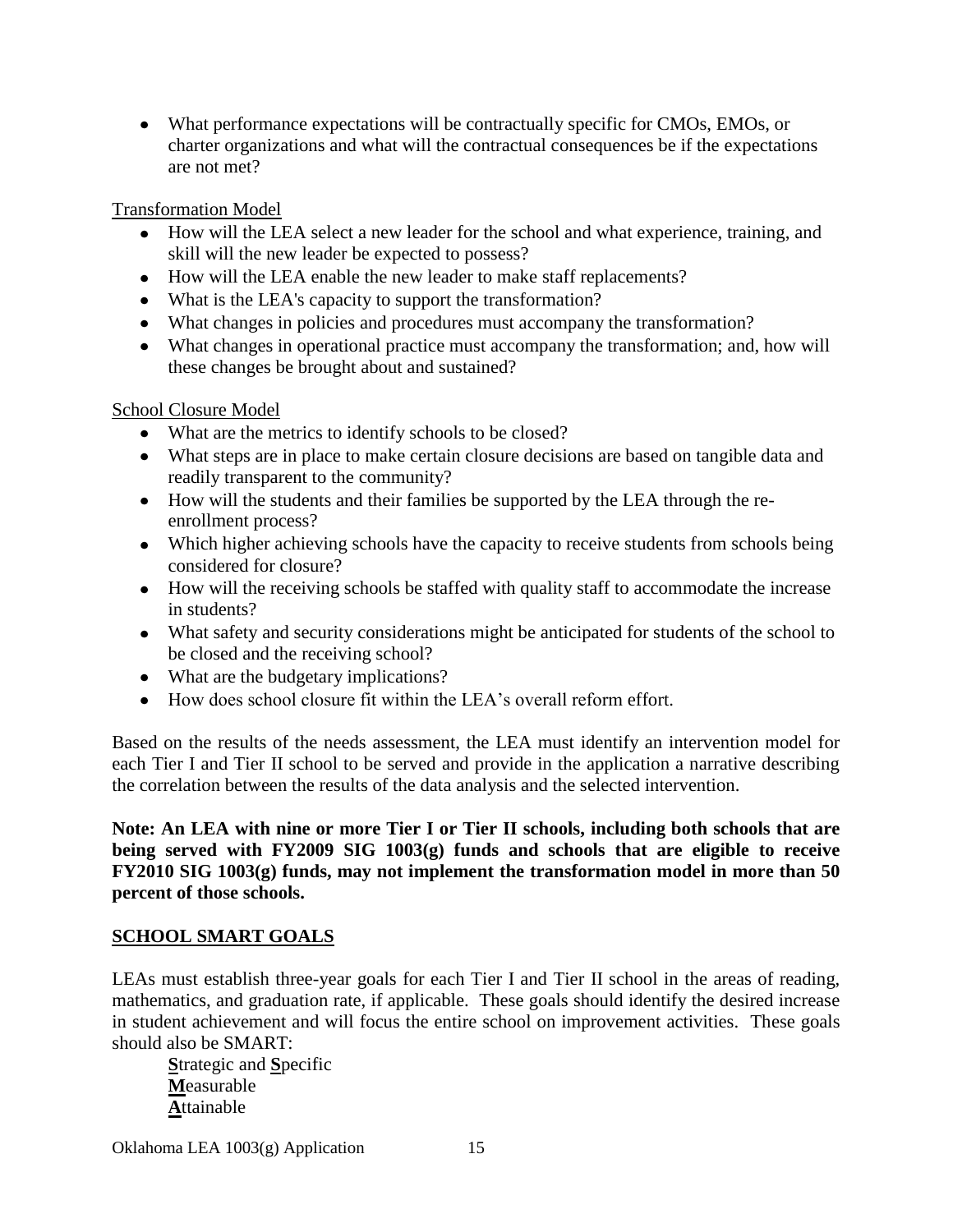### **R**esults Based **T**ime Bound

Strategic – Strategic goals reflect the areas of highest need, the area where the gap between the school's vision and current reality is the greatest. To be strategic means that a goal also aligns with other initiatives, such as those in the district.

Specific – Specific goals identify with sufficient detail the who and what the school needs to target. Specificity allows schools to focus resources and attention for the greatest benefit.

Measurable – A measurable goal is one that defines the starting point and the final value to be achieved. By using measurable goals, school can adjust resources or reforms based on continuous evaluation and feedback.

Attainable – Attainable goals are those that have a final value, a measure, that is reachable within the given time frame. Attainable goals, however, are not goals that are aimed low, but rather are goals that stretch the previous achievement level.

Results-Based – Results-based goals are those that have built in benchmarks or progress monitoring checks to measure efforts. Assessments, evaluation tools and responsible parties are all assigned before efforts begin.

Time Bound  $- A$  time bound goal is one that has a specific time frame. This is critical as it builds internal accountability and motivates those involved to take action.

Examples of SMART Goals –

- The percentage of all students in Grades 3-5 at Anytown Elementary who score satisfactory or above in reading on the Oklahoma Core Curriculum Test (OCCT) will increase from the current 67% to 75% in the 2011-2012 school year.
- The API mathematics score for students in the All Students subgroup will increase from 894 to the identified state performance benchmark of 1074 in the 2011-2012 school year.

On the application, the LEA must identify three-year SMART goals for each Tier I and Tier II school in the areas of reading and mathematics in the All Students subgroup. The LEA must also provide a written rationale for the established goals as they relate to the comprehensive needs assessment. High schools must also include three-year SMART goals for graduation rate.

# **SCHOOL INTEGRATION OF SERVICES CHART**

The LEA must complete for each Tier I and Tier II school an Integration of Services Chart showing how the LEA will align other available federal, state, and local resources to the selected intervention models. The LEA should also consider the alignment of resources to support the initiatives implemented in any Tier III schools the LEA plans to serve.

Resources LEAs may consider when completing the Integration of Services Chart include: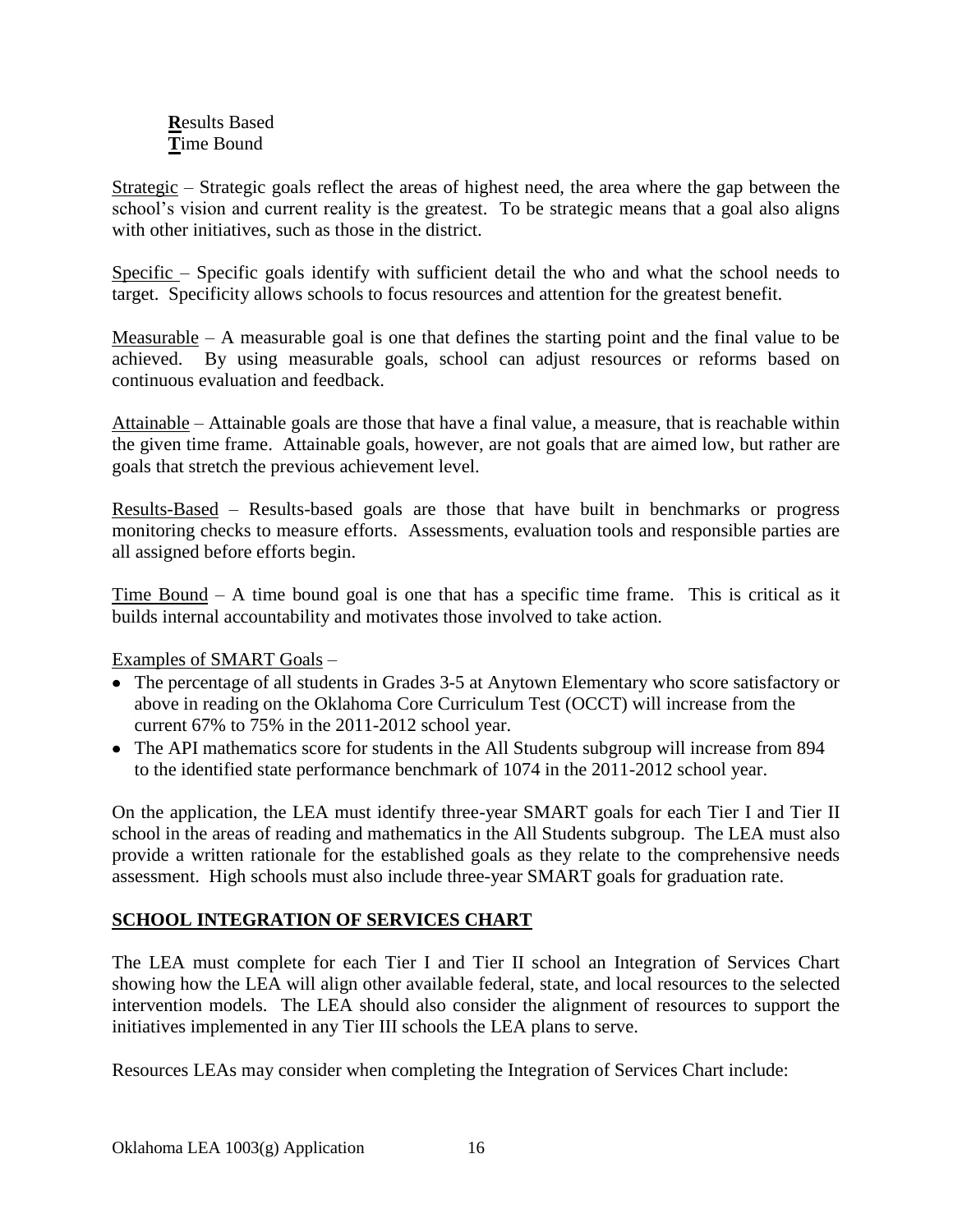| <b>Resource</b>                  | Model(s)                                      | <b>Examples of Alignment with</b><br>1003(g)                                                                                                                                                                      |
|----------------------------------|-----------------------------------------------|-------------------------------------------------------------------------------------------------------------------------------------------------------------------------------------------------------------------|
| Title I, Part A                  | Turnaround, Transformation,<br><b>Restart</b> | Stipends for teachers<br>$\bullet$<br>attending professional<br>development<br>Supplemental instructional<br>materials for extended<br>school hours                                                               |
| Title II, Part A                 | Turnaround, Transformation,<br><b>Restart</b> | Registration and travel for<br>teachers attending National<br>Conferences and<br>Workshops<br>Salary for instructional<br>$\bullet$<br>facilitator to provide<br>ongoing professional<br>development and coaching |
| Title II, Part D                 | Turnaround, Transformation,<br>Restart        | Instructional technology to<br>be integrated into core<br>subjects<br>Increased capacity of<br>current data system to<br>promote use of data by all<br>teachers                                                   |
| Title III, Part A                | Turnaround, Transformation,<br><b>Restart</b> | • Professional development<br>in strategies for English<br>Language Learners                                                                                                                                      |
| Oklahoma State Triple A<br>Award | Turnaround, Transformation,<br><b>Restart</b> | Monetary state award for:<br>highest overall student<br>achievement or highest<br>annual improvement in<br>reading and math.                                                                                      |

# **SCHOOL MODIFICATION OF POLICIES AND PROCEDURES**

In addition to the policies and procedures that may need to be modified by the LEA, the Tier I or Tier II school may also need to modify its policies and practices to enable the school to effectively implement the selected intervention models. LEAs must submit a narrative explaining the school's plans to modify policies or practices. Examples of modifications a school may make include providing flexibility in hiring practices at the site level, scheduling protected collaboration time, or adopting an alternate/extended calendar for Tier I and Tier II schools, and/or change the structure of a high school to enhance learning opportunities (i.e., small learning communities, dual-enrollment, credit recovery programs).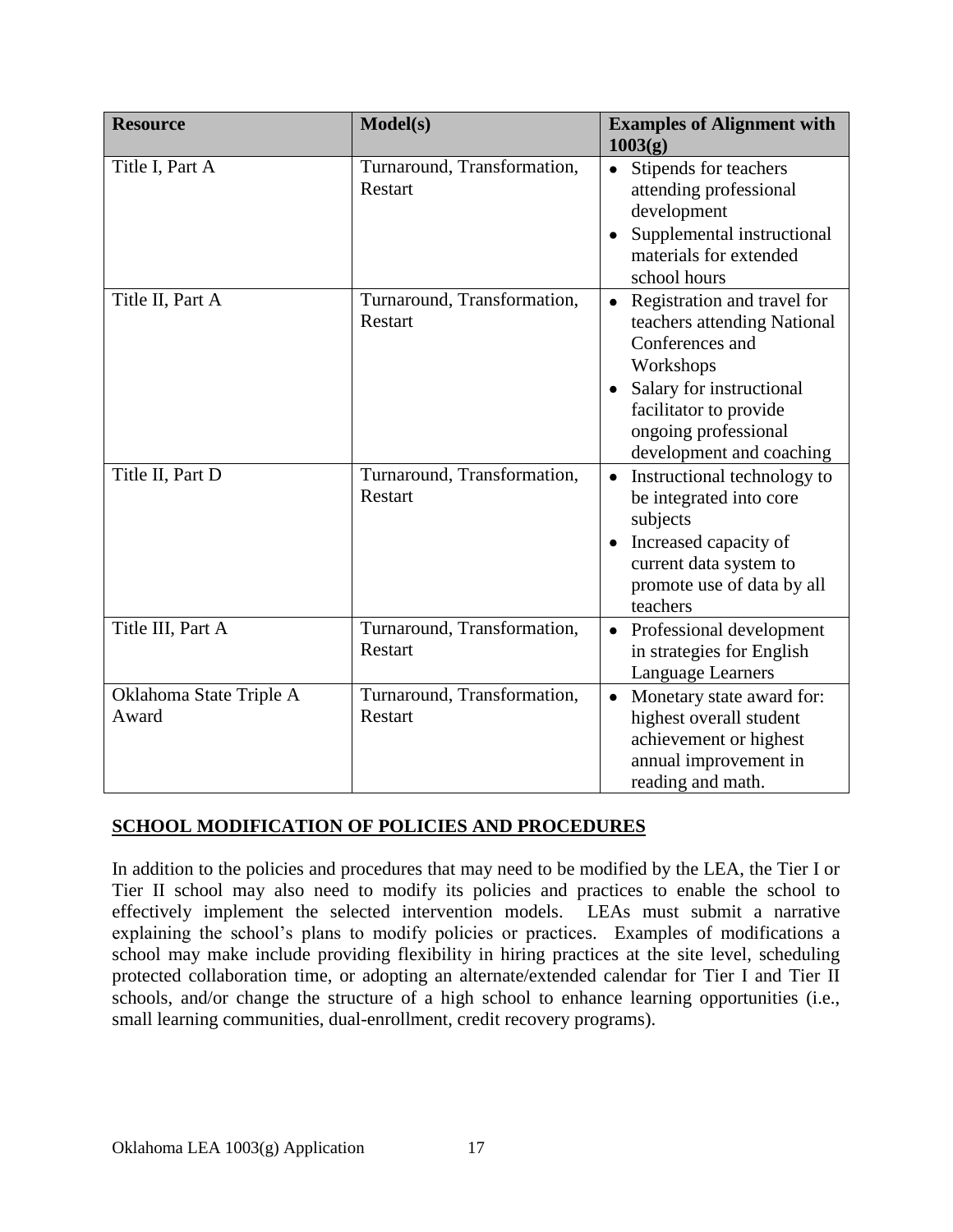### **SCHOOL SUSTAINABILITY EFFORTS**

In addition to the plans the LEA must submit information for sustaining the reforms after the funding period for 1003(g) ends. The Tier I or Tier II school must address how it is involving all stakeholders in the implementation and the efforts at the school level that are being made to plan for transition including: written plans for transitions of staff, funding and the exit of external providers; a strategic planning process; incorporation of the Ways to Improve School Effectiveness (WISE) online planning and coaching tool into that process; a formative and summative data system; any other funding sources that have been secured or are being actively sought to enable the school to continue initiatives; how the school is building capacity through collaborative leadership; and how the Title I, Part A schoolwide/school improvement plan incorporate the goals and action steps of the 1003(g) application

# **SCHOOL ACTION PLAN FOR PRE-IMPLEMENTATION**

LEAs may use FY2010 SIG 1003(g) funds for pre-implementation. This period of time enables an LEA to prepare for full implementation of the chosen intervention model at the start of the 2011-2012 school year. **Please note, funds requested for pre-implementation are included as part of the LEA's first year award.**

LEAs will be required to submit an action plan for each Tier I or Tier II school served by FY2010 SIG 1003(g) funds. This action plan is in addition to the School Action Plan for the Intervention Model. LEAs will also be required to submit a separate budget justification worksheet for the pre-implementation period. More information on the budget justification worksheet is included in the budget section of this document.

According to Section J of the Guidance on Fiscal Year 2010 School Improvement Grants, allowable activities for pre-implementation include:

- Family and Community Engagement Activities
- Rigorous Review of External Providers
- Staffing
- Instructional Programs (i.e., remediation and enrichment)
- Professional Development and Support
- Preparation for Accountability Measures

Proposed expenditures will be reviewed and determined as allowable if they 1) directly relate to the full and effective implementation of the intervention model; 2) address the needs identified by the LEA in the comprehensive needs assessment; 3) advance the overall goal of the SIG program and support the school goals as indicated in the SIG application; 4) represent a meaningful change that will help improve student achievement; 5) are supported by scientifically based research; 6) are reasonable and necessary as defined in the general cost principals governing the SIG program; and 7) are supplemental and in no way supplant funds.

Activities that are not allowable during this period include paying unassigned teachers, buying out the remainder of a principal's contract, and conducting a needs assessment.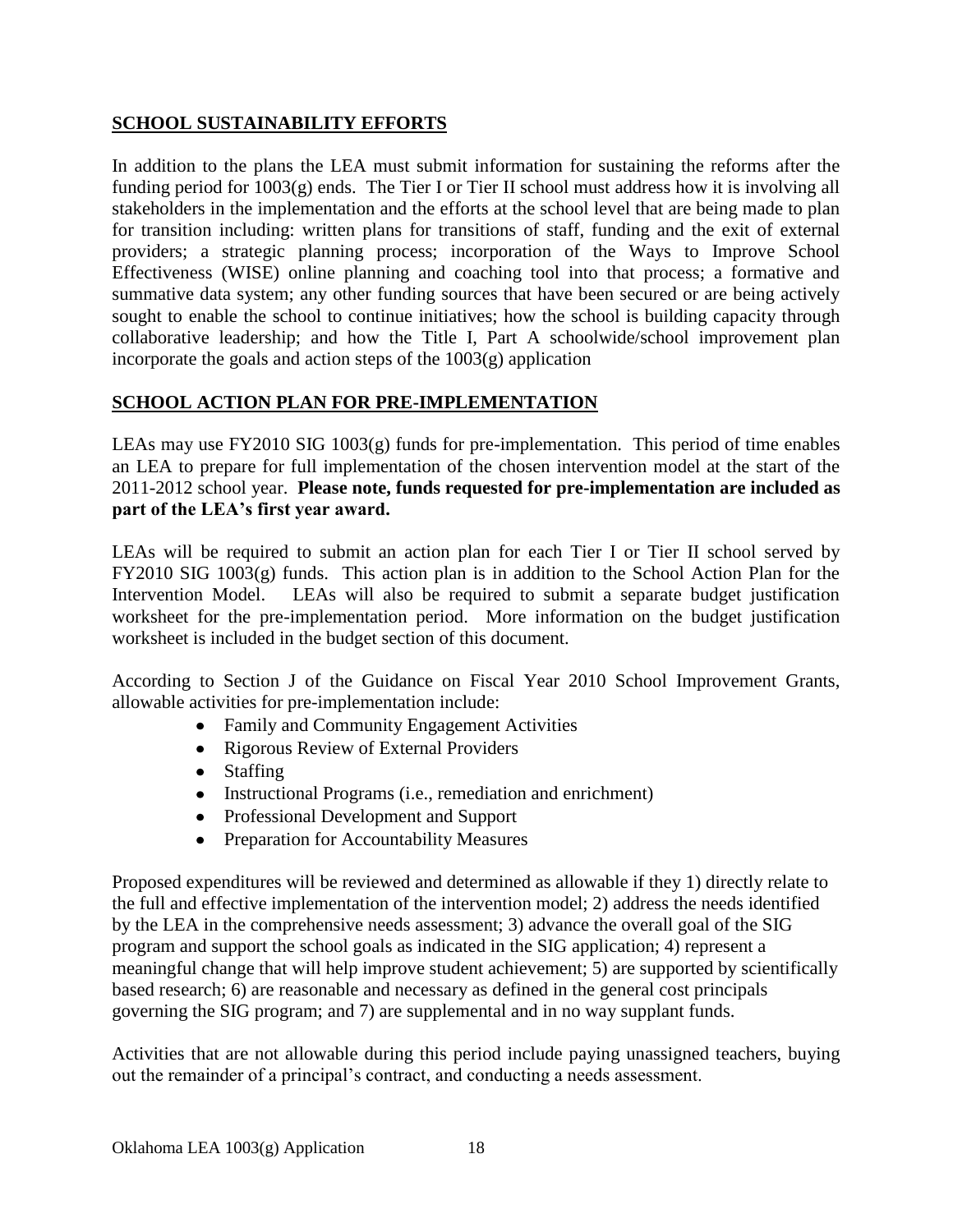In this section of the application, the LEA should explain in detail the plans for preimplementation including specific strategies, persons responsible, and a timeline for actions.

### **SCHOOL ACTION PLAN FOR INTERVENTION MODEL**

The LEA must submit for each Tier I and Tier II school to be served a three-year action plan for the selected intervention model. This action plan includes the required components of the selected model, the action steps the school plans to take to meet the requirements of the model, a timeline for the actions, and identification of the person(s) responsible to carry out the action steps. These action plans must include specific and detailed information regarding the LEAs commitment to implement the selected intervention model with fidelity.

Action plans can be expanded as needed and should be duplicated for each Tier I and Tier II school.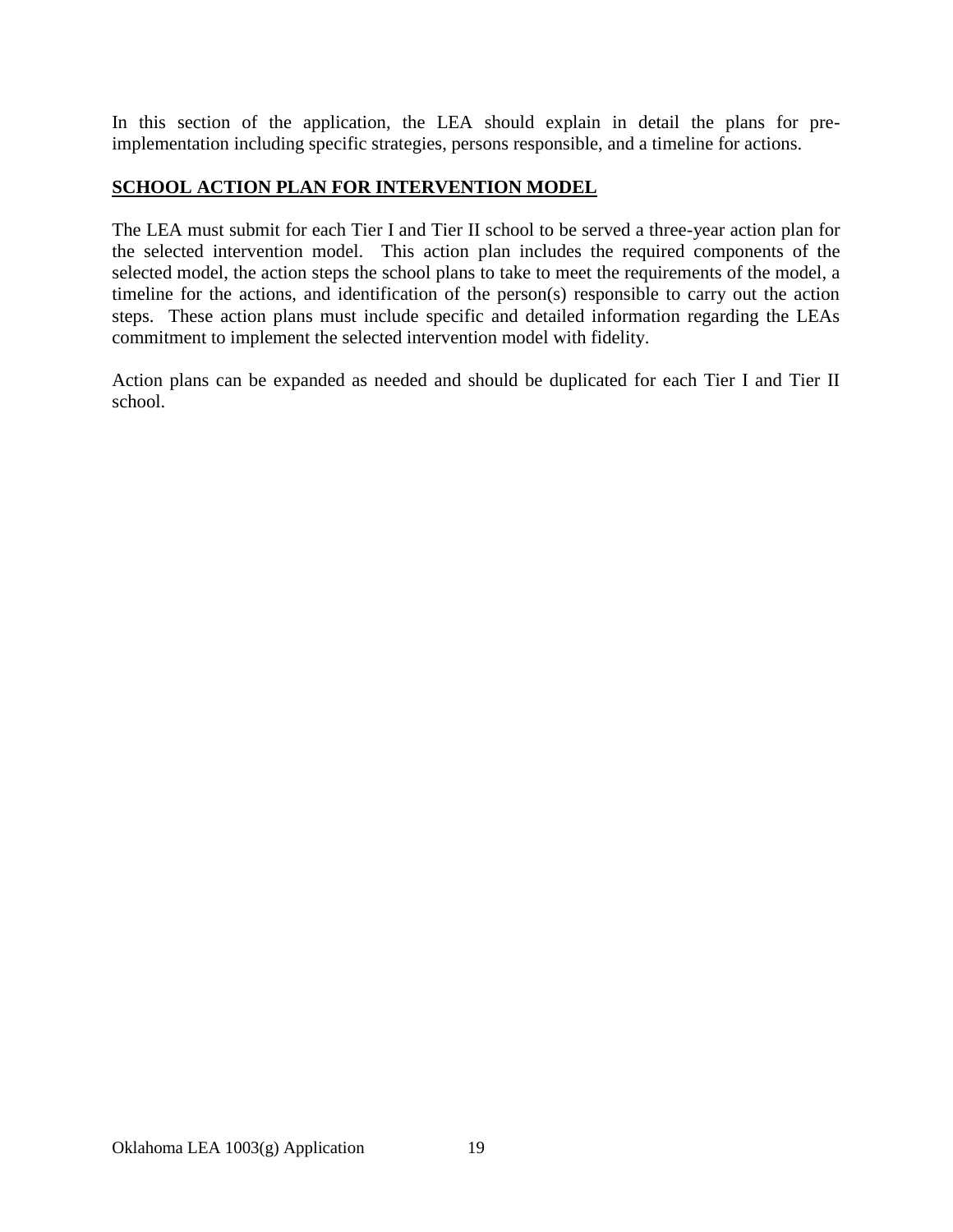# **APPLICATION INSTRUCTIONS SCHOOL IMPROVEMENT GRANTS 1003(g) AND AMERICAN RECOVERY AND REINVESTMENT ACT**

# **BUDGET SECTION**

### **BUDGET SECTION CHECKLIST**

An LEA must submit the requirements listed on the budget checklist for the LEA and for **each** Tier I and Tier II school to be served. The budget pages should be no more than 5 pages for the LEA and 5 pages for each Tier I and Tier II school to be served plus attachments.

| <b>Budget</b>                                                         |               |  |
|-----------------------------------------------------------------------|---------------|--|
| <b>LEA Budget Narrative</b>                                           | Up to 5 pages |  |
| School Budget Narrative (to be duplicated for each Tier I and Tier II | Up to 5 pages |  |
| school served)                                                        |               |  |
| <b>LEA Summary Budget and Justification Pages</b>                     | Attachment    |  |
| School Summary Budget and Justification Pages                         | Attachment    |  |

### **LEA BUDGET NARRATIVE**

The LEA budget narrative must describe, in detail, the needs of the LEA for district level activities, a description of the proposed initiatives, services, and/or materials, and the commitment of the LEA to timely distribution of funds during each of the three years over the period of availability of the grant (2011-2012, 2012-2013, 2013-2014). The LEA budget narrative must also describe how the LEA will meet and fund the additional requirements of the grant:

- Establish an FTE (the percentage of FTE will be contingent upon LEA capacity) for an LEA based Turnaround Office or Turnaround Officer(s) that will be responsible for the day-to-day management of reform efforts at the site level and coordinate and communicate with the SEA.
- Provide oversight and monitoring of school implementation of intervention model(s).

### **SCHOOL BUDGET NARRATIVE**

The LEA must provide a budget narrative for each Tier I and Tier II school to be served. The budget narrative must describe, in detail, the needs of the school to fully implement the intervention model and a detailed description of the proposed initiatives, services, and/or materials. The school budget narrative must also describe how the school will meet and fund the additional requirements of the grant:

- Provide at least ninety (90) minutes of protected collaboration time per week for each teacher to work in professional learning communities;
- Provide at least five  $(5)$  days of site based training as well as a five  $(5)$  day teacher academy or institute for each teacher in each Tier I and Tier II school to be served;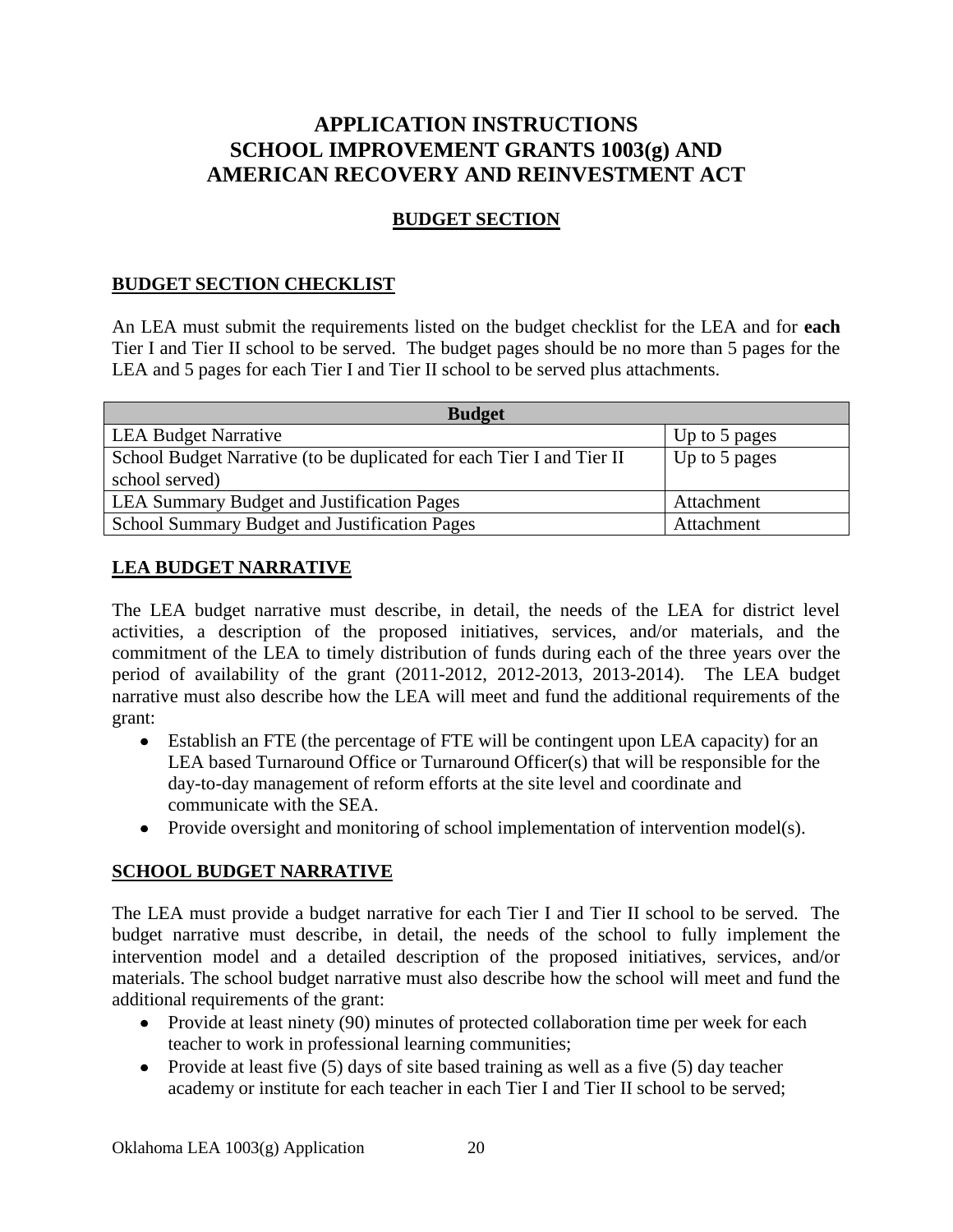• Provide additional training on the chosen intervention model and process aligned to the chosen model for new teachers that join turnaround schools after the start of implementation;

In this narrative, the LEA must provide a detailed plan for pre-implementation. The plan must include specific strategies that will occur, an explanation of how the strategies will ensure full implementation of the model in the 2011-2012 school year, an identification of persons responsible for the actions, and a detailed timeline.

# **LEA SUMMARY BUDGET AND JUSTIFICATION**

The LEA must submit a summary budget page and justification pages for the planned district level activities and interventions planned for the Tier III schools to be served for each year of the grant. Budgets submitted for Tier III schools should not be less than the minimum of \$50,000 and should not exceed the maximum of \$2,000,000 allowable per year over the period of grant availability for each identified Tier III school.

The LEA must also submit a comprehensive Summary Budget page totaling the district Summary Budget Page and the school Summary Budget Pages for all Tier I and Tier II schools. The Summary Budget Pages must be signed by the LEA Superintendent and the designated financial officer.

Budgets will be reviewed by the Titles I, II, and VI office for accuracy.

### **SCHOOL SUMMARY BUDGET AND JUSTIFICATION**

The LEA must submit for each Tier I and Tier II school to be served, a Summary Budget and Justification Page for each year of the grant.

On the specified justification page, the LEA must include any activities budgeted in OSDE FY2011 for the purpose of pre-implementation. Activities included in this budget worksheet must align with the written description of activities and be allowable under the Guidance on Fiscal Year 2010 School Improvement Grants.

Budgets submitted for Tier I and Tier II schools should not be less than the minimum of \$50,000 and should not exceed the maximum of \$2,000,000 allowable per year over the period of grant availability for each identified Tier I and Tier II schools.

### **PRE-IMPLEMENTATION BUDGET**

The LEA must also provide a budget narrative for each of the Tier I or Tier II schools planning pre-implementation activities. The LEA must include a description of any expenditures budgeted on the pre-implementation justification page and how they align to the activities described in this application. Expenditures included in this budget worksheet must align with the written description of activities and be allowable under the Guidance on Fiscal Year 2010 School Improvement Grants.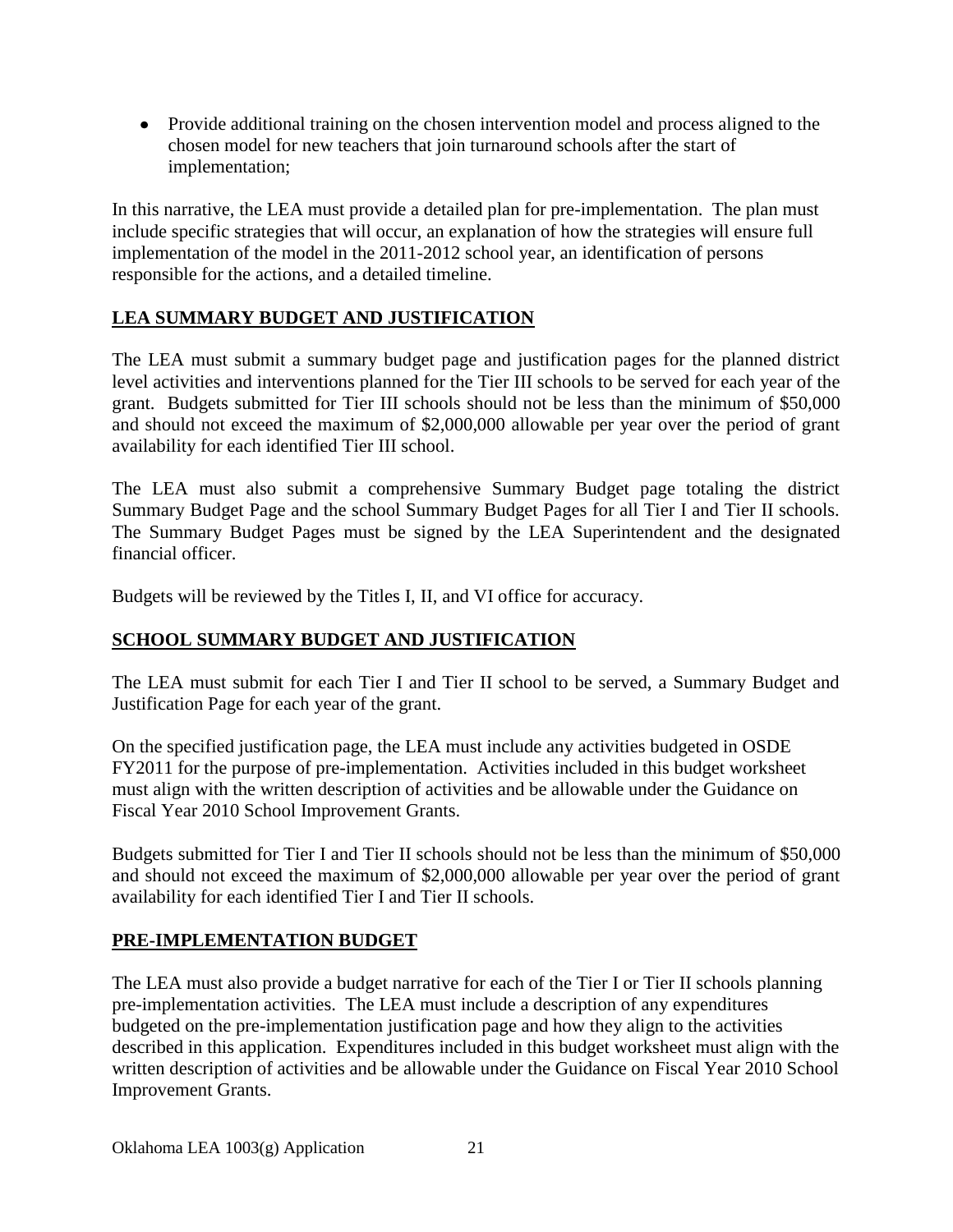### **OKLAHOMA LEA APPLICATION SCHOOL IMPROVEMENT GRANT 1003(G) AND AMERICAN RECOVERY AND REINVESTMENT ACT**

# **LEA SECTION**

| Legal Name of Applicant:                                                                                                                                                                                         | Applicant's Mailing Address:                                                                              |
|------------------------------------------------------------------------------------------------------------------------------------------------------------------------------------------------------------------|-----------------------------------------------------------------------------------------------------------|
|                                                                                                                                                                                                                  |                                                                                                           |
|                                                                                                                                                                                                                  |                                                                                                           |
| Local Educational Agency Contact for the School Improvement Grant                                                                                                                                                |                                                                                                           |
| Name:                                                                                                                                                                                                            |                                                                                                           |
|                                                                                                                                                                                                                  |                                                                                                           |
| Position and Office:                                                                                                                                                                                             |                                                                                                           |
|                                                                                                                                                                                                                  |                                                                                                           |
| <b>Contact's Mailing Address:</b>                                                                                                                                                                                |                                                                                                           |
|                                                                                                                                                                                                                  |                                                                                                           |
|                                                                                                                                                                                                                  |                                                                                                           |
| Telephone:                                                                                                                                                                                                       |                                                                                                           |
| Fax:                                                                                                                                                                                                             |                                                                                                           |
| Email address:                                                                                                                                                                                                   |                                                                                                           |
|                                                                                                                                                                                                                  |                                                                                                           |
| Superintendent (Printed Name):                                                                                                                                                                                   | Telephone:                                                                                                |
| Signature of the Superintendent                                                                                                                                                                                  | Date:                                                                                                     |
|                                                                                                                                                                                                                  |                                                                                                           |
| $X_{-}$                                                                                                                                                                                                          |                                                                                                           |
| The Local Educational Agency (LEA), through its authorized representative, agrees to comply with all<br>herein and the conditions that apply to any waivers that the LEA receives as result of this application. | requirements applicable to the School Improvement Grant (SIG) program, including the assurances contained |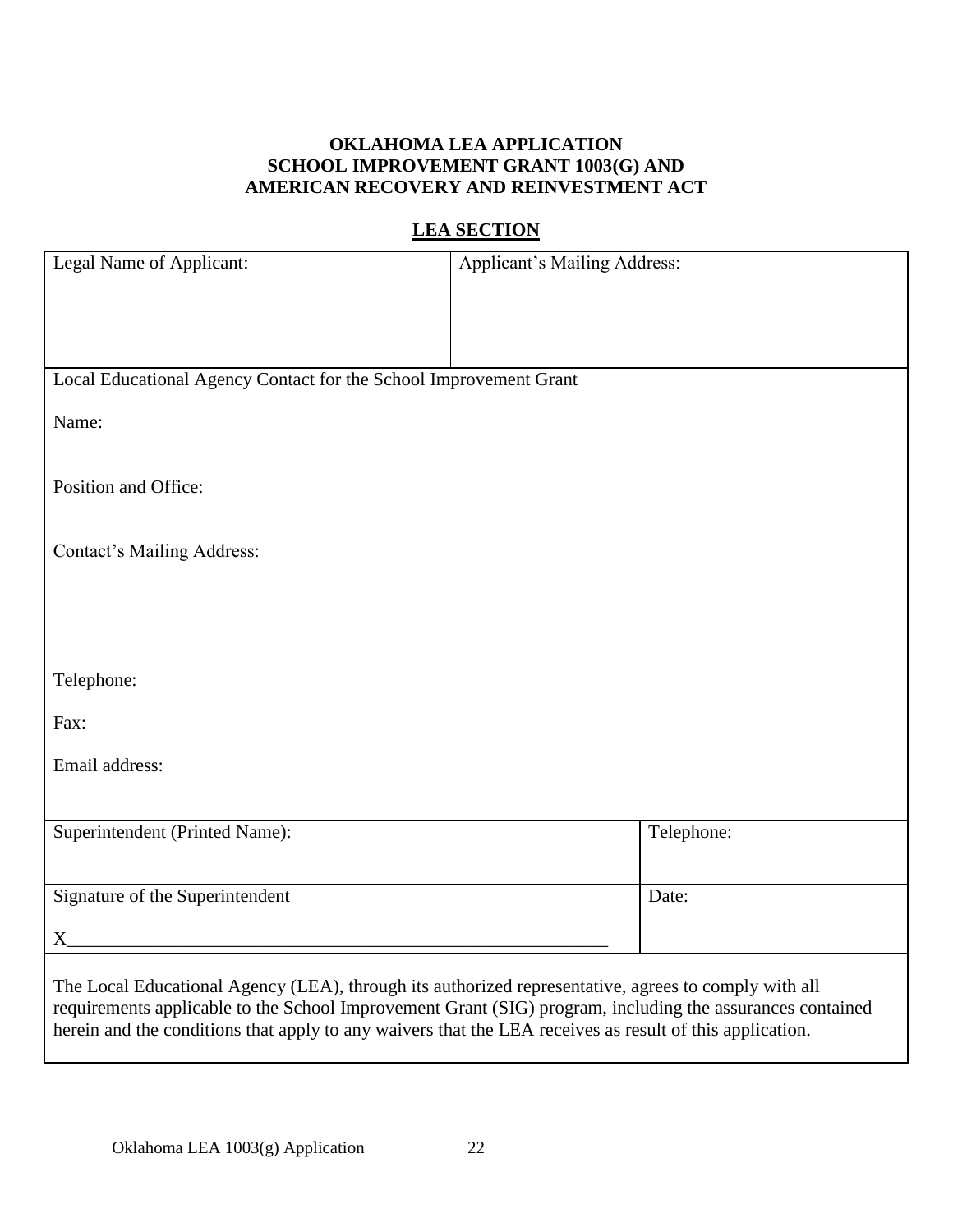## **ASSURANCES FOR OKLAHOMA LEA APPLICATION**

Read carefully the assurances below and provide an original signature certifying that the LEA will comply with all applicable federal, state, and local laws and fulfill all requirements specific to the  $1003(g)$  grant.

- A. Grantees will fully and effectively implement one of the intervention models, turnaround, transformation, restart, or school closure, with fidelity as described in the final requirements of the School Improvement Grant  $1003(g)$  and Appendix A of this application.
- B. Grantees will establish three-year goals for student achievement on the State's academic assessments in reading/language arts, mathematics, and graduation rate, if applicable.
- C. Grantees will include in any contract with a CMO, EMO, or charter organization, accountability for complying with the final requirements of the School Improvement Grant 1003(g).
- D. Grantees will report school level data, including trend data over a number of years in the following areas:
	- a. Number of minutes in the school year;
	- b. Participation rate by subgroup on State assessments in reading/language arts and mathematics;
	- c. Dropout rate;
	- d. Graduation rate;
	- e. Student attendance rate;
	- f. Number and percentage of students enrolled in advanced coursework or dual enrollment classes;
	- g. Discipline incidents;
	- h. Truancy rate;
	- i. Distribution of teachers by experience and student achievement; and
	- j. Teacher attendance rate.
- E. Grantees will meet the additional Oklahoma requirements of the  $1003(g)$  grant as listed below:
	- a. Establish an FTE (percentage of FTE will be contingent on LEA capacity) for an LEA based Turnaround Office or Turnaround Officer(s) that will be responsible for the day-to-day management of reform efforts at the site level and coordinate and communicate with the SEA;
	- b. Provide at least 90 minutes per week of protected collaboration time for each teacher to work in Professional Learning Communities;
	- c. Provide at least five (5) days of site-based training as well as a five (5) day teacher academy or institute for each teacher in each Tier I and Tier II school to be served; and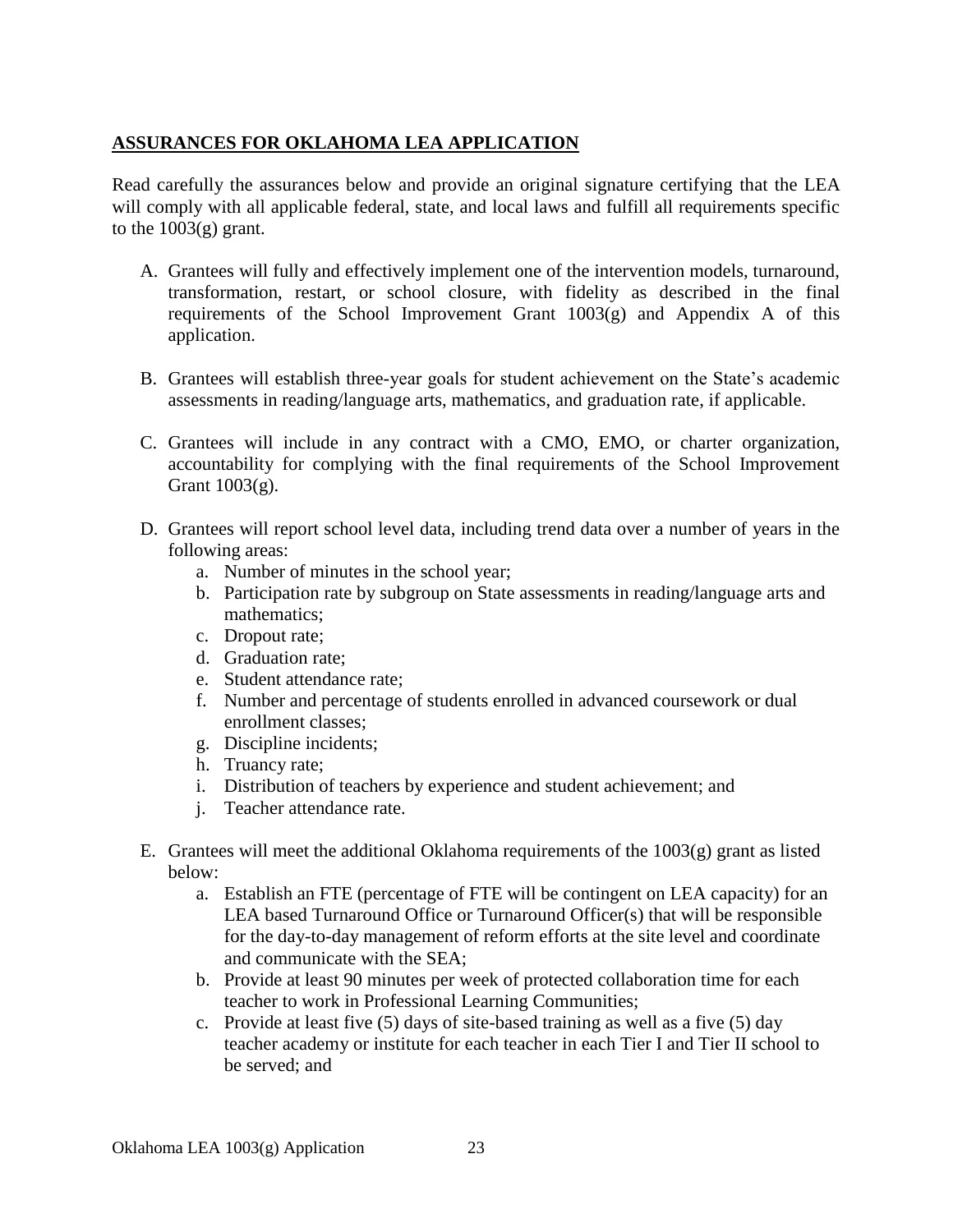- d. Provide additional training on the selected intervention model and process aligned to the selected intervention model for new teachers that join turnaround schools after the start of implementation.
- F. Grantees must utilize the technical assistance of the SEA provided School Support Team and Educational Leadership Coaching, as applicable.
- G. Grantees must commit to attend all required SEA school improvement meetings and conferences including, but not limited to, What Works in Schools: Phases I and II, data reviews, and 1003(g) Implementation Meetings.
- H. Grantees must ensure that any Tier I or Tier II school receiving 1003(g) funds that does not receive Title I, Part A funds receives all the State and local funds it would have received in the absence of 1003(g) funds.
- I. Grantees cannot use  $1003(g)$  funds to support district-level activities for schools that are not receiving 1003(g) funds as part of this application.
- J. Grantees receiving a waiver allowing Tier I and Tier II schools to "start over" in the school improvement timeline will begin the new timeline in the first year of implementation of the selected intervention model.

```
___________________________________________________________________________________________________________
Signature of Superintendent Date
```
### **WAIVERS**

Indicate in the box below the waivers for which the LEA is applying and the Tier I and Tier II schools that will implement the waiver.

| $\Box$ Waive section 421(b) of the General Education Provisions Act (20 U.S.C. §<br>1225(b)) to extend the period of availability of school improvement funds for the<br>SEA and all of its LEAs to September 30, 2014. |
|-------------------------------------------------------------------------------------------------------------------------------------------------------------------------------------------------------------------------|
| Identify the schools that will implement the waiver: <i>Start typing here</i> .                                                                                                                                         |
| $\Box$ Waive section 1116(b) (12) of the ESEA to permit LEAs to allow their Tier I and                                                                                                                                  |
| Tier II Title I participating schools that will implement a turnaround or restart<br>model to "start over" in the school improvement timeline.                                                                          |
|                                                                                                                                                                                                                         |
| Identify the schools that will implement the waiver: Start typing here.                                                                                                                                                 |
| $\Box$ Waive the 40 percent poverty eligibility threshold in section 1114(a)(1) of the                                                                                                                                  |
| ESEA to permit LEAs to implement a schoolwide program in a Tier I or Tier II                                                                                                                                            |
| Title I participating school that does not meet the poverty threshold.                                                                                                                                                  |
| Identify the schools that will implement the waiver: <i>Start typing here</i> .                                                                                                                                         |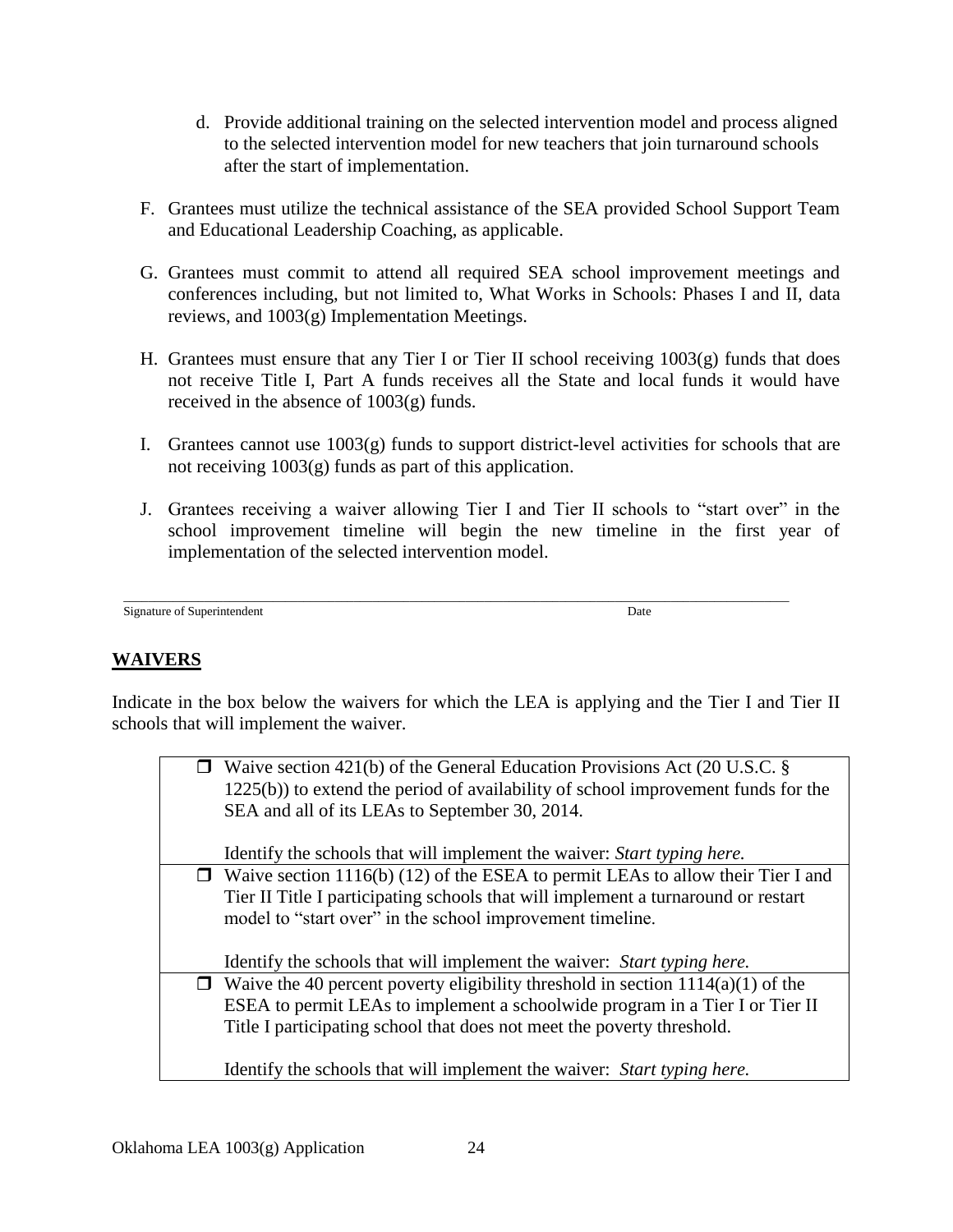### **SCHOOLS TO BE SERVED**

In the chart below, indicate the schools the LEA will serve by completing the table below. For Tier I and Tier II schools, identify the Intervention Model Selected for each school.

**Note: An LEA with nine or more Tier I or Tier II schools, including both schools that are being served with FY2009 SIG funds and schools that are eligible to receive FY2009 SIG funds, may not implement the transformation model in more than 50 percent of those schools.**

#### **Schools Served With FY2009 SIG funds:**

|                    | <b>NCES</b> |                        |           |           |            |         |                       | <b>INTERVENTION MODEL</b> |
|--------------------|-------------|------------------------|-----------|-----------|------------|---------|-----------------------|---------------------------|
| <b>SCHOOL NAME</b> | ID#         | $\blacksquare$<br>TIER | 〓<br>TIER | 目<br>TIER | Turnaround | Restart | <b>School Closure</b> | Transformation            |
|                    |             |                        |           |           |            |         |                       |                           |
|                    |             |                        |           |           |            |         |                       |                           |
|                    |             |                        |           |           |            |         |                       |                           |
|                    |             |                        |           |           |            |         |                       |                           |
|                    |             |                        |           |           |            |         |                       |                           |
|                    |             |                        |           |           |            |         |                       |                           |

#### **Schools Eligible for FY2010 SIG Funds:** *add more rows as needed.*

|                    |                    |                        |           |           |            |         |                |                | <b>INTERVENTION MODEL</b> |  |
|--------------------|--------------------|------------------------|-----------|-----------|------------|---------|----------------|----------------|---------------------------|--|
| <b>SCHOOL NAME</b> | <b>NCES</b><br>ID# | $\blacksquare$<br>TIER | E<br>TIER | 冒<br>TIER | Turnaround | Restart | School Closure | Transformation | Will Not be<br>Served     |  |
|                    |                    |                        |           |           |            |         |                |                |                           |  |
|                    |                    |                        |           |           |            |         |                |                |                           |  |
|                    |                    |                        |           |           |            |         |                |                |                           |  |
|                    |                    |                        |           |           |            |         |                |                |                           |  |
|                    |                    |                        |           |           |            |         |                |                |                           |  |
|                    |                    |                        |           |           |            |         |                |                |                           |  |

Oklahoma LEA 1003(g) Application 25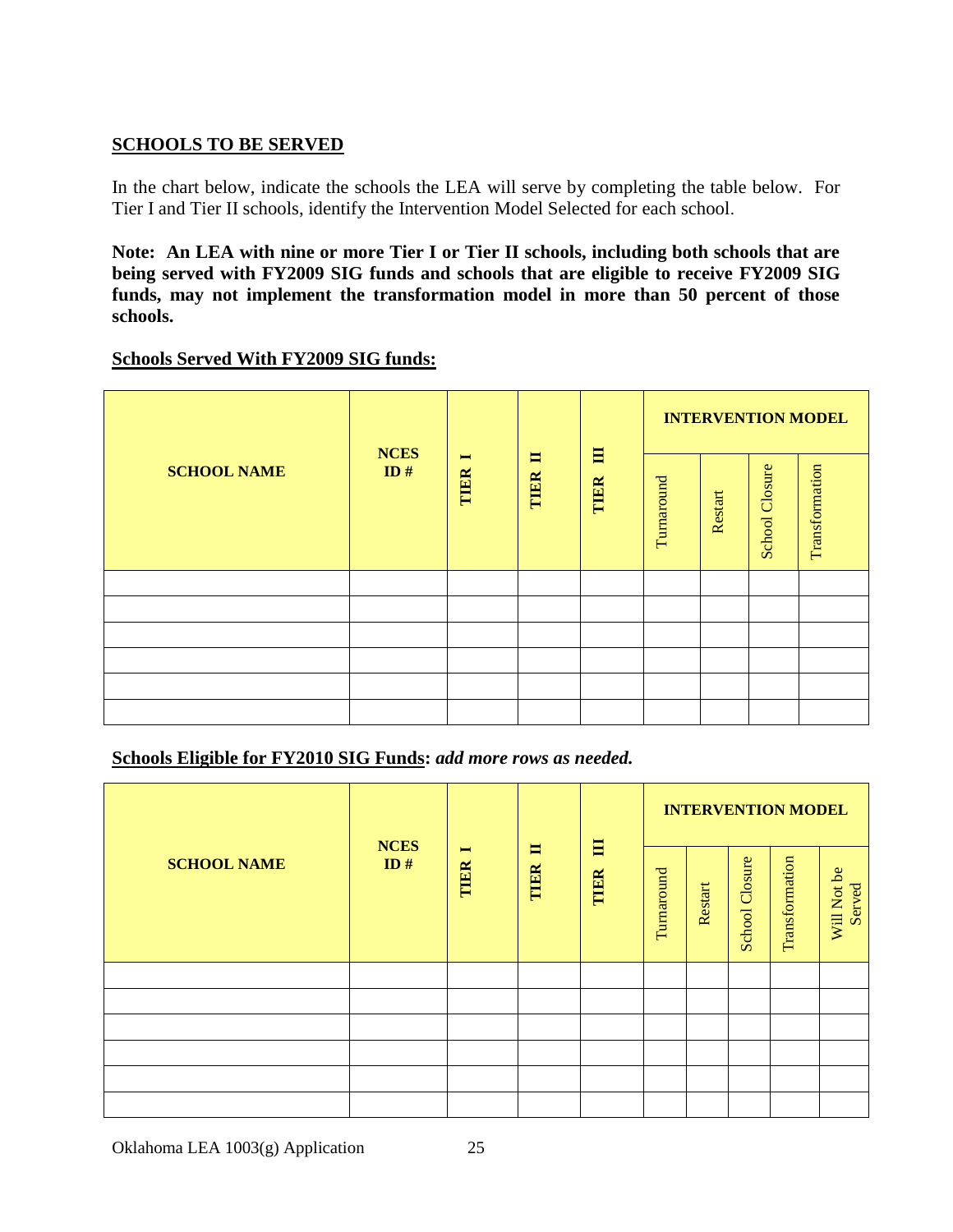Complete the table below if the LEA has elected **not** to serve one or more of the eligible Tier I or Tier II schools. Add rows as needed. Explain in detail why the LEA lacks capacity to serve the Tier I or Tier II schools listed below.

| <b>SCHOOL NAME</b> | <b>NCES ID</b><br># | $\blacksquare$<br>ER<br>Ξ | E<br>$\mathbb{R}$<br>╒ | <b>REASON LEA LACKS CAPACITY TO SERVE</b><br><b>THE SCHOOL</b> |
|--------------------|---------------------|---------------------------|------------------------|----------------------------------------------------------------|
|                    |                     |                           |                        |                                                                |
|                    |                     |                           |                        |                                                                |
|                    |                     |                           |                        |                                                                |
|                    |                     |                           |                        |                                                                |

# **LEA CAPACITY**

In the chart below, address the LEA's capacity in regards to the required indicators. Be specific and detailed in the narrative, providing evidence the LEA has the capacity to fully and effectively implement the selected intervention model.

| <b>Indicators</b>                                                                                                                                                                                                                                                                                                                                                       | <b>LEA Narrative</b> |
|-------------------------------------------------------------------------------------------------------------------------------------------------------------------------------------------------------------------------------------------------------------------------------------------------------------------------------------------------------------------------|----------------------|
| The LEA has outlined its design and implementation activities<br>for each intervention model. A detailed and realistic timeline has<br>been established. The person/position for providing leadership<br>for each requirement of the intervention has been determined.                                                                                                  |                      |
| The LEA has demonstrated that it has involved and received<br>commitment to support from relevant stakeholders, including<br>administrators, teachers, teachers' unions (if appropriate),<br>parents, students, and outside community members in activities<br>related to decision making, choosing an intervention model,<br>and/or development of the model's design. |                      |
| Staff with the credentials and capacity to implement the selected<br>intervention successfully has been identified. More information<br>regarding turnaround leader competencies can be found on the<br>Public Impact Web site at www.publicimpact.com.                                                                                                                 |                      |
| The ability of the LEA to serve the identified Tier I and Tier II<br>schools has been addressed.                                                                                                                                                                                                                                                                        |                      |
| The ability to recruit new principals with the necessary<br>credentials and capacity has been demonstrated.<br>For information about turnaround leaders see<br>http://publicimpact.com/images/stories/publicimpact/documents/<br>Turnaround_Leader_Competencies.pdf                                                                                                     |                      |
| The LEA has conducted a strategic planning process that<br>supports the selection and implementation of the chosen model.                                                                                                                                                                                                                                               |                      |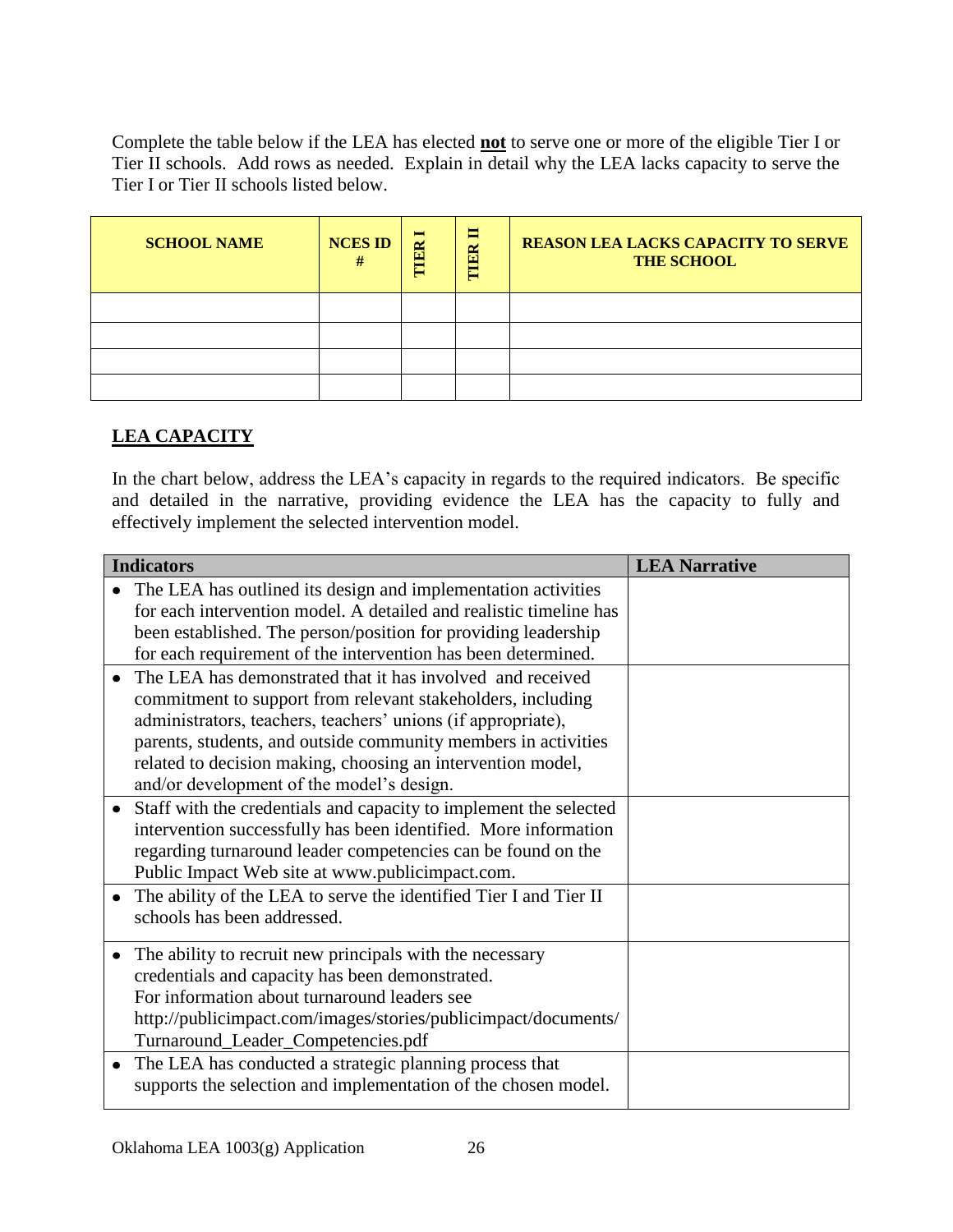|                        | The LEA has developed three-year budgets that directly align to<br>the activities and strategies stated in the plan.                                                                                                                                                                                                                                                                                                                                                                                                                                                                                       |  |
|------------------------|------------------------------------------------------------------------------------------------------------------------------------------------------------------------------------------------------------------------------------------------------------------------------------------------------------------------------------------------------------------------------------------------------------------------------------------------------------------------------------------------------------------------------------------------------------------------------------------------------------|--|
| $\bullet$              | The LEA has developed a monitoring plan that encompasses                                                                                                                                                                                                                                                                                                                                                                                                                                                                                                                                                   |  |
|                        | multiple visits to each school and requires evidence of effective<br>LEA interventions if there is limited student academic success.                                                                                                                                                                                                                                                                                                                                                                                                                                                                       |  |
|                        | The LEA has plans to adopt alternative/extended school-year<br>calendars that add time beyond the instructional day for each<br>identified Tier I and Tier II school to be served.                                                                                                                                                                                                                                                                                                                                                                                                                         |  |
|                        | The LEA has established an FTE for an LEA Turnaround Office<br>or Officer(s) that will be responsible for the day-to-day<br>management of reform efforts at the school level and<br>coordinating with the SEA.                                                                                                                                                                                                                                                                                                                                                                                             |  |
| $\bullet$              | The LEA has made a commitment to expand teachers' capacity<br>to plan collaboratively in the academic areas where students fail<br>to make Adequate Yearly Progress.                                                                                                                                                                                                                                                                                                                                                                                                                                       |  |
| $\bullet$<br>$\bullet$ | The LEA has identified a $1003(g)$ Turnaround Office $(r)$ that<br>meets regularly with SEA staff to discuss progress of schools.<br>Turnaround Office(r)s are highly knowledgeable educators who<br>specialize in school improvement, understand culture and<br>climate, relate well to stakeholders, and understand the scope of<br>Oklahoma's Nine Essential Elements. The Turnaround<br>$Office(r)$ must also demonstrate that they communicate regularly<br>with the LEA administrative team, including the LEA<br>Superintendent.<br>The LEA has demonstrated, through past grant applications, that |  |
| $\bullet$              | they have sound fiscal management with limited audit findings.<br>The LEA has completed a self assessment of its own capacity to<br>design, support, monitor, and assess the implementation of the<br>models and strategies that it selects for its Tier I, Tier II, and<br>Tier III schools.                                                                                                                                                                                                                                                                                                              |  |
|                        | The LEA has demonstrated a commitment to the sustainability<br>of the intervention model after the funding is no longer<br>available.                                                                                                                                                                                                                                                                                                                                                                                                                                                                      |  |
|                        | The LEA completes the grant application within the timelines<br>set forth in the application.                                                                                                                                                                                                                                                                                                                                                                                                                                                                                                              |  |
|                        | <b>Only For LEAs implementing School Closure</b>                                                                                                                                                                                                                                                                                                                                                                                                                                                                                                                                                           |  |
|                        | The LEA has access and proximity to higher achieving schools,<br>including but not limited to charter schools or new schools for<br>which achievement data are not yet available.                                                                                                                                                                                                                                                                                                                                                                                                                          |  |

NOTE: If after SEA review of the claim of Lack of Capacity and the required Capacity Chart above, the SEA determines an LEA has more capacity than it has claimed, the SEA will:

1. Notify the LEA of the SEA's decision and require the LEA to provide additional evidence to support the lack of capacity claim within two weeks of such notice.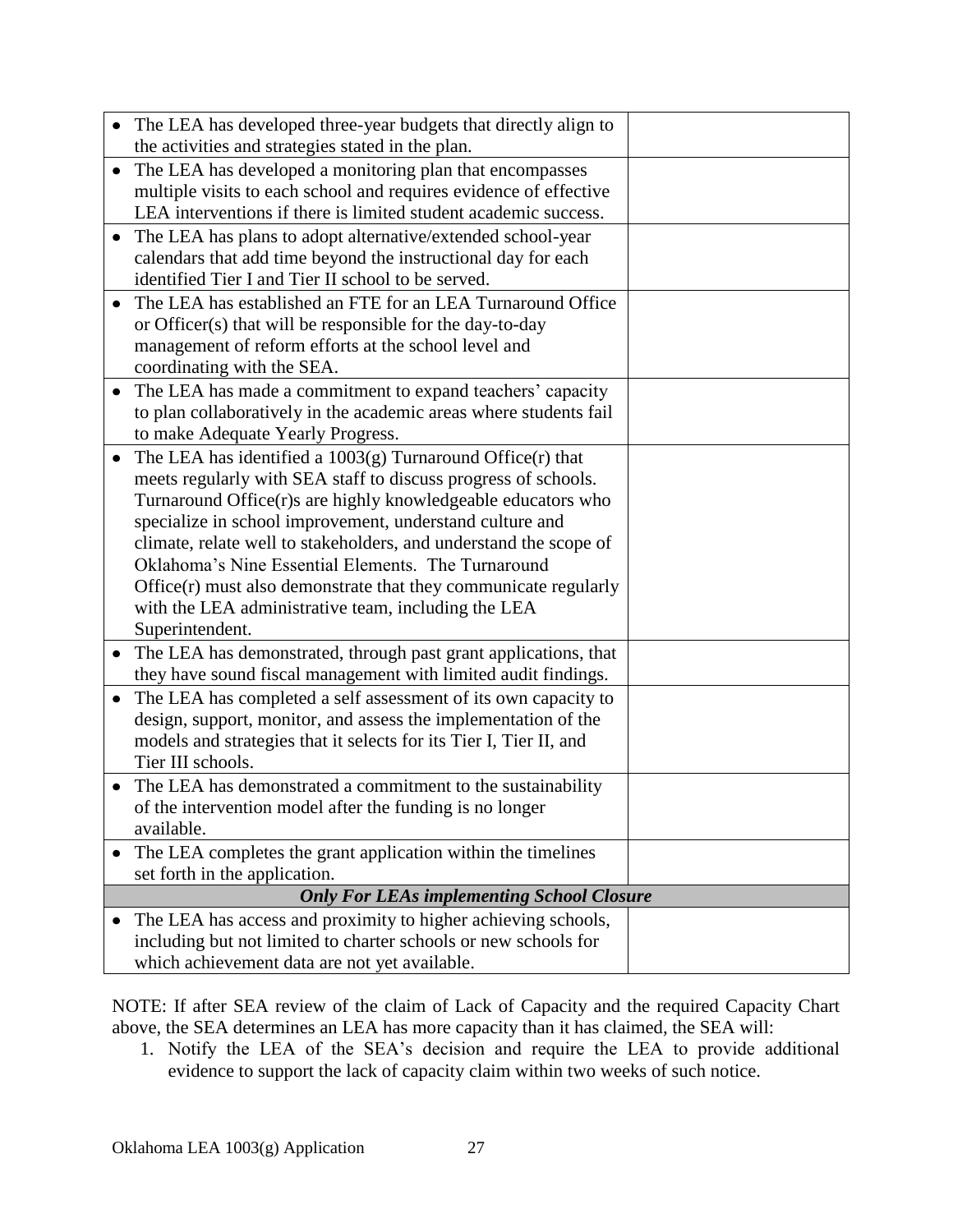- 2. Provide technical assistance and support to the LEA to increase capacity to serve eligible Tier I and Tier II schools.
- 3. Require the LEA to submit a revised LEA application including the eligible schools. LEAs will have a two-week time period in which to submit an amended application.

## **LEA PROCEDURE/POLICIES FOR EXTERNAL PROVIDERS**

LEAs applying for 1003(g) funds must have in place a written procedure/policy to recruit, screen, and select external providers. Attach to this application, a written copy this procedure/policy. **Check the appropriate box below.**

- $\Box$  The LEA does not have a written procedure/policy to recruit, screen, and select external providers.
- $\Box$  The LEA has a written procedure/policy to recruit, screen, and select external providers and a copy is attached to this application.

Provide in the space below a detailed justification for the selection of providers that includes the following information:

- Documentation of research proven history of success working with the LEA, school or particular population;
- Alignment of external provider and existing LEA services or initiatives; and
- Capacity of external provider to serve the identified Tier I and Tier II schools and their selected intervention models.
- Data-based evidence of success working with similar populations.

*Start typing here.*

# **INTEGRATION OF SERVICES**

Complete the following Integration of Services chart showing how the LEA will align any other federal, state, and local resources to the selected intervention models. You may add boxes as necessary. Examples can be found in the Application Instructions: LEA Section.

| <b>Resource</b>                | Alignment with $1003(g)$ |
|--------------------------------|--------------------------|
| Title I, Part A                |                          |
| Title II, Part A               |                          |
| Title II, Part D               |                          |
| Title III, Part A              |                          |
| <b>Other Federal Resources</b> |                          |
| List here.<br>$\bullet$        |                          |
| <b>State Resources</b>         |                          |
| List here.<br>$\bullet$        |                          |
| <b>Local Resources</b>         |                          |
| List here.                     |                          |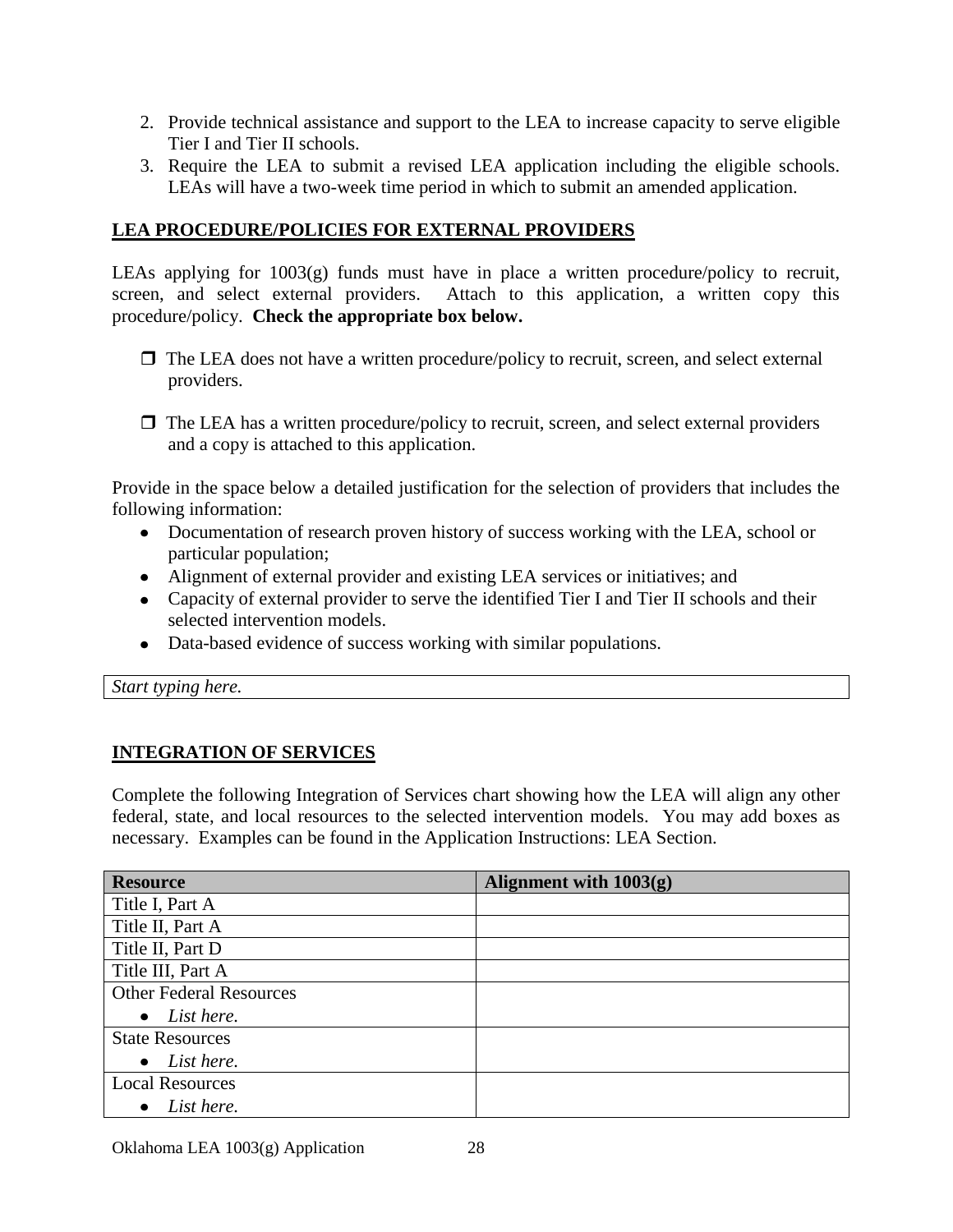# **LEA MODIFICATION OF POLICIES AND PROCEDURES**

In the space below, provide a narrative describing the steps the LEA has taken or will take to modify its policies and procedures to enable the schools to effectively implement the selected intervention models.

*Start typing here.*

### **LEA SUSTAINABILITY EFFORTS**

In the space below provide the LEA plan for sustaining the reform efforts after the funding period ends. Provide in the narrative, evidence of the following:

- All stakeholders were involved in the planning phase and will share leadership throughout the implementation;
- There are written plans in place for transitions;
- The LEA has in place a strategic planning process utilizing Oklahoma's WISE planning and coaching tool;
- The LEA has a system of formative and summative data collection in place;
- Other funding sources have been secured or are being actively sought to enable the school to continue the initiatives; and
- The Title I, Part A schoolwide/school improvement plan includes goals and action steps that will sustain reform efforts.

*Start typing here.*

# **LEA APPLICATION FOR TIER III SCHOOLS**

In the space below, provide a narrative describing 1) the Tier III schools to be served, 2) the needs assessment process conducted at each of the Tier III schools and the interventions the LEA plans to implement in each Tier III school.

*Start typing here*.

Duplicate and complete the chart provided for each Tier III school to be served. List the SMART Goals established for the school, the action plan for the goal, and the timeline for implementation.

| <b>Tier III School Action Plan: Insert School Name Here</b> |  |  |
|-------------------------------------------------------------|--|--|
| <b>SMART Goals:</b>                                         |  |  |
| $2011 - 2012 -$                                             |  |  |
| $2012 - 2013 -$                                             |  |  |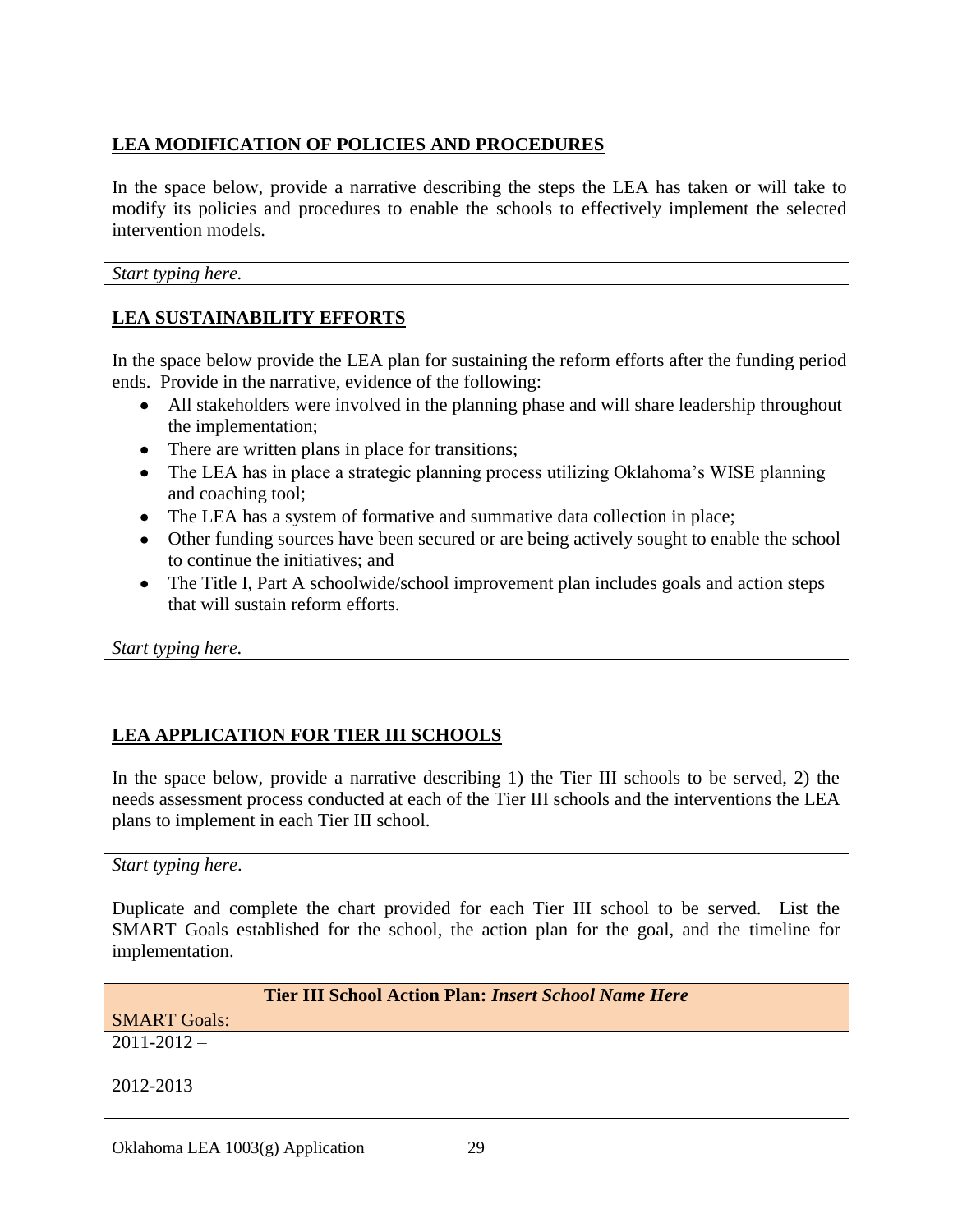| $2013 - 2014$ –         |                                    |
|-------------------------|------------------------------------|
| <b>Action Plan</b>      | <b>Timeline for Implementation</b> |
|                         |                                    |
|                         |                                    |
|                         |                                    |
| <b>Resources Needed</b> |                                    |
|                         |                                    |
|                         |                                    |
|                         |                                    |
|                         |                                    |

## **OKLAHOMA LEA APPLICATION SCHOOL IMPROVEMENT GRANT 1003(G) AND AMERICAN RECOVERY AND REINVESTMENT ACT**

### **SCHOOL SECTION**

LEAs must duplicate the School Section of this application for **each** Tier I and Tier II school to be served.

| <b>School Name:</b>              | <b>SIG Site Contact:</b>                      |
|----------------------------------|-----------------------------------------------|
| <b>Address:</b>                  | <b>Name &amp; Position:</b>                   |
|                                  |                                               |
|                                  | <b>Phone#:</b>                                |
|                                  | <b>Email Address:</b>                         |
| Grade levels enrolled (SY10-11): | <b>Number of Students Enrolled (SY10-11):</b> |
|                                  |                                               |
|                                  |                                               |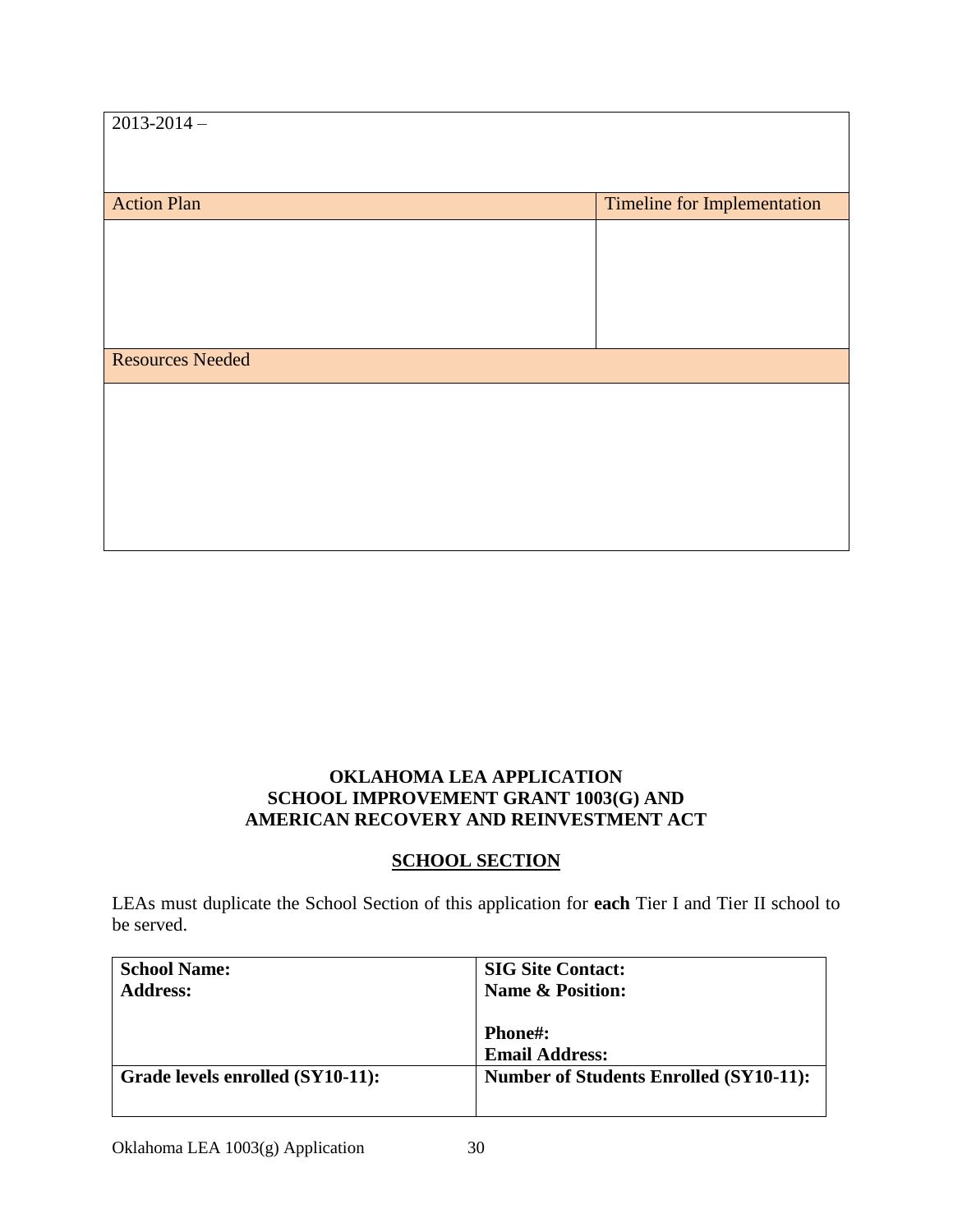| <b>Tier Level</b>                     | <b>Title I Status:</b>                 |  |  |
|---------------------------------------|----------------------------------------|--|--|
|                                       | <b>Schoolwide Program</b>              |  |  |
|                                       | <b>Targeted Assistance Program</b>     |  |  |
|                                       | <b>Title I Eligible School</b>         |  |  |
| <b>School Improvement Status</b>      | <b>Intervention Model Selected:</b>    |  |  |
| <b>School Year 1</b>                  | <b>Turnaround Model</b>                |  |  |
| <b>School Year 2</b>                  | <b>Closure</b>                         |  |  |
| <b>Corrective Action</b>              | <b>Restart</b>                         |  |  |
| <b>EXAMPLE Restructuring Planning</b> | <b>Transformation</b>                  |  |  |
| <b>Restructuring Implementation</b>   |                                        |  |  |
|                                       |                                        |  |  |
| <b>Waiver Request:</b>                | Amount the LEA is requesting from 2009 |  |  |
|                                       | Title I 1003(g) School Improvement     |  |  |
| <b>Requested for this School</b>      | Funds for the next three years.        |  |  |
|                                       | <b>Year 1: SY 2011-12</b>              |  |  |
| <b>Not Requested for this School</b>  | Year 2: SY 2012-13                     |  |  |
|                                       | Year 3: SY 2013-14                     |  |  |
|                                       | <b>Total Amount of</b>                 |  |  |
|                                       | <b>Funding Requested</b>               |  |  |
|                                       | for this School                        |  |  |

### **SCHOOL NEEDS ASSESSMENT**

Describe how the LEA has consulted with relevant stakeholders regarding the LEA's application and implementation of school improvement models in its Tier I and Tier II schools.

#### *Start typing here.*

Complete the chart below showing the data sources used as part of the comprehensive needs assessment. Rows may be added as needed.

| <b>Student Achievement Data</b><br>(OCCT, Benchmarks, District<br><b>Assessments, Report Cards</b> ) | <b>Perception Data</b><br>(Staff/Student/Parent Surveys, Self<br><b>Assessments, Meeting Minutes)</b> | <b>Demographic Data</b><br>(Attendance, Truancy, Ethnicity,<br><b>Low-Income, Special Education</b> ) |
|------------------------------------------------------------------------------------------------------|-------------------------------------------------------------------------------------------------------|-------------------------------------------------------------------------------------------------------|
|                                                                                                      |                                                                                                       |                                                                                                       |
|                                                                                                      |                                                                                                       |                                                                                                       |
|                                                                                                      |                                                                                                       |                                                                                                       |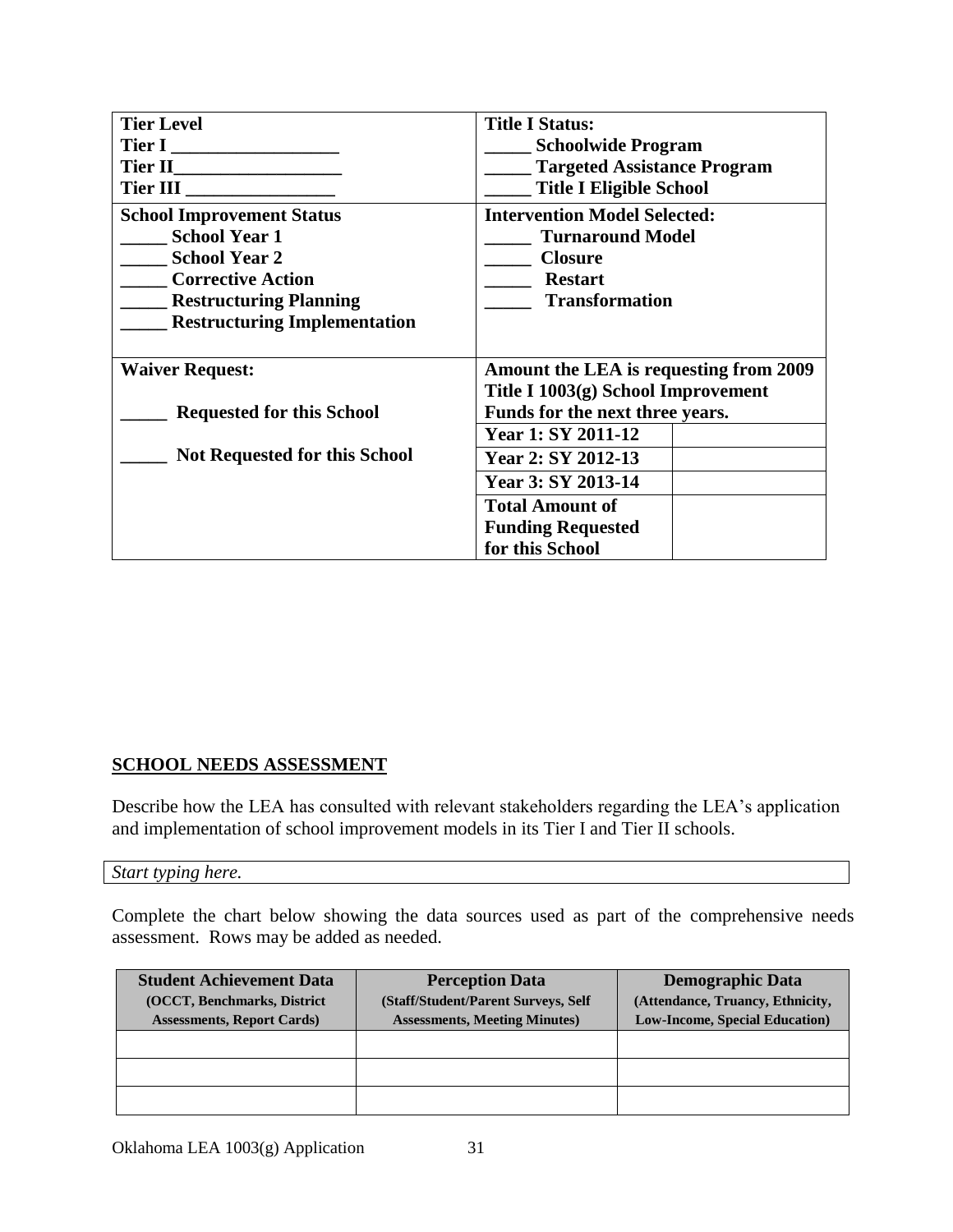Complete the chart below by providing a list of the stakeholders involved in the needs assessment process.

| <b>Name</b> | <b>Title</b> | <b>Stakeholder Group</b> |
|-------------|--------------|--------------------------|
|             |              |                          |
|             |              |                          |
|             |              |                          |
|             |              |                          |
|             |              |                          |
|             |              |                          |
|             |              |                          |
|             |              |                          |
|             |              |                          |
|             |              |                          |

Provide in the space below a narrative describing the needs assessment **process** the LEA used to collect, analyze, and report data.

#### *Start typing here.*

Provide in the chart below a **summary of the results** of the comprehensive needs assessment including strengths, weaknesses and areas of critical need as indicated by the data.

| Areas to be considered as part of the<br>comprehensive needs assessment. | <b>Summary of analysis of each of the areas</b><br>considered as part of the comprehensive |
|--------------------------------------------------------------------------|--------------------------------------------------------------------------------------------|
|                                                                          | needs assessment.                                                                          |
| <b>School Profile:</b>                                                   |                                                                                            |
| Includes student and staff data.                                         |                                                                                            |
| Curriculum:                                                              |                                                                                            |
| Includes academic expectations, alignment to                             |                                                                                            |
| PASS, and the process to monitor, evaluate and                           |                                                                                            |
| review curriculum.                                                       |                                                                                            |
| <b>Classroom Evaluation/Assessment:</b>                                  |                                                                                            |
| Includes classroom assessments, alignment to                             |                                                                                            |
| PASS, and use of assessment data.                                        |                                                                                            |
| <b>Instruction:</b>                                                      |                                                                                            |
| Includes the varied strategies used in the                               |                                                                                            |
| classroom, integration of technology, and                                |                                                                                            |
| teacher collaboration.                                                   |                                                                                            |
| <b>School Culture:</b>                                                   |                                                                                            |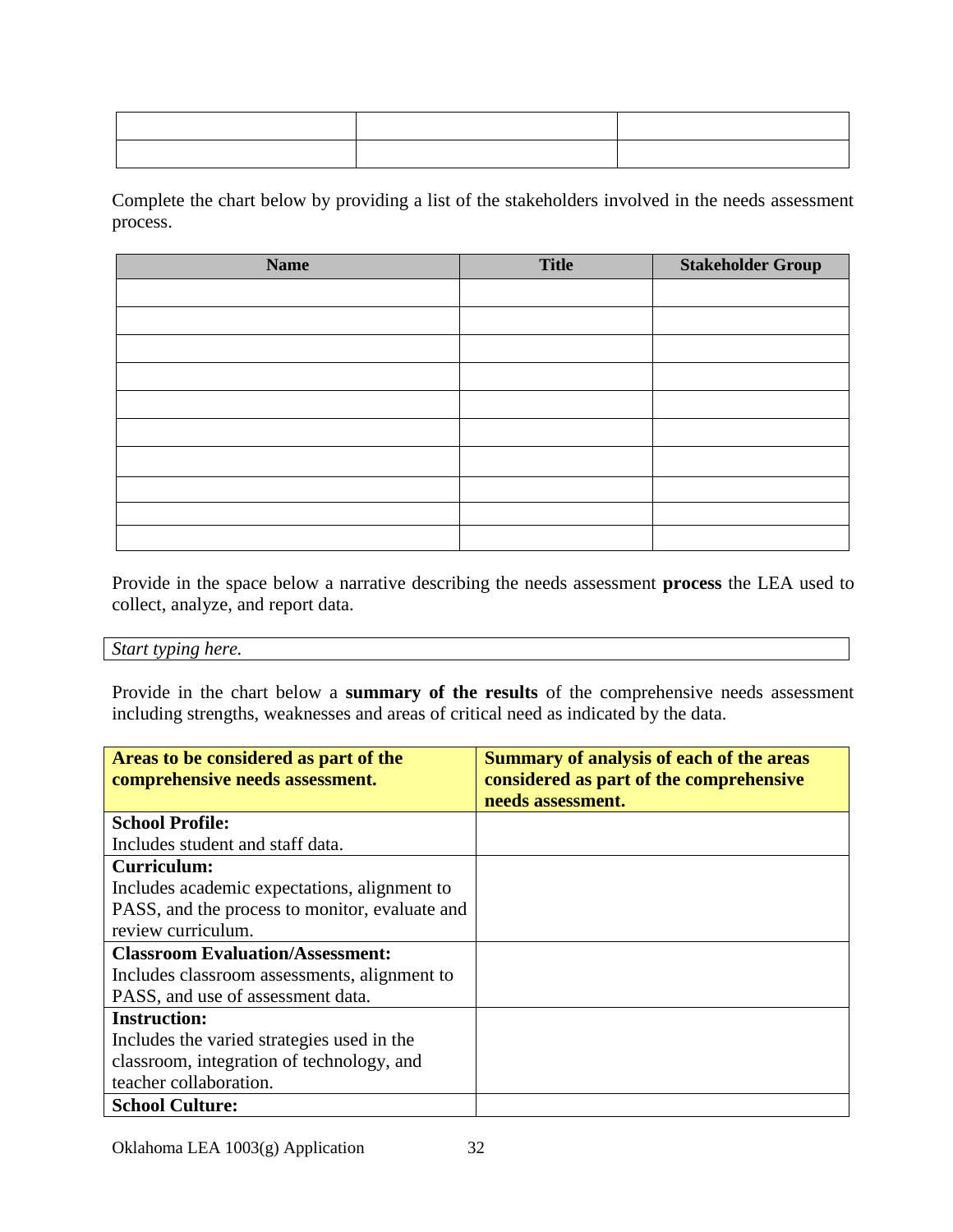| Includes learning environment, leader and      |  |
|------------------------------------------------|--|
| teacher beliefs, and value of equity and       |  |
| diversity.                                     |  |
| <b>Student, Family, and Community Support:</b> |  |
| Includes communication methods and             |  |
| including parents as partners.                 |  |
| <b>Professional Growth, Development, and</b>   |  |
| <b>Evaluation:</b>                             |  |
| Includes professional development plan,        |  |
| capacity building, and evaluation process.     |  |
| Leadership:                                    |  |
| Includes process for decision making, policies |  |
| and procedures, and the shared vision.         |  |
| <b>Organizational Structure and Resources:</b> |  |
| Includes use of resources, master schedule,    |  |
| staffing, and teaming.                         |  |
| <b>Comprehensive and Effective Planning:</b>   |  |
| Includes the process for collaboration, use of |  |
| data, development of school goals, and         |  |
| continuous evaluation.                         |  |

# **SCHOOL IDENTIFICATION OF INTERVENTION MODEL**

In the space below, provide a **detailed narrative** describing how the selected intervention model was chosen and the correlation between the selected intervention model and the results of the comprehensive needs assessment.

*Start typing here.*

## **SCHOOL SMART GOALS**

Complete the charts below by providing three-year SMART Goals in Reading/Language Arts, Mathematics, and Graduation Rate, if applicable for the All Students subgroup. See the Application Instructions for the School Section for more information on SMART Goals.

| <b>SMART Reading/Language Arts Goals</b> |  |  |
|------------------------------------------|--|--|
| Goal for 2011-2012:                      |  |  |
| Goal for 2012-2013:                      |  |  |
| Goal for 2013-2014:                      |  |  |
| Rationale:                               |  |  |

|                     | <b>SMART Mathematics Goals</b> |  |
|---------------------|--------------------------------|--|
| Goal for 2011-2012: |                                |  |
| Goal for 2012-2013: |                                |  |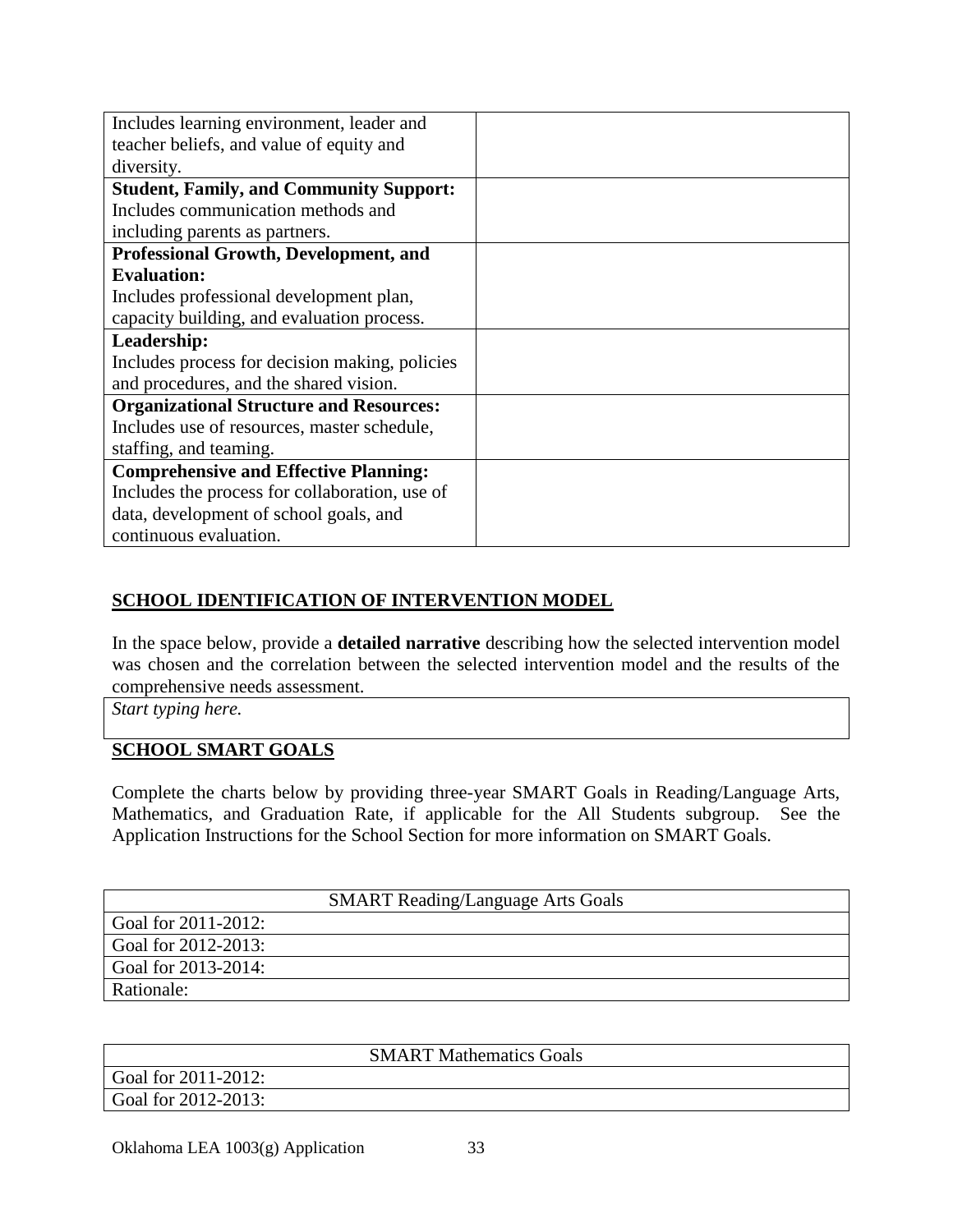| 201<br>Goal for<br>$\sim$<br>$\uparrow$ -<br>2013<br>-∠∪14. |  |
|-------------------------------------------------------------|--|
| D<br>⊶unaler —<br>.                                         |  |

|                     | <b>SMART</b> Graduation Rate Goals |
|---------------------|------------------------------------|
| Goal for 2011-2012: |                                    |
| Goal for 2012-2013: |                                    |
| Goal for 2013-2014: |                                    |
| Rationale:          |                                    |

### **INTEGRATION OF SERVICES**

Complete the following Integration of Services chart showing how the school will align any other federal, state, and local resources to the selected intervention models. You may add boxes as necessary. Examples can be found in the Application Instructions: School Section.

| <b>Resource</b>                | Alignment with $1003(g)$ |
|--------------------------------|--------------------------|
| Title I, Part A                |                          |
| Title II, Part A               |                          |
| Title II, Part D               |                          |
| Title III, Part A              |                          |
| <b>Other Federal Resources</b> |                          |
| List here.<br>$\bullet$        |                          |
| <b>State Resources</b>         |                          |
| List here.<br>$\bullet$        |                          |
| <b>Local Resources</b>         |                          |
| List here.                     |                          |

### **SCHOOL MODIFICATION OF POLICIES AND PROCEDURES**

In the space below, provide a narrative describing the steps the school has taken or will take to modify its policies and procedures to enable the schools to effectively implement the selected intervention models.

*Start typing here.*

# **SCHOOL SUSTAINABILITY EFFORTS**

In the space below provide the school plan for sustaining the reform efforts after the funding period ends. Provide in the narrative, evidence of the following:

- All stakeholders were involved in the planning phase and will share leadership throughout the implementation;
- There are written plans in place for transitions;
- The school has in place a strategic planning process utilizing Oklahoma's WISE planning and coaching tool;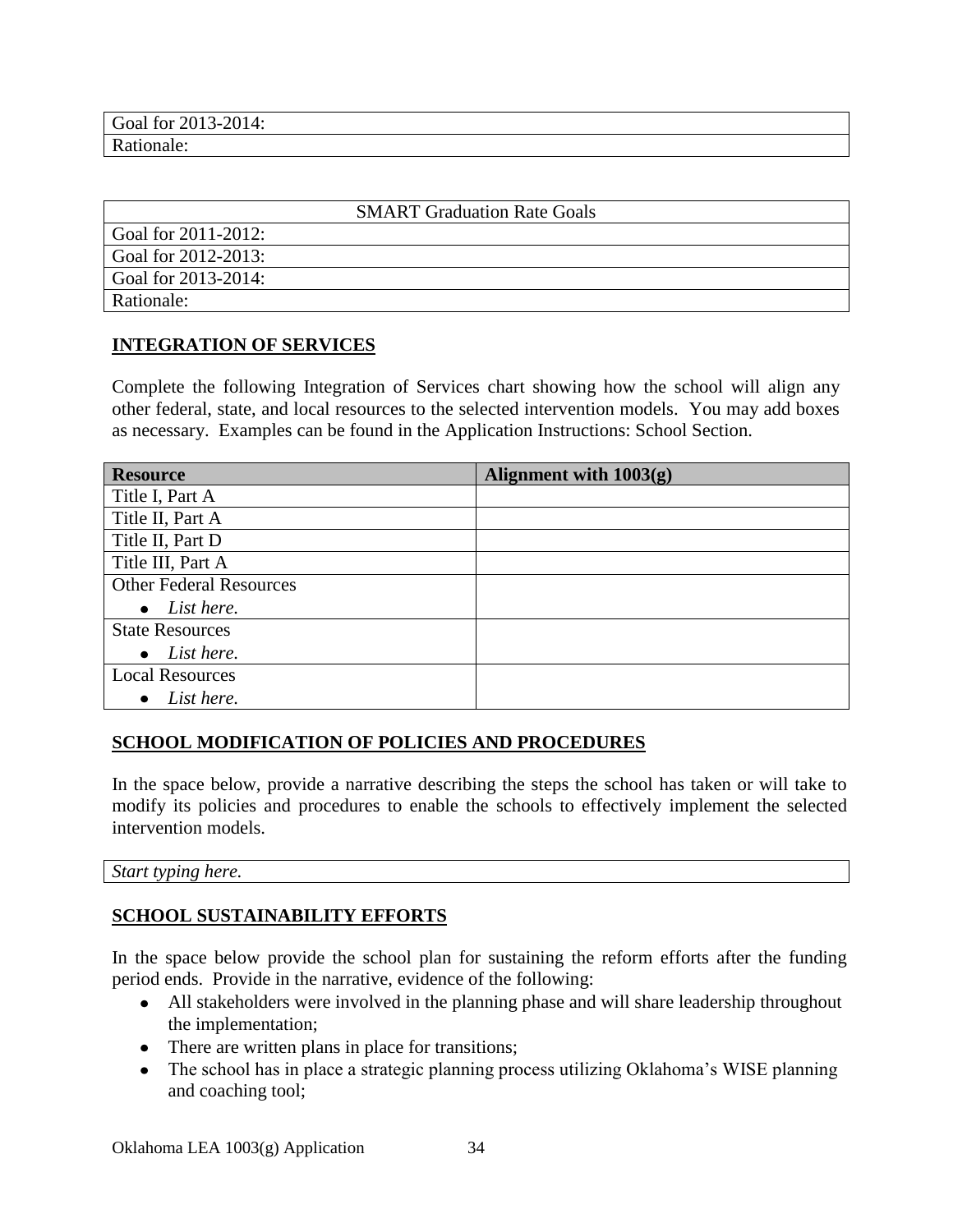- The school has a system of formative and summative data collection in place;
- Other funding sources have been secured or are being actively sought to enable the school to continue the initiatives; and
- The Title I, Part A schoolwide/school improvement plan includes goals and action steps that will sustain reform efforts.

*Start typing here.*

### **SCHOOL ACTION PLAN FOR PRE-IMPLEMENTATION**

In the space below, provide a narrative that describes, in detail:

- 1. the needs of the school for pre-implementation initiatives;
- 2. the proposed pre-implementation activities;
- 3. the person(s) responsible for each of the pre-implementation activities;
- 4. the expected timeline for the activities; and
- 5. the materials and resources necessary to implement the activities.

*Start typing here.*

#### **SCHOOL ACTION PLAN**

For each Tier I and Tier II school, complete a **three-year** action plan for the selected intervention model. Be specific and provide detailed information regarding action steps, timelines, and person(s) responsible. Action plans can be expanded as needed.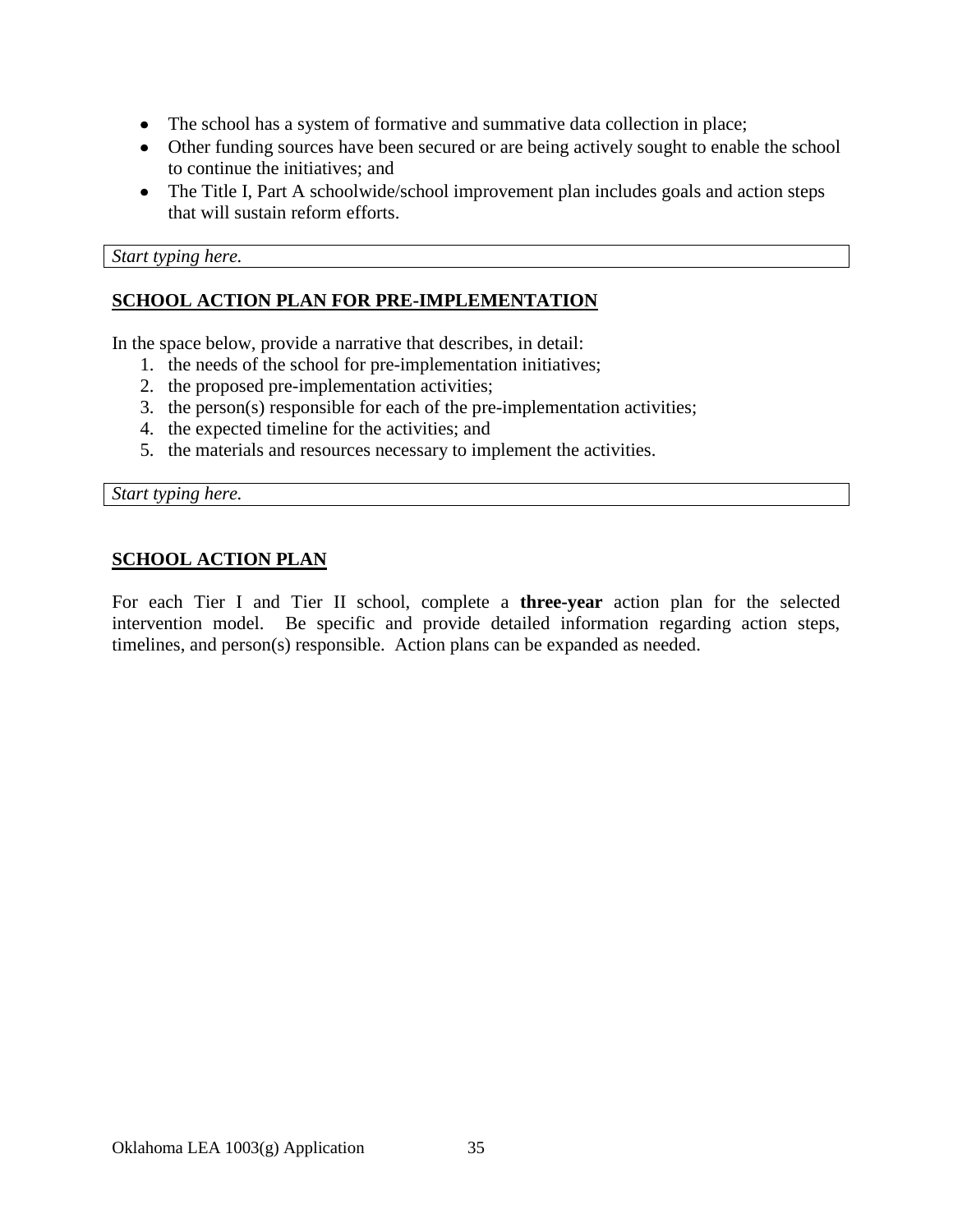| <b>Name of School:</b>                                                                                                                                                                                                                                                                                                                                                                                                                                                                                                                                                                                                                                                                    |                                                                                                                         | <b>Tier:</b>                                 |                                                                          |
|-------------------------------------------------------------------------------------------------------------------------------------------------------------------------------------------------------------------------------------------------------------------------------------------------------------------------------------------------------------------------------------------------------------------------------------------------------------------------------------------------------------------------------------------------------------------------------------------------------------------------------------------------------------------------------------------|-------------------------------------------------------------------------------------------------------------------------|----------------------------------------------|--------------------------------------------------------------------------|
| <b>Turnaround Model</b>                                                                                                                                                                                                                                                                                                                                                                                                                                                                                                                                                                                                                                                                   | <b>LEA Design and Implementation of the</b><br><b>Intervention Model</b><br>(include alignment of additional resources) | <b>Timeline for</b><br><b>Implementation</b> | <b>Name and</b><br><b>Position of</b><br><b>Responsible</b><br>Person(s) |
|                                                                                                                                                                                                                                                                                                                                                                                                                                                                                                                                                                                                                                                                                           | <b>Requirements for the Turnaround Model (LEA must implement actions 1-9)</b>                                           |                                              |                                                                          |
| 1. Replace the principal and grant the principal<br>sufficient operational flexibility (including in<br>staffing, calendars/time, and budgeting) to<br>implement fully a comprehensive approach in order<br>to substantially improve student achievement<br>outcomes and increase high school graduation rates.<br>2. Use locally adopted competencies to measure the<br>effectiveness of staff who can work within the<br>turnaround environment to meet the needs of<br>students.<br>(A) Screen all existing staff and rehire no more<br>than 50 percent; and<br>B) Select new staff.<br>3. Implement such strategies as financial<br>incentives, increased opportunities for promotion |                                                                                                                         |                                              |                                                                          |
| and career growth, and more flexible work<br>conditions that are designed to recruit, place, and<br>retain staff with the skills necessary to meet the<br>needs of the students in the turnaround school.<br>4. Provide staff with ongoing, high-quality, job-<br>embedded professional development that is aligned<br>with the school's comprehensive instructional<br>program and designed with school staff to ensure<br>they are equipped to facilitate effective teaching and                                                                                                                                                                                                        |                                                                                                                         |                                              |                                                                          |
| learning and have the capacity to successfully<br>implement school reform strategies.                                                                                                                                                                                                                                                                                                                                                                                                                                                                                                                                                                                                     |                                                                                                                         |                                              |                                                                          |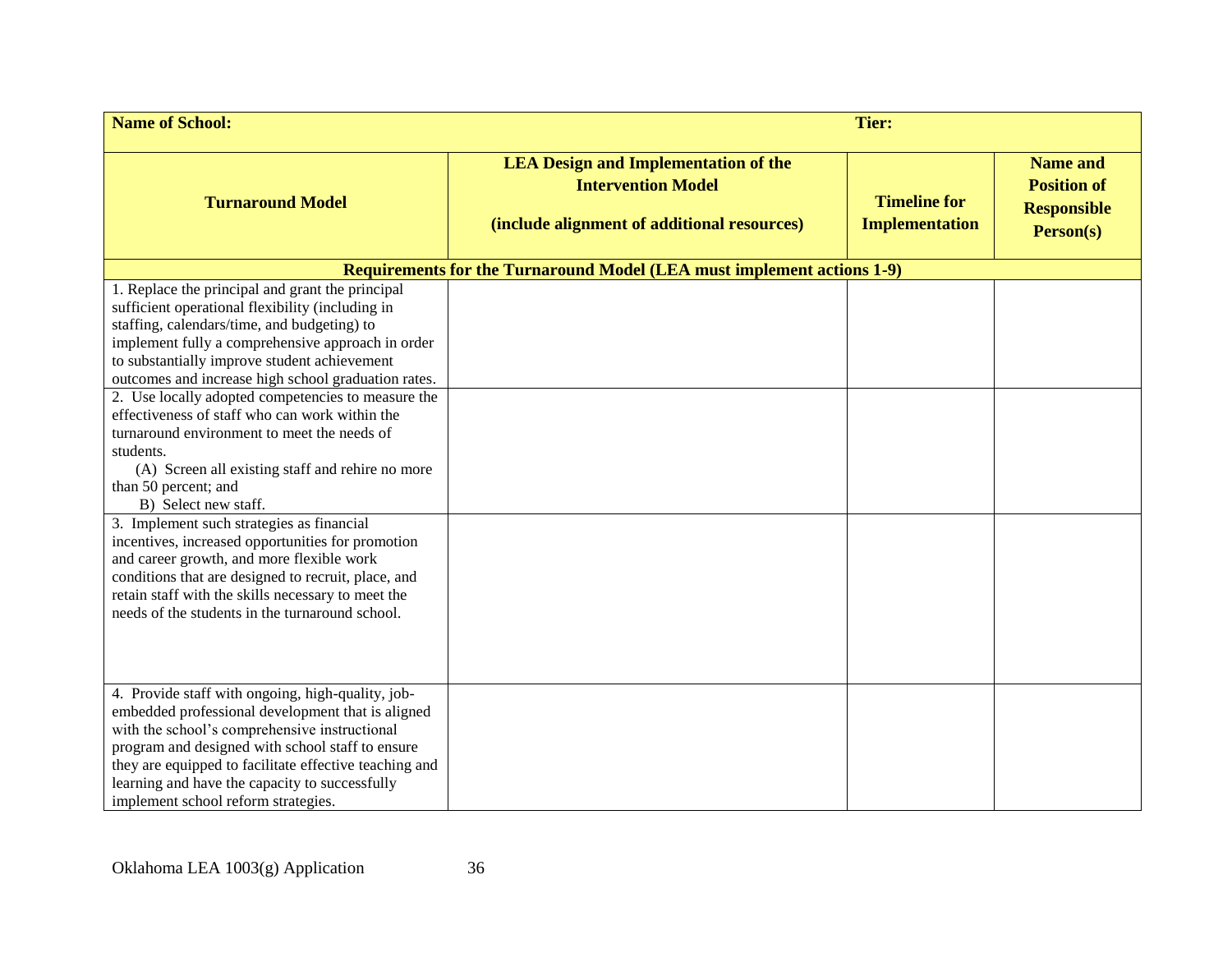| <b>Name of School:</b>                                                                                                                                                                                                                                                                                                                                                                                                                                      | <b>Tier:</b>                                                                                                            |                                              |                                                                          |
|-------------------------------------------------------------------------------------------------------------------------------------------------------------------------------------------------------------------------------------------------------------------------------------------------------------------------------------------------------------------------------------------------------------------------------------------------------------|-------------------------------------------------------------------------------------------------------------------------|----------------------------------------------|--------------------------------------------------------------------------|
| <b>Turnaround Model</b>                                                                                                                                                                                                                                                                                                                                                                                                                                     | <b>LEA Design and Implementation of the</b><br><b>Intervention Model</b><br>(include alignment of additional resources) | <b>Timeline for</b><br><b>Implementation</b> | <b>Name and</b><br><b>Position of</b><br><b>Responsible</b><br>Person(s) |
| 5. Adopt a new governance structure, which may<br>include, but is not limited to, requiring the school to<br>report to a new "turnaround office" in the LEA or<br>SEA, hire a "turnaround leader" who reports<br>directly to the Superintendent or Chief Academic<br>Officer, or enter into a multi-year contract with the<br>LEA or SEA to obtain added flexibility in exchange<br>for greater accountability.<br>6. Use data to identify and implement an |                                                                                                                         |                                              |                                                                          |
| instructional program that is research-based and<br>"vertically aligned" from one grade to the next as<br>well as aligned with State academic standards.                                                                                                                                                                                                                                                                                                    |                                                                                                                         |                                              |                                                                          |
| 7. Promote the continuous use of student data (such<br>as from formative, interim, and summative<br>assessments) to inform and differentiate instruction<br>in order to meet the academic needs of individual<br>students.                                                                                                                                                                                                                                  |                                                                                                                         |                                              |                                                                          |
| 8. Establish schedules and implement strategies<br>that provide increased learning time.                                                                                                                                                                                                                                                                                                                                                                    |                                                                                                                         |                                              |                                                                          |
| 9. Provide appropriate social-emotional and<br>community-oriented services and supports for<br>students.                                                                                                                                                                                                                                                                                                                                                    |                                                                                                                         |                                              |                                                                          |
| 10. List any additional permissible strategies the<br>LEA will implement as a part of the turnaround<br>model.<br>1.<br>2.<br>3.<br>4.                                                                                                                                                                                                                                                                                                                      |                                                                                                                         |                                              |                                                                          |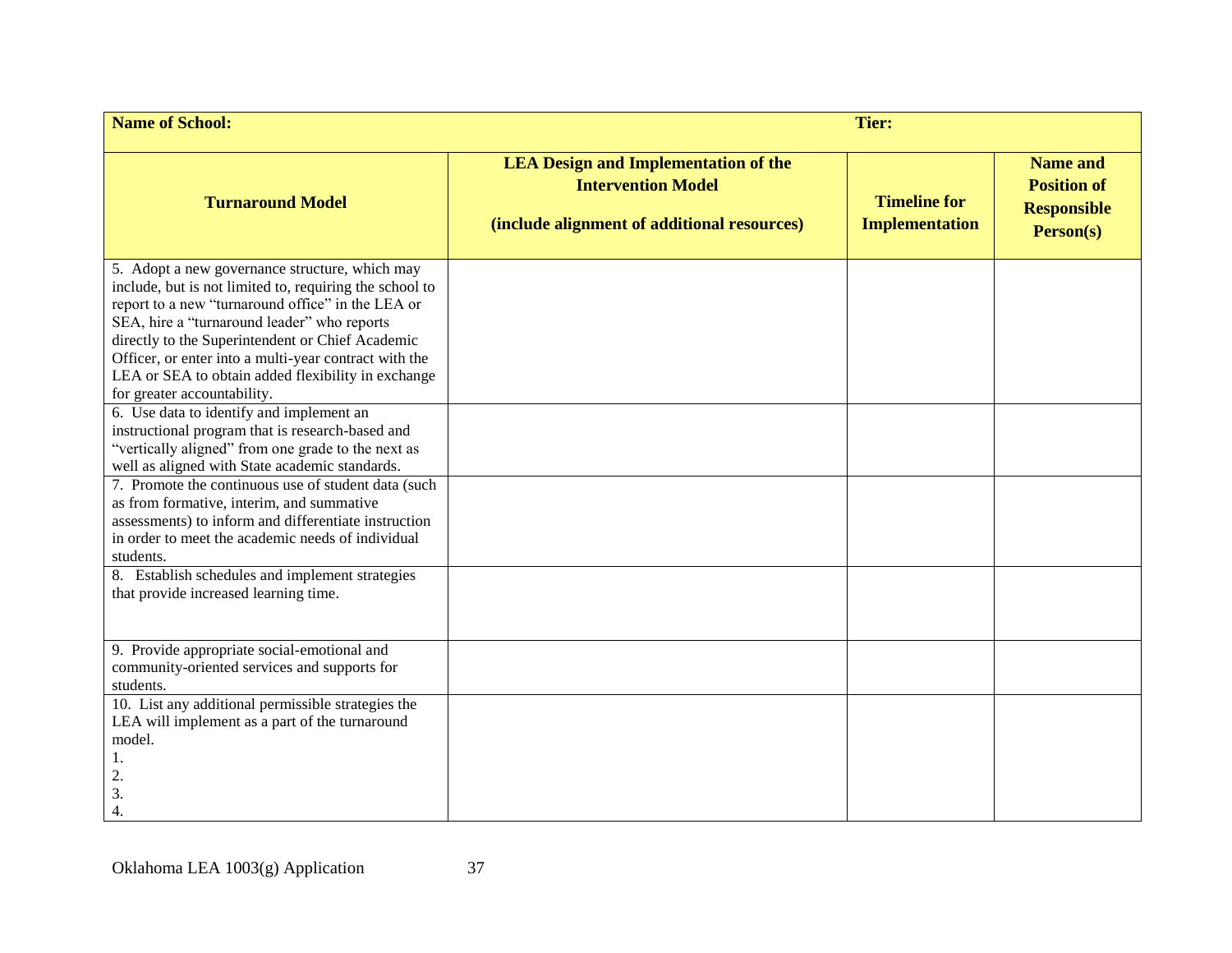| <b>Name of School:</b>                                                                                                                                          | Tier:                                                                                                                   |                                       |                                                             |
|-----------------------------------------------------------------------------------------------------------------------------------------------------------------|-------------------------------------------------------------------------------------------------------------------------|---------------------------------------|-------------------------------------------------------------|
| <b>Transformation Model</b>                                                                                                                                     | <b>LEA Design and Implementation of the Intervention</b><br><b>Model</b><br>(include alignment of additional resources) | <b>Timeline for</b><br>Implementation | <b>Name and Position of</b><br><b>Responsible Person(s)</b> |
|                                                                                                                                                                 | <b>Requirements for the Transformation Model (LEA must implement actions 1-11)</b>                                      |                                       |                                                             |
| 1. Replace the principal who led the<br>school prior to commencement of the<br>transformation model.                                                            |                                                                                                                         |                                       |                                                             |
| 2. Use rigorous, transparent, and<br>equitable evaluation systems for teachers<br>and principals that:                                                          |                                                                                                                         |                                       |                                                             |
| a. Take into account data on student<br>growth (as defined in this notice) as<br>a significant factor as well as other<br>factors such as multiple observation- |                                                                                                                         |                                       |                                                             |
| based assessments of performance<br>and ongoing collections of<br>professional practice reflective of                                                           |                                                                                                                         |                                       |                                                             |
| student achievement and increased<br>high-school graduations rates; and<br>b. Are designed and developed with                                                   |                                                                                                                         |                                       |                                                             |
| teacher and principal involvement.                                                                                                                              |                                                                                                                         |                                       |                                                             |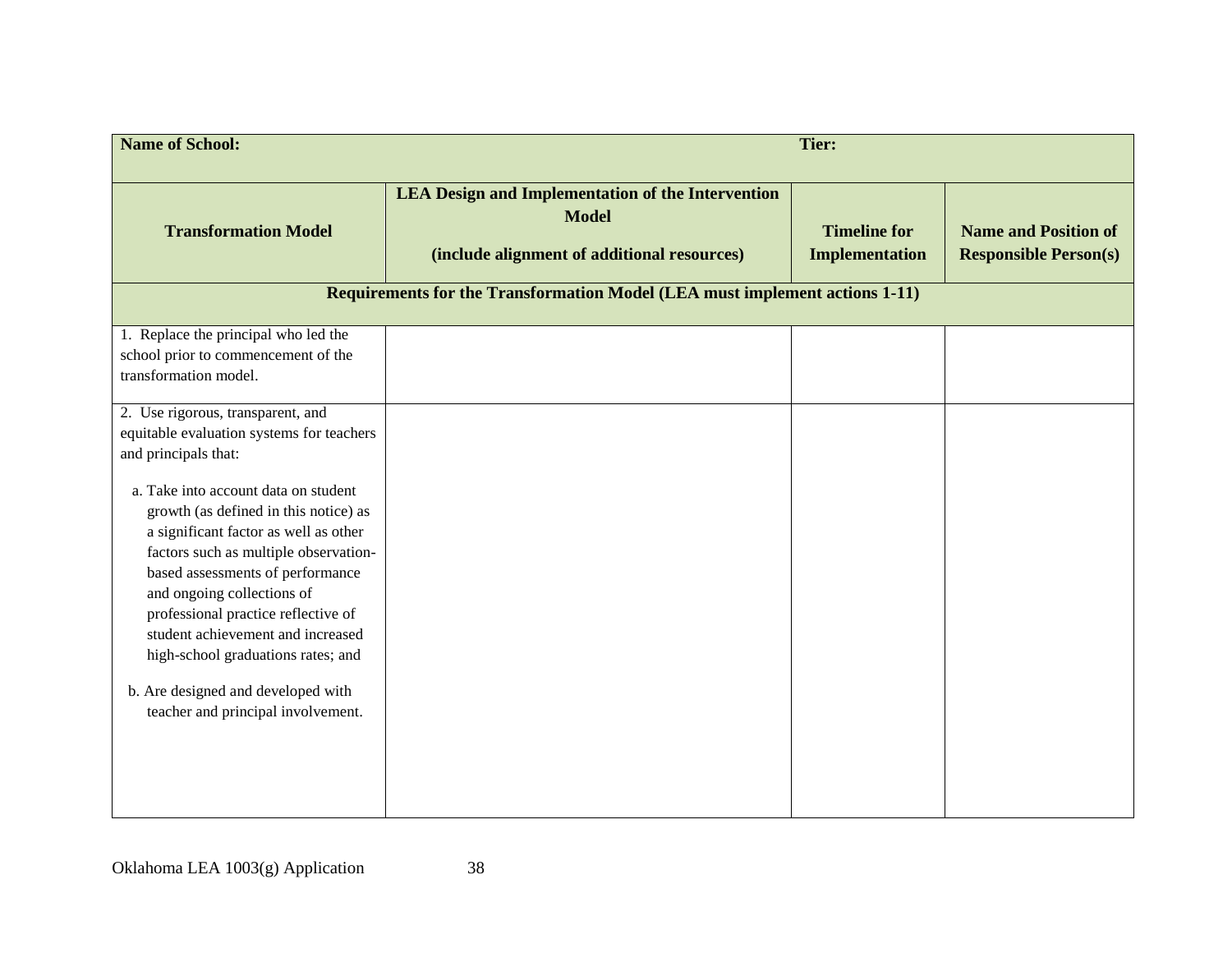| <b>Name of School:</b>                                                                                                                                                                                                                                                                                                                                                                                                                                                                                                                                  | <b>Tier:</b>                                                                                                            |                                              |                                                             |
|---------------------------------------------------------------------------------------------------------------------------------------------------------------------------------------------------------------------------------------------------------------------------------------------------------------------------------------------------------------------------------------------------------------------------------------------------------------------------------------------------------------------------------------------------------|-------------------------------------------------------------------------------------------------------------------------|----------------------------------------------|-------------------------------------------------------------|
| <b>Transformation Model</b>                                                                                                                                                                                                                                                                                                                                                                                                                                                                                                                             | <b>LEA Design and Implementation of the Intervention</b><br><b>Model</b><br>(include alignment of additional resources) | <b>Timeline for</b><br><b>Implementation</b> | <b>Name and Position of</b><br><b>Responsible Person(s)</b> |
| 3. Identify and reward school leaders,<br>teachers, and other staff who, in<br>implementing this model, have increased<br>student achievement and high-school<br>graduation rates and identify and remove<br>those who, after ample opportunities<br>have been provided for them to improve<br>their professional practice, have not<br>done so.                                                                                                                                                                                                        |                                                                                                                         |                                              |                                                             |
| 4. Provide staff with ongoing, high-<br>quality, job-embedded professional<br>development (e.g., regarding subject-<br>specific pedagogy, instruction that<br>reflects a deeper understanding of the<br>community served by the school, or<br>differentiated instruction) that is aligned<br>with the school's comprehensive<br>instructional program and designed with<br>school staff to ensure they are equipped<br>to facilitate effective teaching and<br>learning and have the capacity to<br>successfully implement school reform<br>strategies. |                                                                                                                         |                                              |                                                             |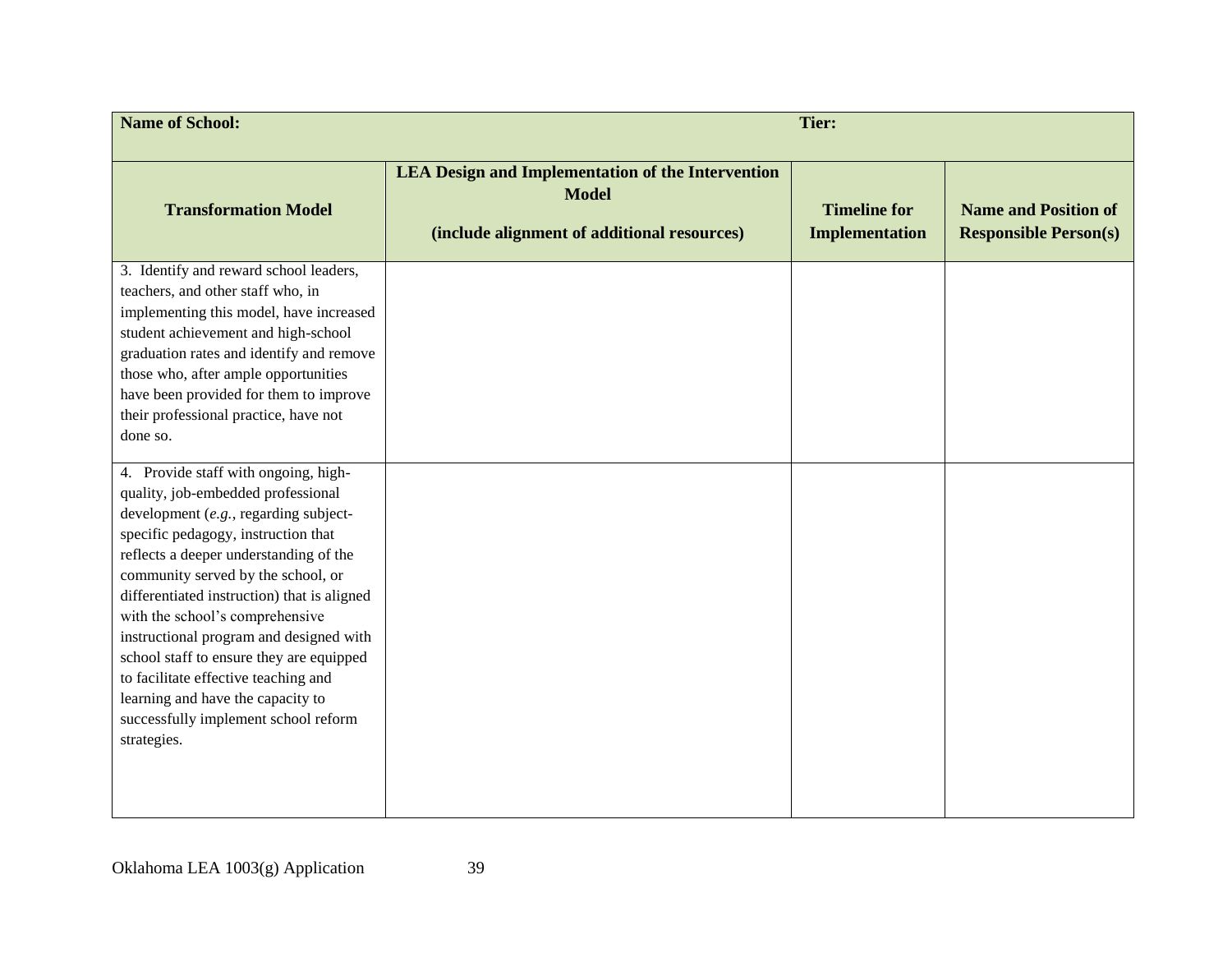| <b>Name of School:</b><br><b>Tier:</b>                                                                                                                                                                                                                                                                                                                           |                                                                                                                         |                                              |                                                             |  |  |
|------------------------------------------------------------------------------------------------------------------------------------------------------------------------------------------------------------------------------------------------------------------------------------------------------------------------------------------------------------------|-------------------------------------------------------------------------------------------------------------------------|----------------------------------------------|-------------------------------------------------------------|--|--|
| <b>Transformation Model</b>                                                                                                                                                                                                                                                                                                                                      | <b>LEA Design and Implementation of the Intervention</b><br><b>Model</b><br>(include alignment of additional resources) | <b>Timeline for</b><br><b>Implementation</b> | <b>Name and Position of</b><br><b>Responsible Person(s)</b> |  |  |
| 5. Implement such strategies such as<br>financial incentives, increased<br>opportunities for promotion and career<br>growth, and more flexible work<br>conditions that are designed to recruit,<br>place, and retain staff with the skills<br>necessary to meet the needs of the<br>student in a transformation school.<br>6. Use data to identify and implement |                                                                                                                         |                                              |                                                             |  |  |
| an instructional program that is research-<br>based and "vertically aligned" from one<br>grade to the next as well as aligned with<br>State academic standards.<br>7. Promote the continuous use of                                                                                                                                                              |                                                                                                                         |                                              |                                                             |  |  |
| student data (such as from formative,<br>interim, and summative assessments) to<br>inform and differentiate instruction in<br>order to meet the academic needs of<br>individual students.                                                                                                                                                                        |                                                                                                                         |                                              |                                                             |  |  |
| 8. Establish schedules and implement<br>strategies that provide increased learning<br>time.<br>9. Provide ongoing mechanisms for<br>family and community engagement.                                                                                                                                                                                             |                                                                                                                         |                                              |                                                             |  |  |
|                                                                                                                                                                                                                                                                                                                                                                  |                                                                                                                         |                                              |                                                             |  |  |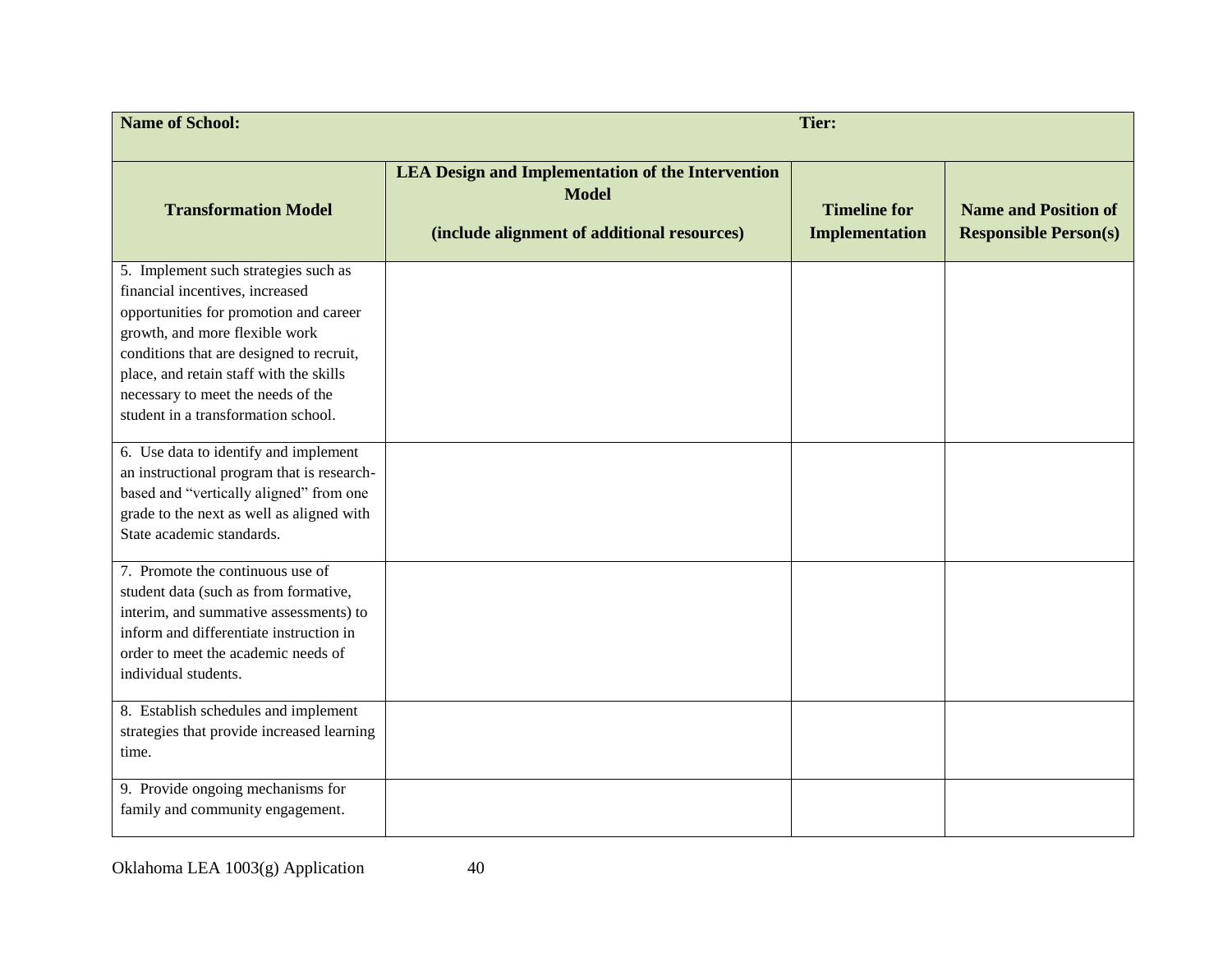| <b>Name of School:</b>                                                                                                                                                                                                                                                  | <b>Tier:</b>                                                                                                            |                                       |                                                             |  |
|-------------------------------------------------------------------------------------------------------------------------------------------------------------------------------------------------------------------------------------------------------------------------|-------------------------------------------------------------------------------------------------------------------------|---------------------------------------|-------------------------------------------------------------|--|
| <b>Transformation Model</b>                                                                                                                                                                                                                                             | <b>LEA Design and Implementation of the Intervention</b><br><b>Model</b><br>(include alignment of additional resources) | <b>Timeline for</b><br>Implementation | <b>Name and Position of</b><br><b>Responsible Person(s)</b> |  |
| 10. Give the school sufficient<br>operational flexibility (such as staffing,<br>calendars/time, and budgeting) to<br>implement fully a comprehensive<br>approach to substantially improve<br>student achievement outcomes and<br>increase high school graduation rates. |                                                                                                                         |                                       |                                                             |  |
| 11. Ensure that the school receives<br>ongoing, intensive technical assistance<br>and related support from the LEA, the<br>SEA, or a designated external lead<br>partner organization (such as a school<br>turnaround organization or an EMO).                          |                                                                                                                         |                                       |                                                             |  |
| 12. List any additional permissible<br>strategies the LEA will implement as a<br>part of the transformational model.<br>1.<br>2.<br>3.<br>4.<br>5.                                                                                                                      |                                                                                                                         |                                       |                                                             |  |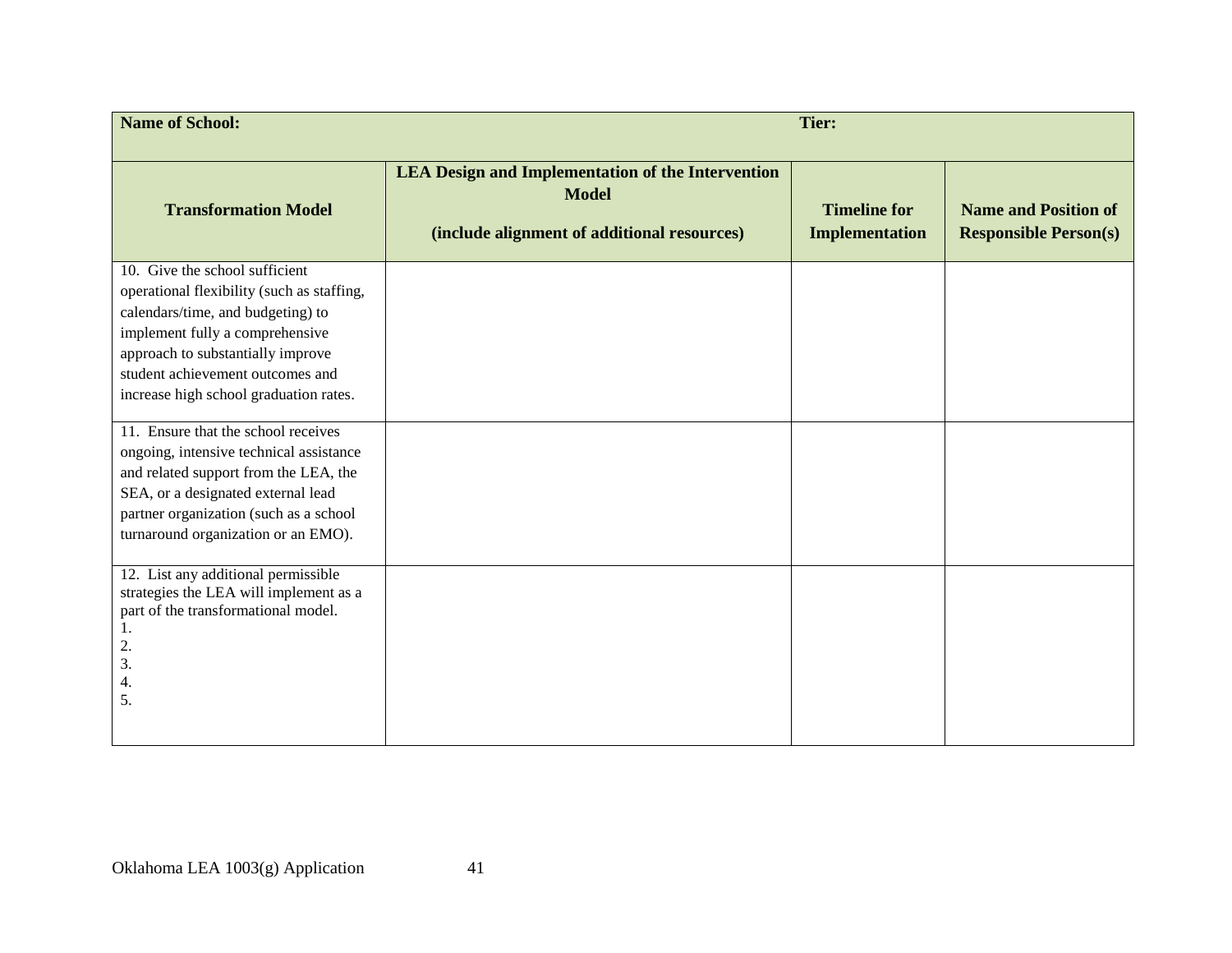| <b>Name of School:</b>                               |                                                                                                                         | Tier:                                 |                                                                   |
|------------------------------------------------------|-------------------------------------------------------------------------------------------------------------------------|---------------------------------------|-------------------------------------------------------------------|
| <b>Closure Model</b>                                 | <b>LEA Design and Implementation of the</b><br><b>Intervention Model</b><br>(include alignment of additional resources) | <b>Timeline for</b><br>Implementation | Name and<br><b>Position of</b><br><b>Responsible</b><br>Person(s) |
|                                                      | Provide detailed information regarding the plan to close a Tier I or Tier II school.                                    |                                       |                                                                   |
| 1. The schools chosen to receive students from the   |                                                                                                                         |                                       |                                                                   |
| school closure are within close proximity and are    |                                                                                                                         |                                       |                                                                   |
| higher achieving than the school to be closed.       |                                                                                                                         |                                       |                                                                   |
| 2. Representatives from all stakeholder groups were  |                                                                                                                         |                                       |                                                                   |
| consulted and involved in the decision making        |                                                                                                                         |                                       |                                                                   |
| process.                                             |                                                                                                                         |                                       |                                                                   |
| 3. Parent and community outreach will be provided    |                                                                                                                         |                                       |                                                                   |
| to inform parents and students about the closure and |                                                                                                                         |                                       |                                                                   |
| assist in the transition process.                    |                                                                                                                         |                                       |                                                                   |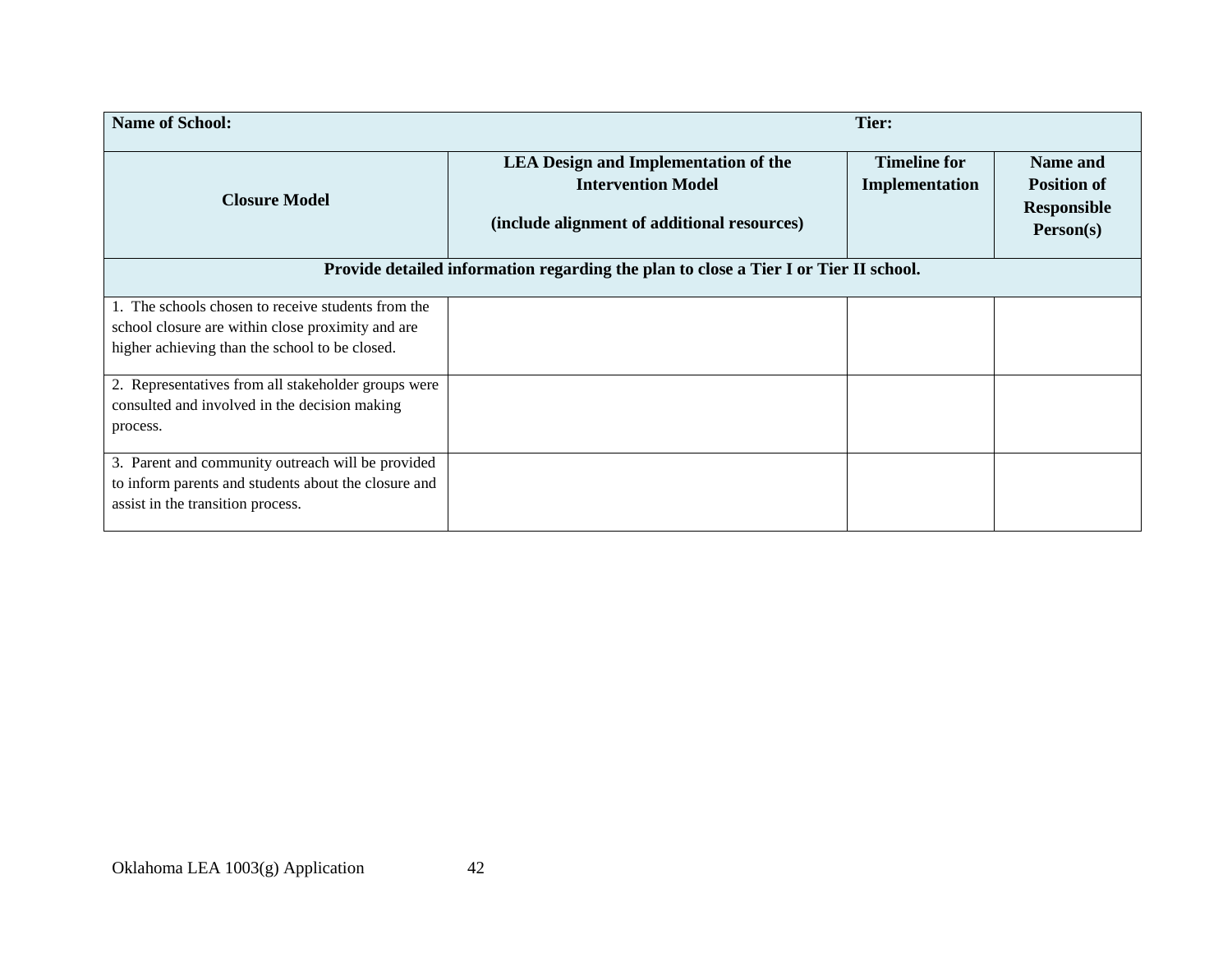| <b>Name of School:</b>                                                                 |                                                                                                                         | Tier:                                 |                                                                   |
|----------------------------------------------------------------------------------------|-------------------------------------------------------------------------------------------------------------------------|---------------------------------------|-------------------------------------------------------------------|
| <b>Restart Model</b>                                                                   | <b>LEA Design and Implementation of the</b><br><b>Intervention Model</b><br>(include alignment of additional resources) | <b>Timeline for</b><br>Implementation | Name and<br><b>Position of</b><br><b>Responsible</b><br>Person(s) |
| Provide detailed information regarding the plan to restart a Tier I or Tier II school. |                                                                                                                         |                                       |                                                                   |
| 1. The LEA has a pool of potential partners (CMO,                                      |                                                                                                                         |                                       |                                                                   |
| EMO, charter organizations) that have expressed                                        |                                                                                                                         |                                       |                                                                   |
| interest in and have exhibited the ability to restart<br>the school.                   |                                                                                                                         |                                       |                                                                   |
| 2. The LEA has developed a rigorous review                                             |                                                                                                                         |                                       |                                                                   |
| process for potential partners.                                                        |                                                                                                                         |                                       |                                                                   |
| 3. Representatives of all stakeholder groups were                                      |                                                                                                                         |                                       |                                                                   |
| involved in consultation and development of restart<br>plan.                           |                                                                                                                         |                                       |                                                                   |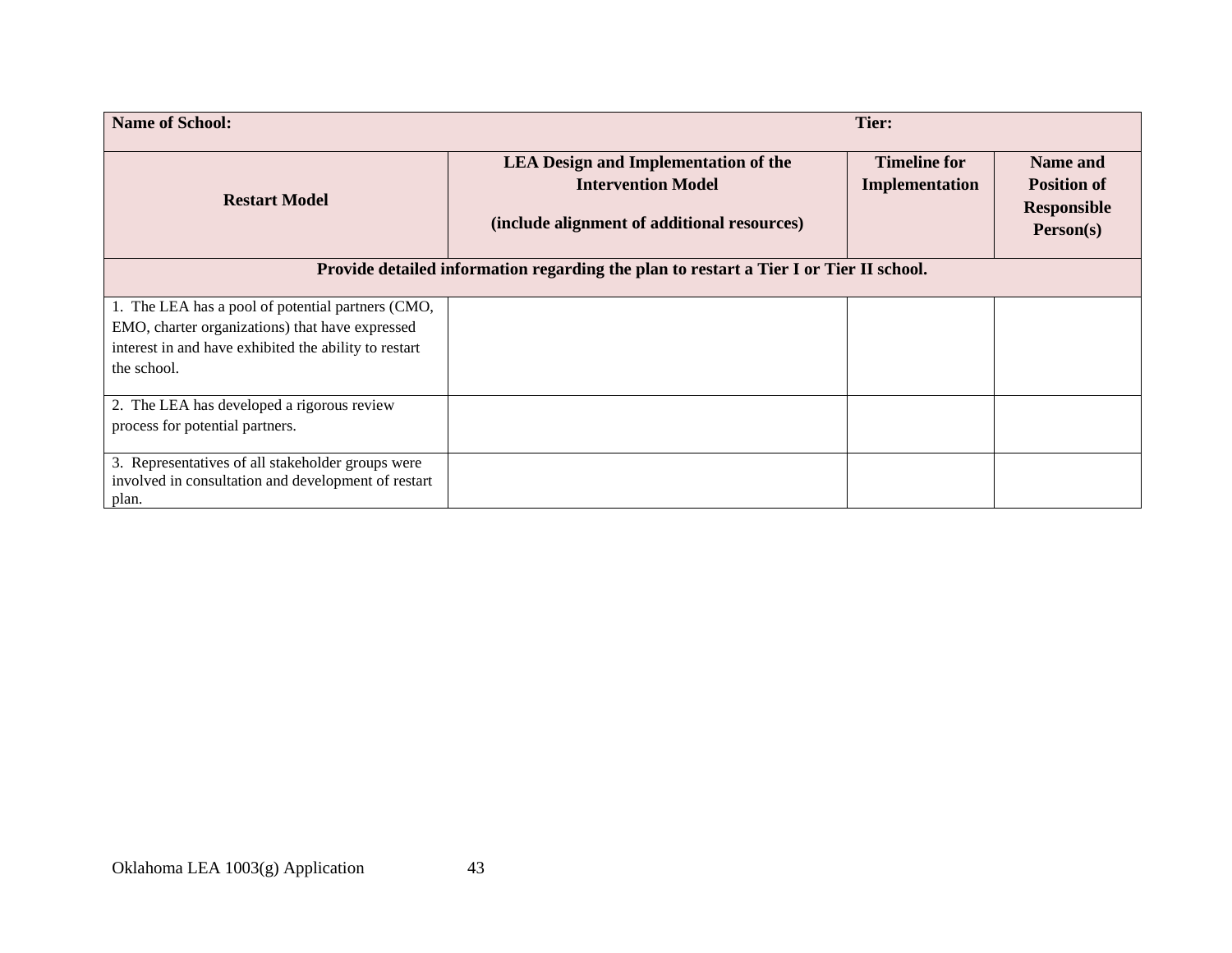# **APPLICATION INSTRUCTIONS SCHOOL IMPROVEMENT GRANTS 1003(g) AND AMERICAN RECOVERY AND REINVESTMENT ACT**

### **BUDGET SECTION**

### **LEA BUDGET NARRATIVE**

In the space below, provide a narrative that describes, in detail, the needs of the LEA for district level initiatives, the proposed initiatives, and/or materials and resources necessary to implement initiatives. Include in the narrative, the process the LEA will use to ensure timely distribution of funds during each year of the grant.

#### *Start typing here.*

In the space below, provide a narrative describing how the LEA will meet the additional Oklahoma requirement listed below:

• The LEA will establish an FTE (percentage of FTE will be contingent on LEA capacity) for an LEA based Turnaround Office or Turnaround Officer(s) that will be responsible for the day-to-day management of reform efforts at the site level and coordinate and communicate with the SEA.

#### *Start typing here.*

The LEA must complete and attach the budget pages required for the LEA Section of the application:

- Summary Budget page and Justification page each year\* of the grant for the LEA activities including those proposed for Tier III schools;
- Summary Budget page totaling the amounts shown on the LEA Summary Budget page and each of the Summary Budget pages for the Tier I and Tier II schools for each year of the grant.

*\* Note that the budget for the school closure model may be lower than the amount required for the other models and would typically cover only one year.*

### **SCHOOL BUDGET NARRATIVE**

Provide in the space below, a budget narrative for **each** Tier I and Tier II school to be served. The narrative must describe in detail the needs of the school to implement the selected intervention model and the proposed initiatives, services, and/or resources. The school budget narrative must also address how the school will fund the additional Oklahoma requirements of the grant: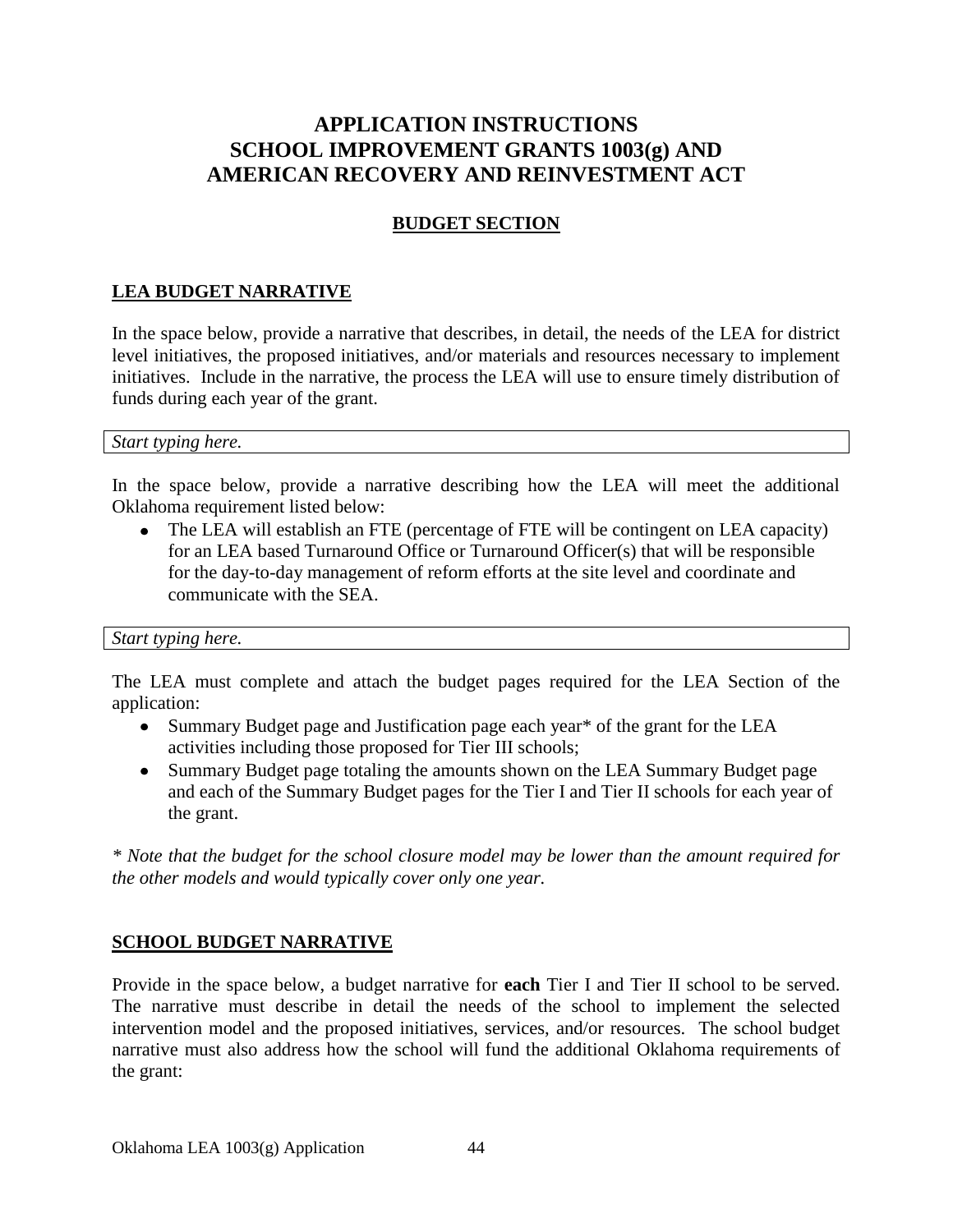- Provide at least 90 minutes of protected collaboration time per week for each teacher to work in Professional Learning Communities;
- Provide at least five  $(5)$  days of site based training as well as a five  $(5)$  day teacher academy or institute for each teacher in Tier I and Tier II school to be served;
- Provide additional training on the selected intervention model and process aligned to the selected intervention model for new teachers that join turnaround schools after the start of implementation.

### *Start typing here.*

In the space below, provide a budget narrative for each of the Tier I or Tier II schools planning pre-implementation activities. The LEA must include a description of any expenditures budgeted on the pre-implementation justification page and how they align to the activities described in this application. Expenditures included in this budget worksheet must align with the written description of activities and be allowable under the Guidance on Fiscal Year 2010 School Improvement Grants. **Please note, funds requested for pre-implementation are included as part of the LEA's first year award.**

#### *Start typing here.*

The LEA must complete and attach the budget pages required by the School Section of the LEA application:

- Summary Budget page and Justification page for each year of the grant for each Tier I and Tier II school to be served.
- Total Summary Budget page for all requested funds for the LEA for each year of the grant.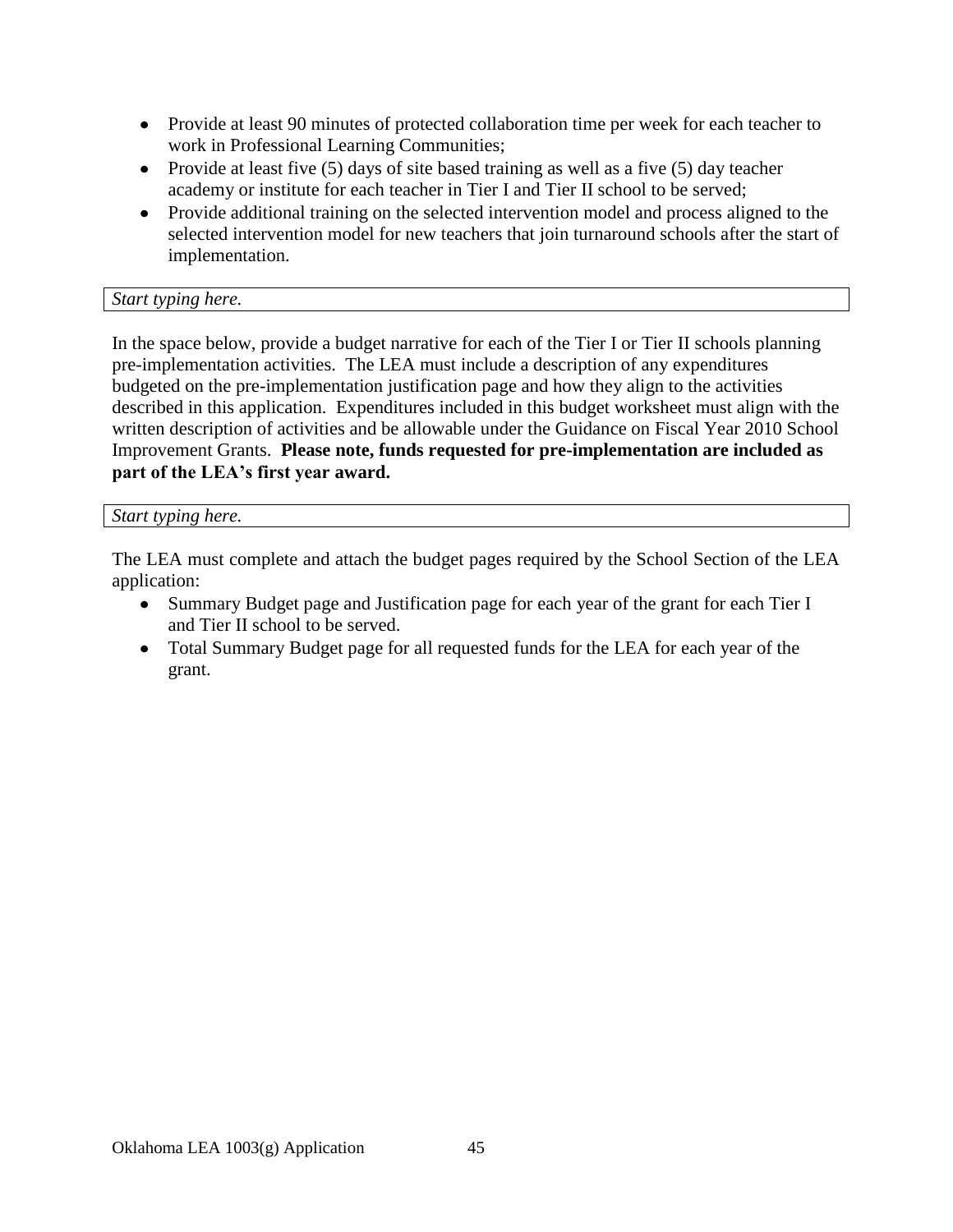#### **APPENDIX A**

#### **FINAL REQUIREMENTS FOR SCHOOL IMPROVEMENT GRANTS**

A. Defining key terms. To award School Improvement Grants to its LEAs, consistent with section  $1003(g)(6)$  of the ESEA, an SEA must define three tiers of schools, in accordance with the requirements in paragraph 1, to enable the SEA to select those LEAs with the greatest need for such funds. From among the LEAs in greatest need, the SEA must select, in accordance with paragraph 2, those LEAs that demonstrate the strongest commitment to ensuring that the funds are used to provide adequate resources to enable the lowest-achieving schools to meet the accountability requirements in this notice. Accordingly, an SEA must use the following definitions to define key terms:

1. Greatest need. An LEA with the greatest need for a School Improvement Grant must have one or more schools in at least one of the following tiers:

(a) Tier I schools**:** A Tier I school is a Title I school in improvement, corrective action, or restructuring that is identified by the SEA under paragraph (a) (1) of the definition of "persistently lowest-achieving schools."

(b) Tier II schools: A Tier II school is a secondary school that is eligible for, but does not receive, Title I, Part A funds and is identified by the SEA under paragraph (a) (2) of the definition of "persistently lowest-achieving schools."

(c) Tier III schools: A Tier III school is a Title I school in improvement, corrective action, or restructuring that is not a Tier I school. An SEA may establish additional criteria to use in setting priorities among LEA applications for funding and to encourage LEAs to differentiate among these schools in their use of school improvement funds.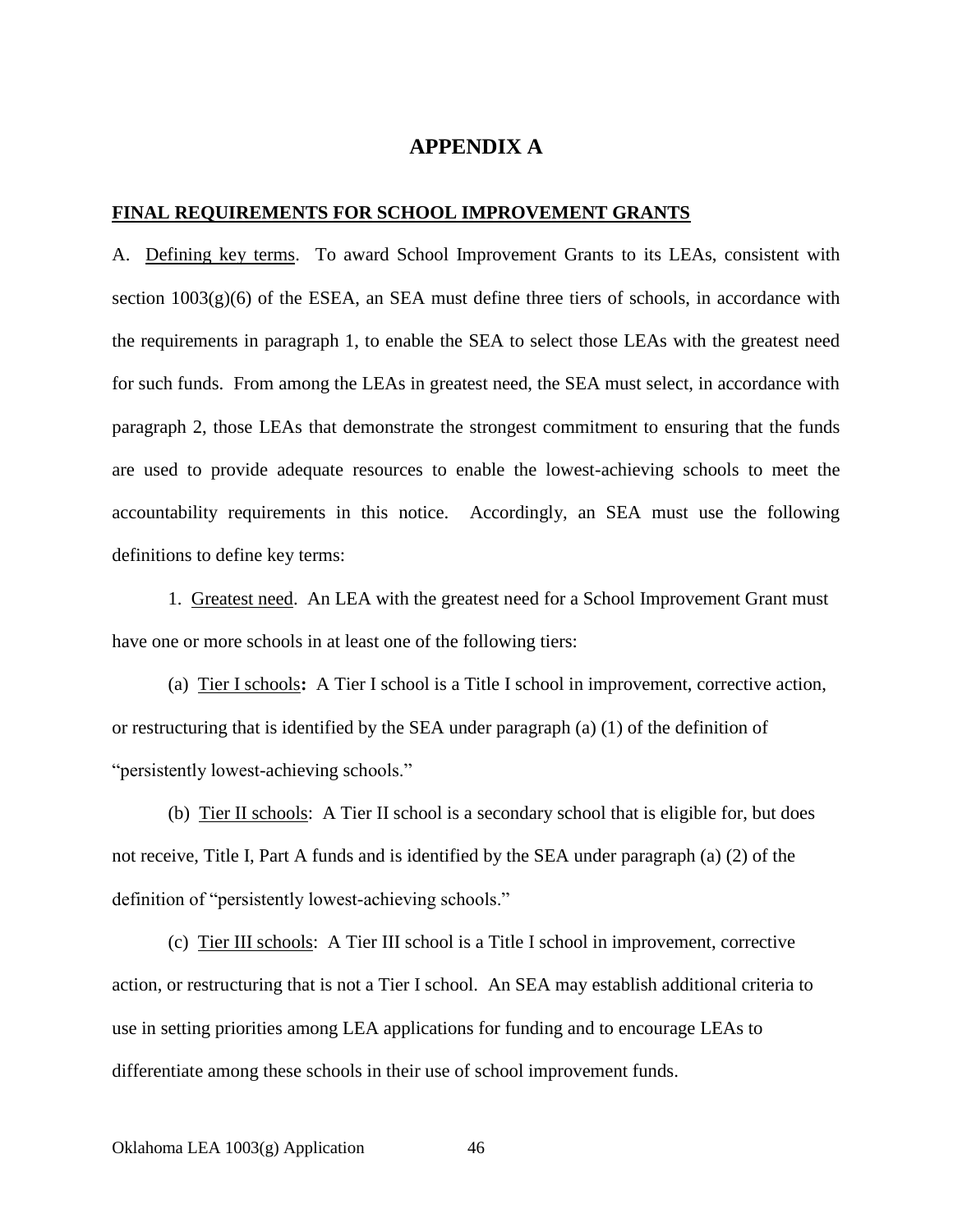2. Strongest Commitment. An LEA with the strongest commitment is an LEA that agrees to implement, and demonstrates the capacity to implement fully and effectively, one of the following rigorous interventions in each Tier I and Tier II school that the LEA commits to serve:

(a) Turnaround model: (1) A turnaround model is one in which an LEA must--

(i) Replace the principal and grant the principal sufficient operational flexibility (including in staffing, calendars/time, and budgeting) to implement fully a comprehensive approach in order to substantially improve student achievement outcomes and increase high school graduation rates;

(ii) Using locally adopted competencies to measure the effectiveness of staff who can work within the turnaround environment to meet the needs of students,

(A) Screen all existing staff and rehire no more than 50 percent; and

(B) Select new staff;

(iii) Implement such strategies as financial incentives, increased opportunities for promotion and career growth, and more flexible work conditions that are designed to recruit, place, and retain staff with the skills necessary to meet the needs of the students in the turnaround school;

(iv) Provide staff ongoing, high-quality, job-embedded professional development that is aligned with the school's comprehensive instructional program and designed with school staff to ensure that they are equipped to facilitate effective teaching and learning and have the capacity to successfully implement school reform strategies;

(v) Adopt a new governance structure, which may include, but is not limited to, requiring the school to report to a new "turnaround office" in the LEA or SEA, hire a "turnaround leader"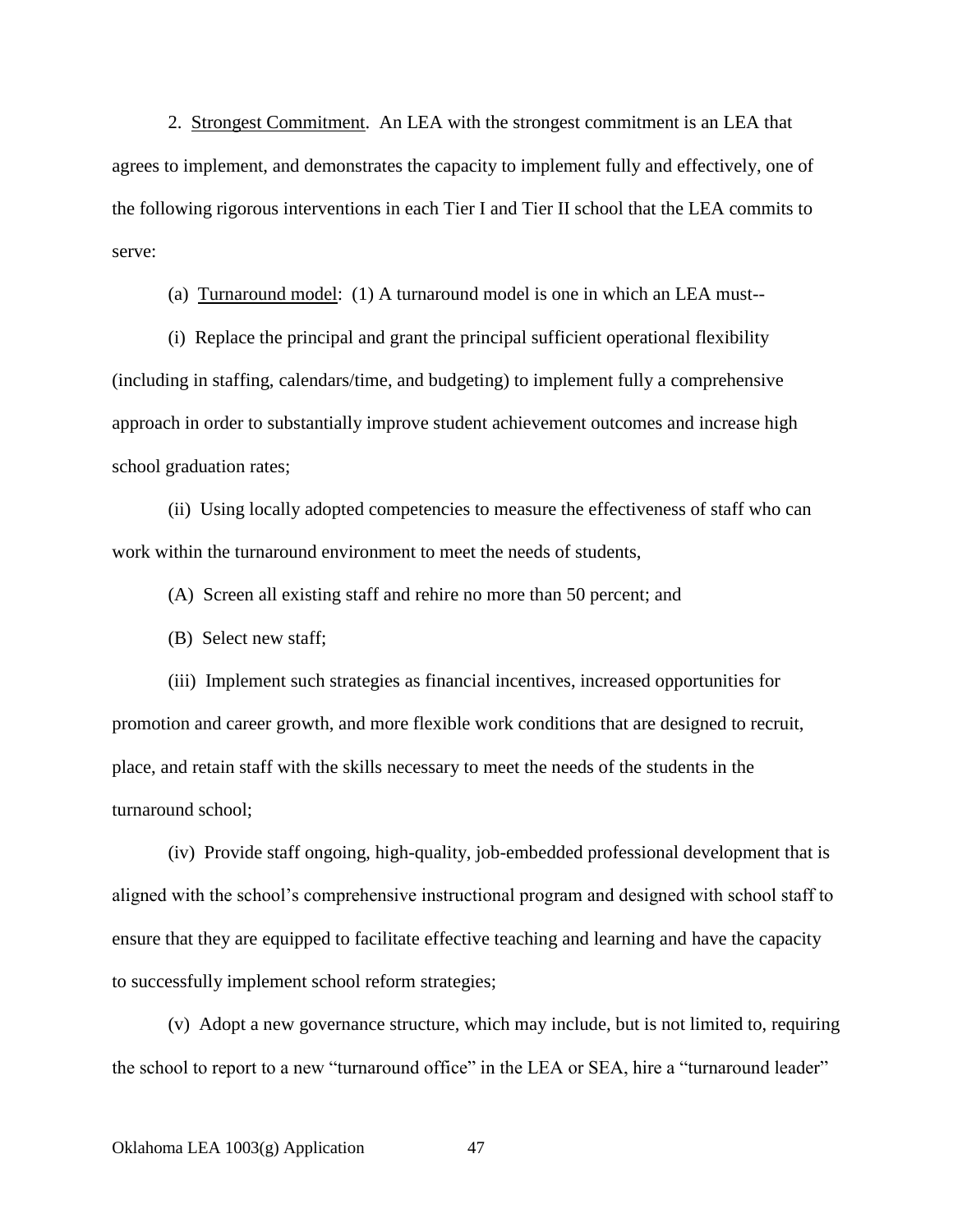who reports directly to the Superintendent or Chief Academic Officer, or enter into a multi-year contract with the LEA or SEA to obtain added flexibility in exchange for greater accountability;

(vi) Use data to identify and implement an instructional program that is research-based and vertically aligned from one grade to the next as well as aligned with State academic standards;

(vii) Promote the continuous use of student data (such as from formative, interim, and summative assessments) to inform and differentiate instruction in order to meet the academic needs of individual students;

(viii) Establish schedules and implement strategies that provide increased learning time (as defined in this notice); and

(ix) Provide appropriate social-emotional and community-oriented services and supports for students.

(2) A turnaround model may also implement other strategies such as--

(i) Any of the required and permissible activities under the transformation model; or

(ii) A new school model (e.g., themed, dual language academy).

(b) Restart model: A restart model is one in which an LEA converts a school or closes and reopens a school under a charter school operator, a charter management organization (CMO), or an education management organization (EMO) that has been selected through a rigorous review process. (A CMO is a non-profit organization that operates or manages charter schools by centralizing or sharing certain functions and resources among schools. An EMO is a for-profit or non-profit organization that provides "whole-school operation" services to an LEA.) A restart model must enroll, within the grades it serves, any former student who wishes to attend the school.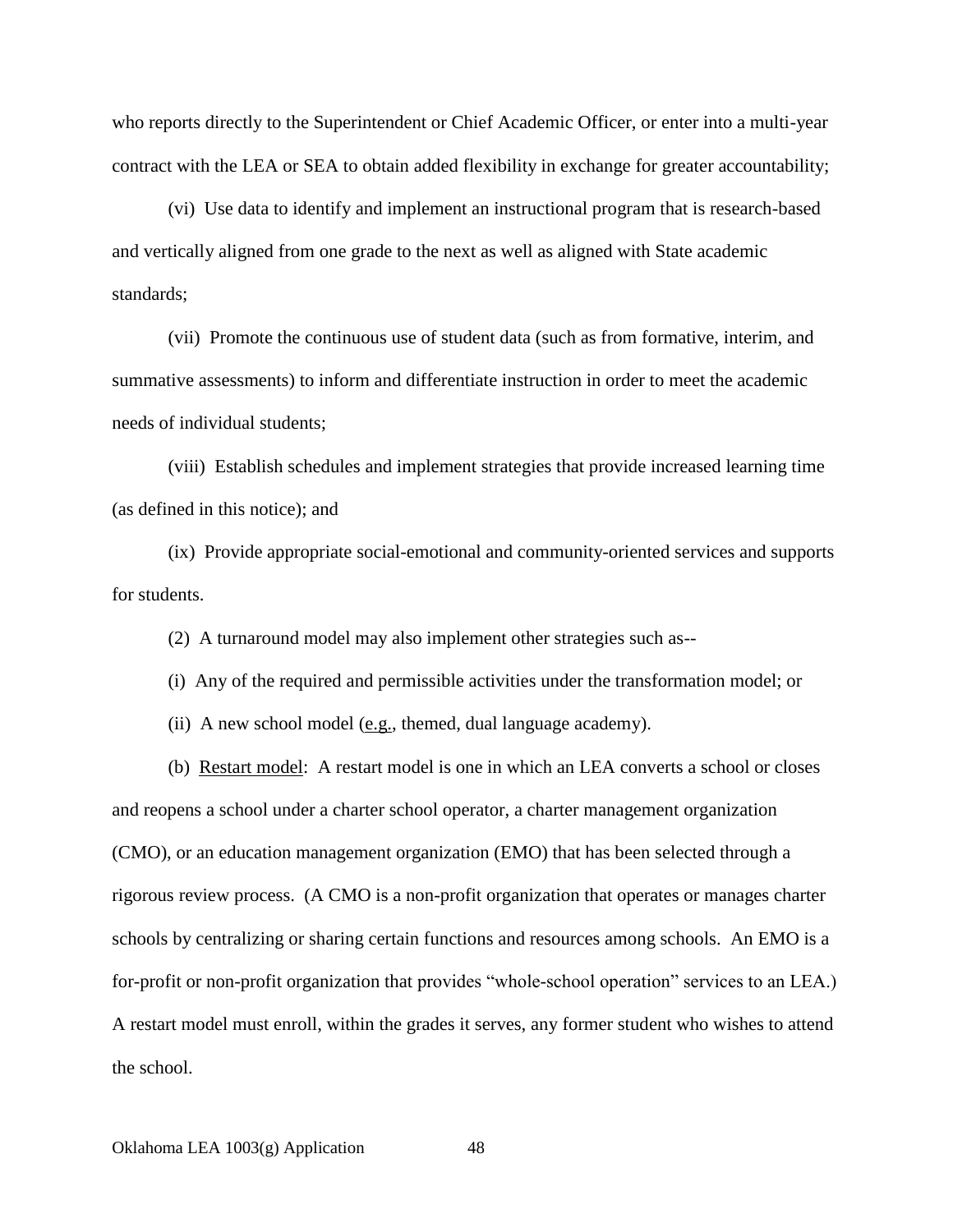(c) School closure: School closure occurs when an LEA closes a school and enrolls the students who attended that school in other schools in the LEA that are higher achieving. These other schools should be within reasonable proximity to the closed school and may include, but are not limited to, charter schools or new schools for which achievement data are not yet available.

(d) Transformation model: A transformation model is one in which an LEA implements each of the following strategies:

(1) Developing and increasing teacher and school leader effectiveness.

(i) Required activities. The LEA must--

(A) Replace the principal who led the school prior to commencement of the transformation model;

(B) Use rigorous, transparent, and equitable evaluation systems for teachers and principals that--

 $(1)$  Take into account data on student growth (as defined in this notice) as a significant factor as well as other factors such as multiple observation-based assessments of performance and ongoing collections of professional practice reflective of student achievement and increased high school graduations rates; and

(2) Are designed and developed with teacher and principal involvement;

(C) Identify and reward school leaders, teachers, and other staff who, in implementing this model, have increased student achievement and high school graduation rates and identify and remove those who, after ample opportunities have been provided for them to improve their professional practice, have not done so;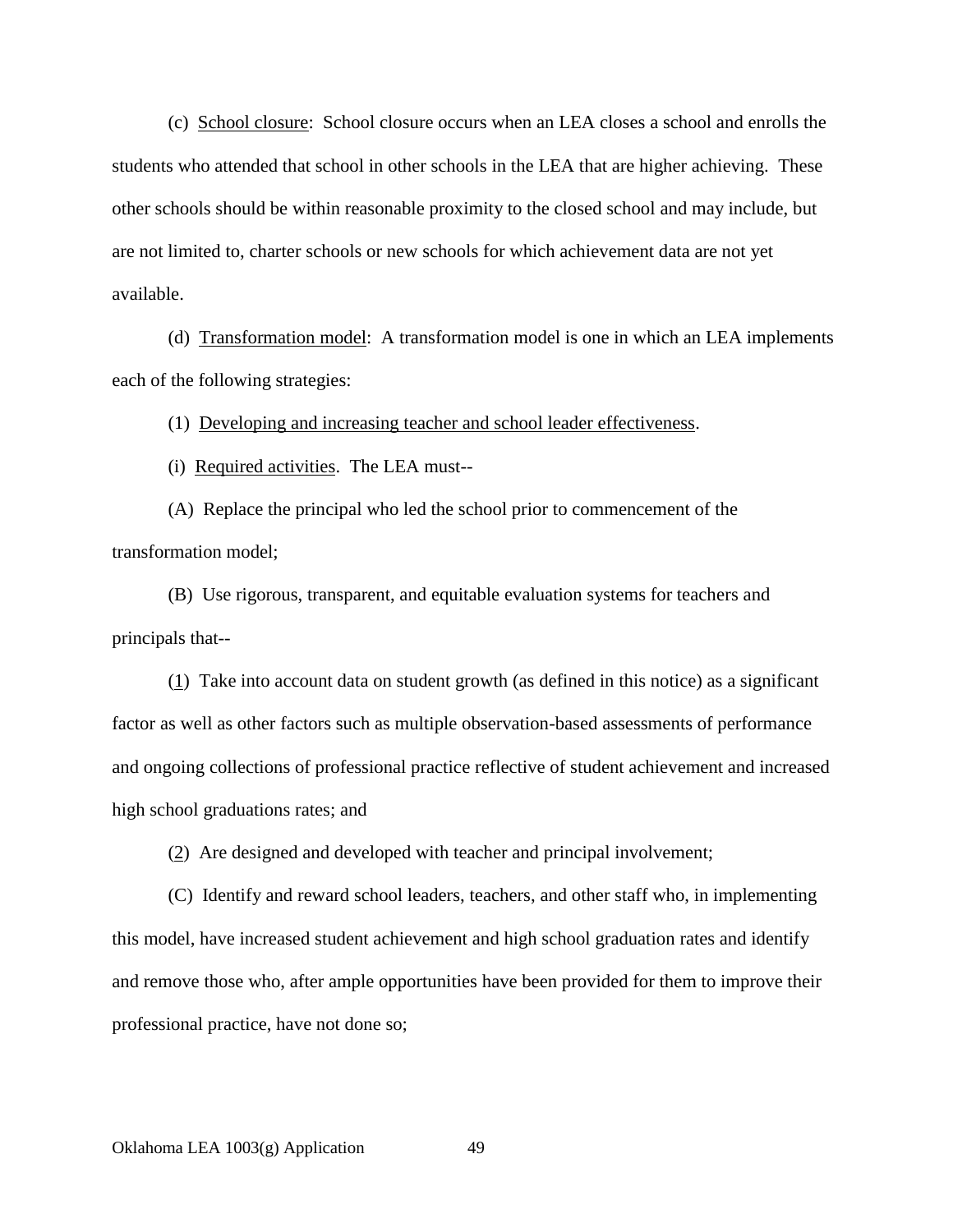(D) Provide staff ongoing, high-quality, job-embedded professional development (e.g., regarding subject-specific pedagogy, instruction that reflects a deeper understanding of the community served by the school, or differentiated instruction) that is aligned with the school's comprehensive instructional program and designed with school staff to ensure they are equipped to facilitate effective teaching and learning and have the capacity to successfully implement school reform strategies; and

(E) Implement such strategies as financial incentives, increased opportunities for promotion and career growth, and more flexible work conditions that are designed to recruit, place, and retain staff with the skills necessary to meet the needs of the students in a transformation school.

(ii) Permissible activities. An LEA may also implement other strategies to develop teachers' and school leaders' effectiveness, such as--

(A) Providing additional compensation to attract and retain staff with the skills necessary to meet the needs of the students in a transformation school;

(B) Instituting a system for measuring changes in instructional practices resulting from professional development; or

(C) Ensuring that the school is not required to accept a teacher without the mutual consent of the teacher and principal, regardless of the teacher's seniority.

(2) Comprehensive instructional reform strategies.

(i) Required activities. The LEA must--

(A) Use data to identify and implement an instructional program that is research-based and vertically aligned from one grade to the next as well as aligned with State academic standards; and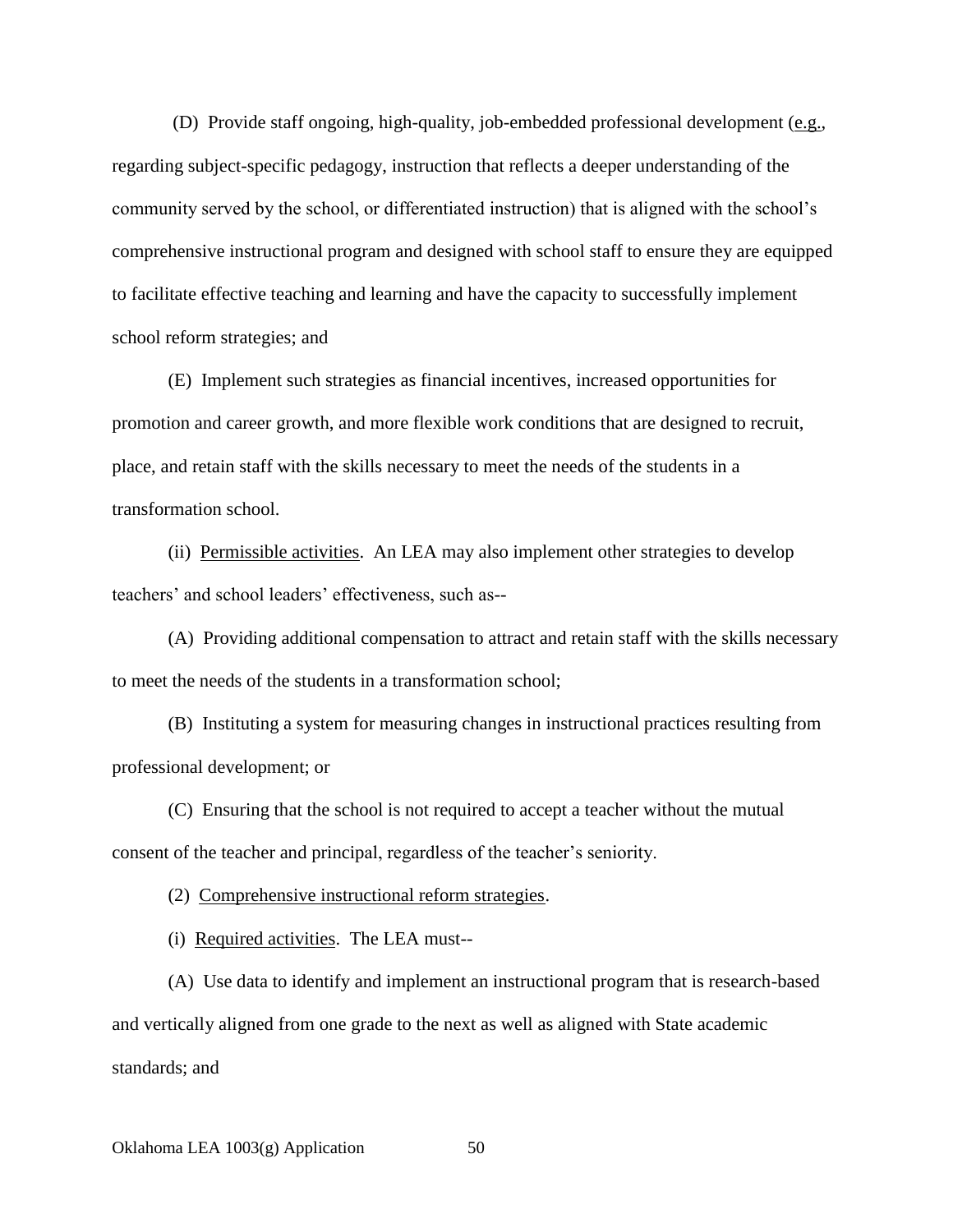(B) Promote the continuous use of student data (such as from formative, interim, and summative assessments) to inform and differentiate instruction in order to meet the academic needs of individual students.

(ii) Permissible activities. An LEA may also implement comprehensive instructional reform strategies, such as--

(A) Conducting periodic reviews to ensure that the curriculum is being implemented with fidelity, is having the intended impact on student achievement, and is modified if ineffective;

(B) Implementing a schoolwide "response-to-intervention" model;

(C) Providing additional supports and professional development to teachers and principals in order to implement effective strategies to support students with disabilities in the least restrictive environment and to ensure that limited English proficient students acquire language skills to master academic content;

(D) Using and integrating technology-based supports and interventions as part of the instructional program; and

(E) In secondary schools--

(1) Increasing rigor by offering opportunities for students to enroll in advanced coursework (such as Advanced Placement; International Baccalaureate; or science, technology, engineering, and mathematics courses, especially those that incorporate rigorous and relevant project-, inquiry-, or design-based contextual learning opportunities), early-college high schools, dual enrollment programs, or thematic learning academies that prepare students for college and careers, including by providing appropriate supports designed to ensure that low-achieving students can take advantage of these programs and coursework;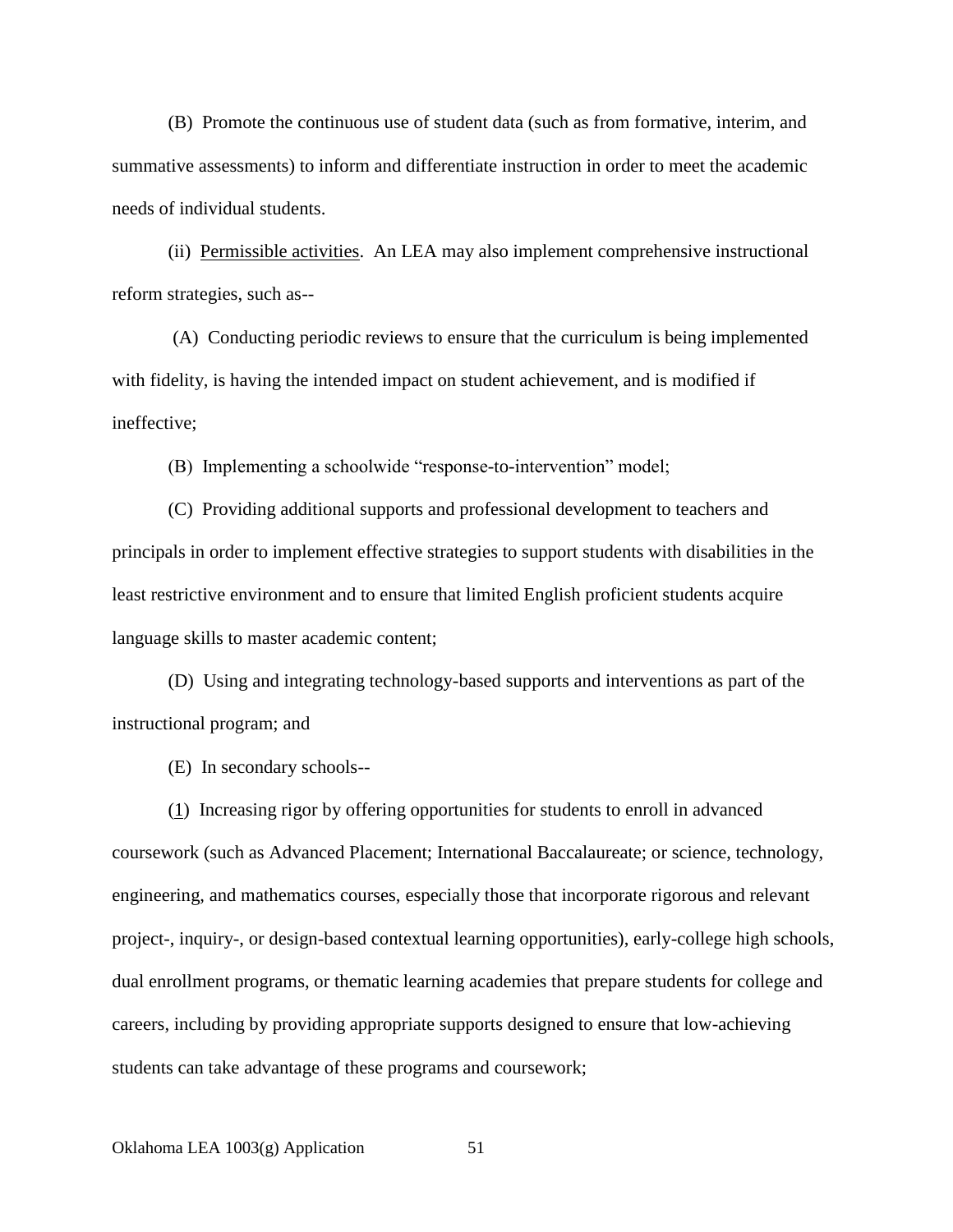(2) Improving student transition from middle to high school through summer transition programs or freshman academies;

(3) Increasing graduation rates through, for example, credit-recovery programs, reengagement strategies, smaller learning communities, competency-based instruction and performance-based assessments, and acceleration of basic reading and mathematics skills; or

(4) Establishing early-warning systems to identify students who may be at risk of failing to achieve to high standards or graduate.

(3) Increasing learning time and creating community-oriented schools.

(i) Required activities. The LEA must--

(A) Establish schedules and strategies that provide increased learning time (as defined in this notice); and

(B) Provide ongoing mechanisms for family and community engagement.

(ii) Permissible activities. An LEA may also implement other strategies that extend learning time and create community-oriented schools, such as--

(A) Partnering with parents and parent organizations, faith- and community-based organizations, health clinics, other State or local agencies, and others to create safe school environments that meet students' social, emotional, and health needs;

(B) Extending or restructuring the school day so as to add time for such strategies as advisory periods that build relationships between students, faculty, and other school staff;

(C) Implementing approaches to improve school climate and discipline, such as implementing a system of positive behavioral supports or taking steps to eliminate bullying and student harassment; or

(D) Expanding the school program to offer full-day kindergarten or pre-kindergarten.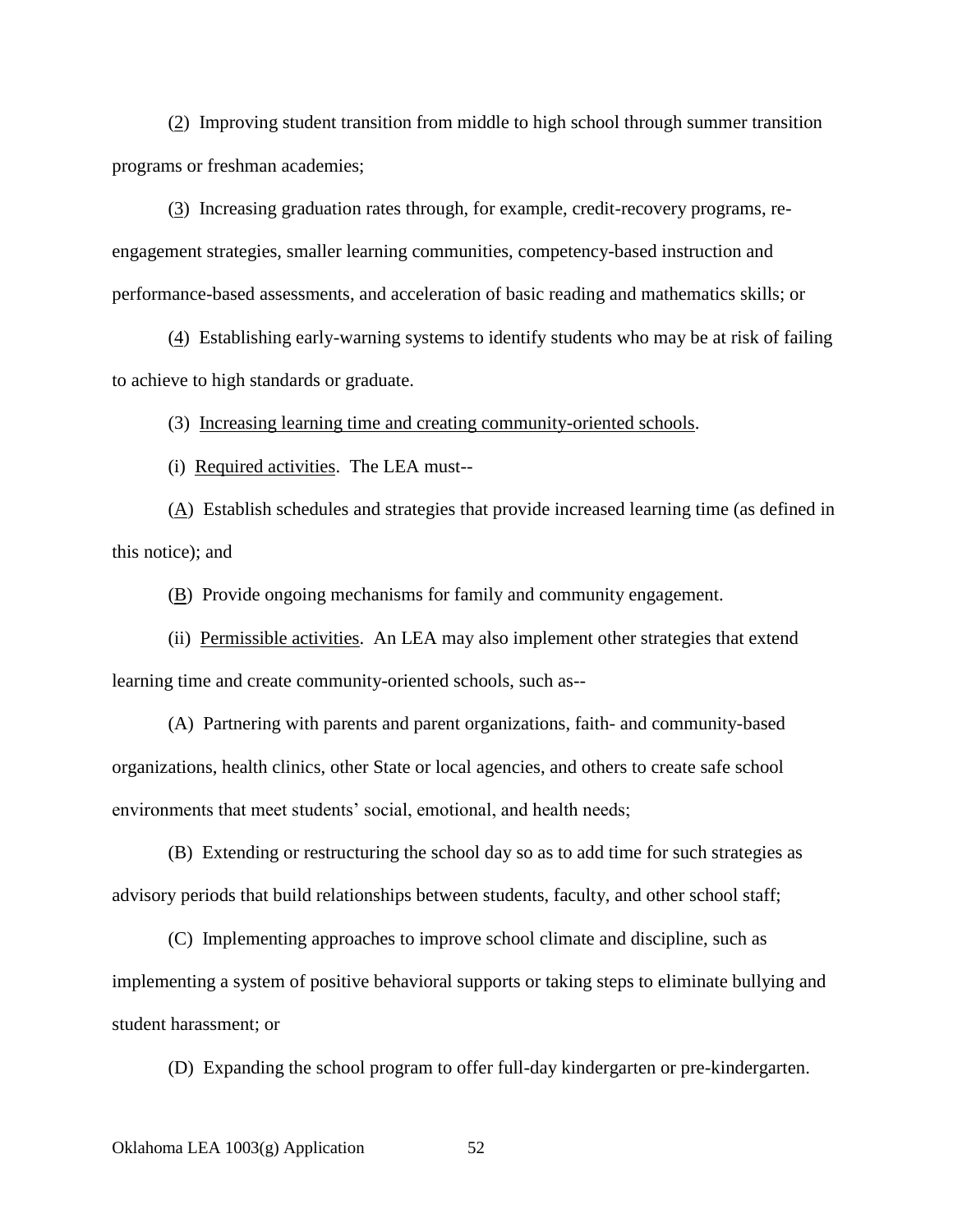(4) Providing operational flexibility and sustained support.

(i) Required activities. The LEA must--

(A) Give the school sufficient operational flexibility (such as staffing, calendars/time, and budgeting) to implement fully a comprehensive approach to substantially improve student achievement outcomes and increase high school graduation rates; and

(B) Ensure that the school receives ongoing, intensive technical assistance and related support from the LEA, the SEA, or a designated external lead partner organization (such as a school turnaround organization or an EMO).

(ii) Permissible activities. The LEA may also implement other strategies for providing operational flexibility and intensive support, such as--

(A) Allowing the school to be run under a new governance arrangement, such as a turnaround division within the LEA or SEA; or

(B) Implementing a per-pupil school-based budget formula that is weighted based on student needs.

3. Definitions.

Increased learning time means using a longer school day, week, or year schedule to significantly increase the total number of school hours to include additional time for (a) instruction in core academic subjects including English, reading or language arts, mathematics, science, foreign languages, civics and government, economics, arts, history, and geography; (b) instruction in other subjects and enrichment activities that contribute to a well-rounded education, including, for example, physical education, service learning, and experiential and work-based learning opportunities that are provided by partnering, as appropriate, with other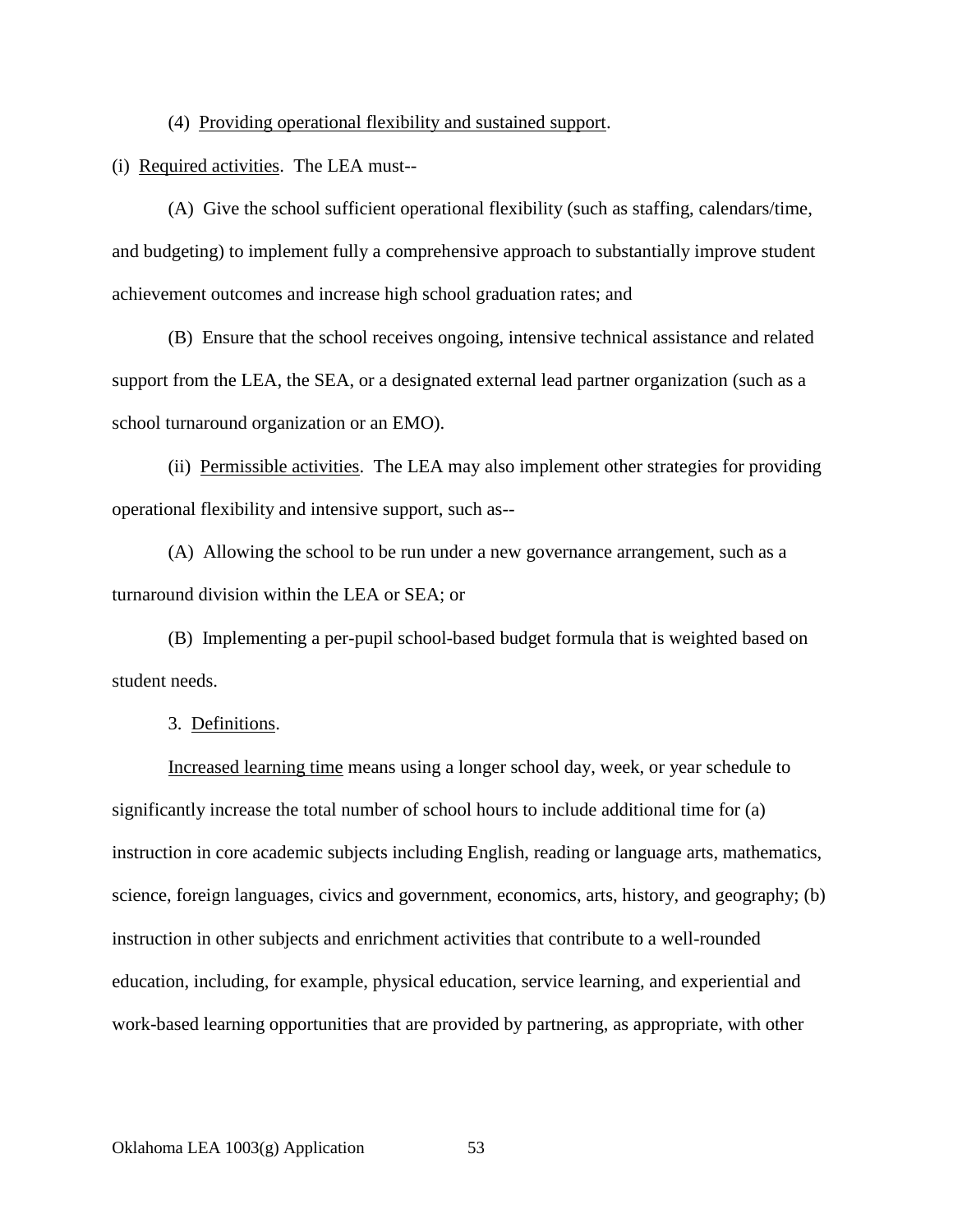organizations; and (c) teachers to collaborate, plan, and engage in professional development within and across grades and subjects.

Persistently lowest-achieving schools means, as determined by the State--

(a)(1) Any Title I school in improvement, corrective action, or restructuring that--

(i) Is among the lowest-achieving five percent of Title I schools in improvement, corrective action, or restructuring or the lowest-achieving five Title I schools in improvement, corrective action, or restructuring in the State, whichever number of schools is greater; or

(ii) Is a high school that has had a graduation rate as defined in 34 CFR 200.19(b) that is less than 60 percent over a number of years; and

(2) Any secondary school that is eligible for, but does not receive, Title I funds that--

(i) Is among the lowest-achieving five percent of secondary schools or the lowestachieving five secondary schools in the State that are eligible for, but do not receive, Title I funds, whichever number of schools is greater; or

(ii) Is a high school that has had a graduation rate as defined in 34 CFR 200.19(b) that is less than 60 percent over a number of years.

(b) To identify the lowest-achieving schools, a State must take into account both--

(i) The academic achievement of the "all students" group in a school in terms of proficiency on the State's assessments under section 1111(b)(3) of the ESEA in reading/language arts and mathematics combined; and

(ii) The school's lack of progress on those assessments over a number of years in the "all students" group.

Student growth means the change in achievement for an individual student between two or more points in time. For grades in which the State administers summative assessments in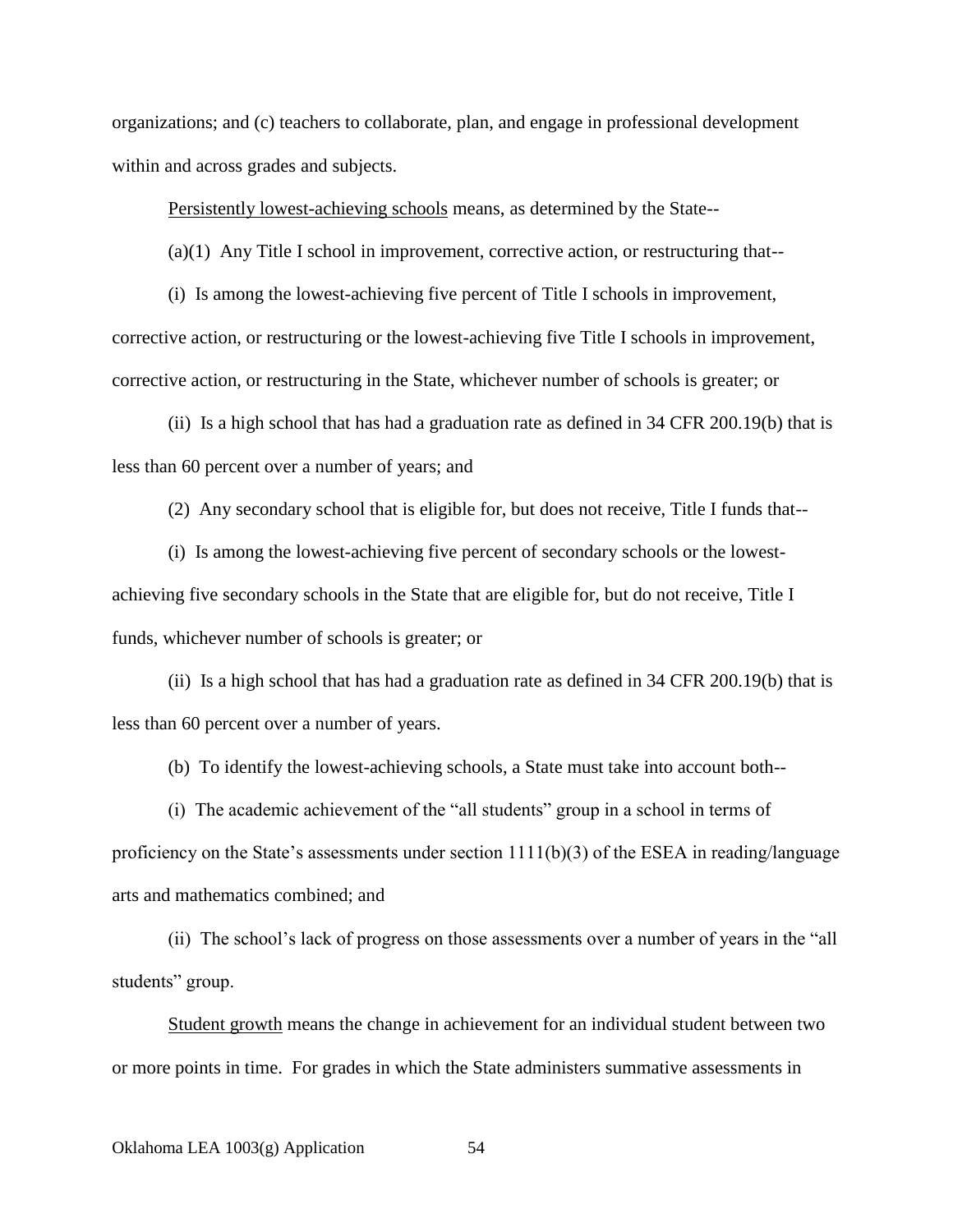reading/language arts and mathematics, student growth data must be based on a student's score on the State's assessment under section  $1111(b)(3)$  of the ESEA. A State may also include other measures that are rigorous and comparable across classrooms.

4. Evidence of strongest commitment. (a) In determining the strength of an LEA's commitment to ensuring that school improvement funds are used to provide adequate resources to enable persistently lowest-achieving schools to improve student achievement substantially, an SEA must consider, at a minimum, the extent to which the LEA's application demonstrates that the LEA has taken, or will take, action to--

(i) Analyze the needs of its schools and select an intervention for each school;

(ii) Design and implement interventions consistent with these requirements;

(iii) Recruit, screen, and select external providers, if applicable, to ensure their quality;

(iv) Align other resources with the interventions;

(v) Modify its practices or policies, if necessary, to enable it to implement the interventions fully and effectively; and

(vi) Sustain the reforms after the funding period ends.

(b) The SEA must consider the LEA's capacity to implement the interventions and may approve the LEA to serve only those Tier I and Tier II schools for which the SEA determines that the LEA can implement fully and effectively one of the interventions.

B. Providing flexibility.

1. An SEA may award school improvement funds to an LEA for a Tier I or Tier II school that has implemented, in whole or in part, an intervention that meets the requirements under section I.A.2(a), 2(b), or 2(d) of these requirements within the last two years so that the LEA and school can continue or complete the intervention being implemented in that school.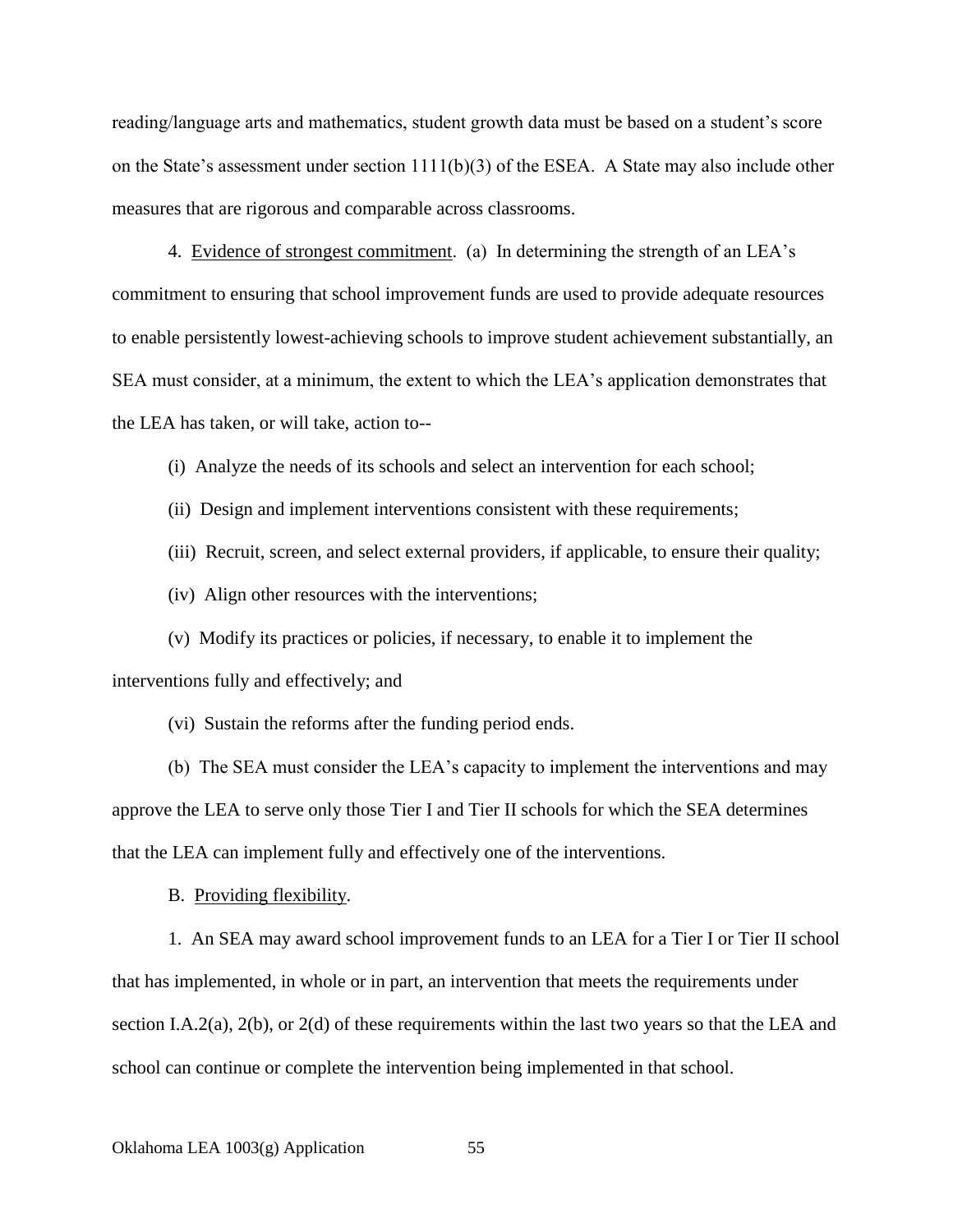2. An SEA may seek a waiver from the Secretary of the requirements in section 1116(b) of the ESEA in order to permit a Tier I school implementing an intervention that meets the requirements under section I.A.2(a) or 2(b) of these requirements in an LEA that receives a School Improvement Grant to "start over" in the school improvement timeline. Even though a school implementing the waiver would no longer be in improvement, corrective action, or restructuring, it may receive school improvement funds.

3. An SEA may seek a waiver from the Secretary to enable a Tier I school that is ineligible to operate a Title I schoolwide program and is operating a Title I targeted assistance program to operate a schoolwide program in order to implement an intervention that meets the requirements under section I.A.2(a), 2(b), or 2(d) of these requirements.

4. An SEA may seek a waiver from the Secretary to enable an LEA to use school improvement funds to serve a Tier II secondary school.

5. An SEA may seek a waiver from the Secretary to extend the period of availability of school improvement funds beyond September 30, 2011 so as to make those funds available to the SEA and its LEAs for up to three years.

6. If an SEA does not seek a waiver under section I.B.2, 3, 4, or 5, an LEA may seek a waiver.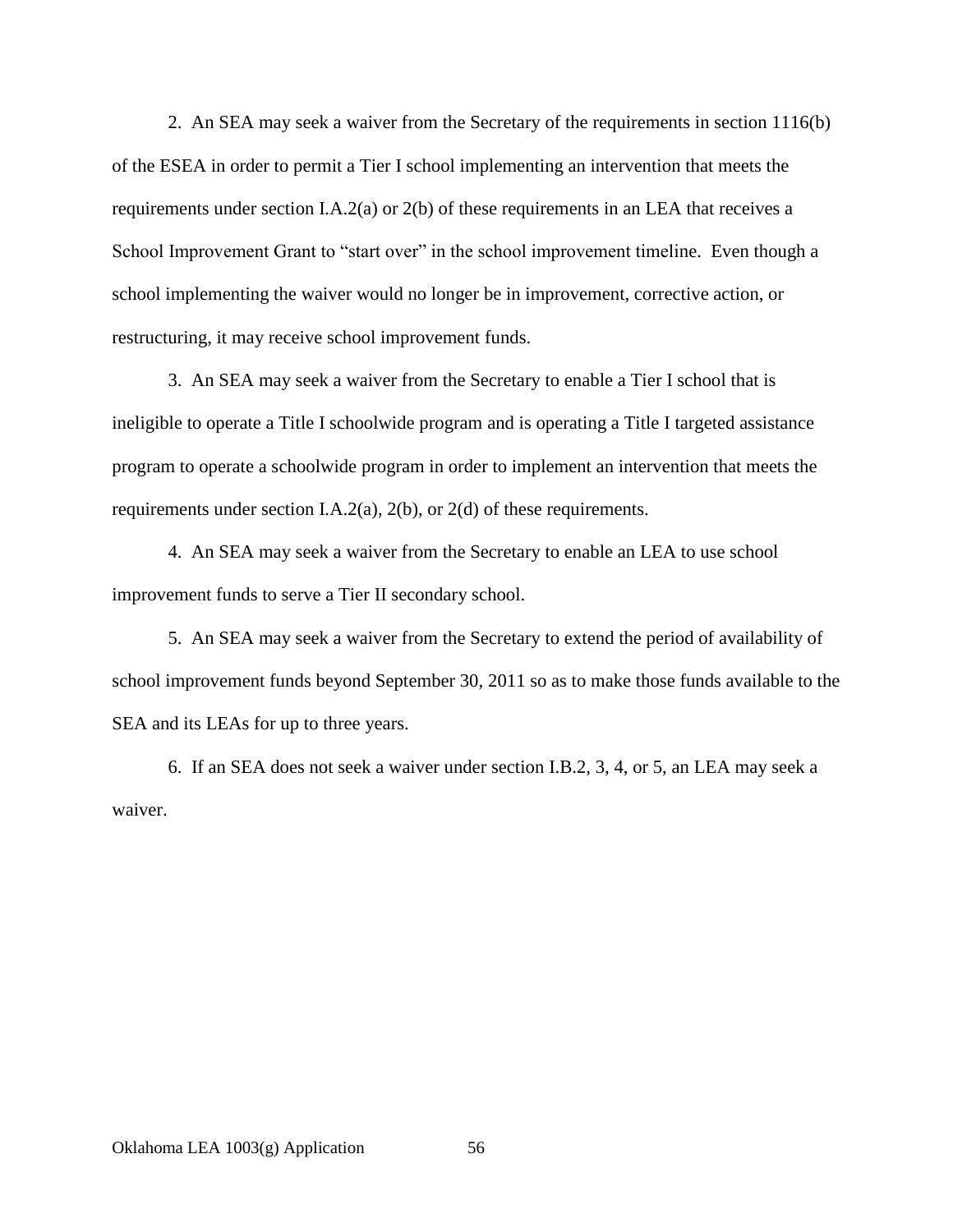# **APPENDIX B**

### **RESOURCES FOR EVALUATING EXTERNAL PROVIDERS/PARTNERS**

*Lessons Learned: Choosing a School Turnaround Provider* from Education Northwest [http://educatonnorthwest.org/webfm\\_send/1032](http://educatonnorthwest.org/webfm_send/1032)

*The Guide to Working With External Providers* by Learning Point Associates [www.learningpt.org/expertise/schoolimprovement/externalproviderguide.php](http://www.learningpt.org/expertise/schoolimprovement/externalproviderguide.php)

*Overview of The Guide to Working With External Providers* by Learning Point Associates [www.learningpt.org/expertise/schoolimprovement/externalproviderguide.php](http://www.learningpt.org/expertise/schoolimprovement/externalproviderguide.php)

*The Right People for the Job* (Webinar) from the Center on Innovation and Improvement <http://www.centerii.org/webinars/>

Selecting the Intervention Model and Partners/Providers for Low-Achieving Schools from the Center on Innovation and Improvement <http://www.centerii.org/leamodel/>

# **RESOURCES FOR GRANT APPLICATIONS**

**United States Department of Education** <http://www2.ed.gov/programs/sif/index.html>

**Center for Comprehensive School Reform and Improvement** [http://www.centerforcsri.org/index.php?option=com\\_frontpage&Itemid=1](http://www.centerforcsri.org/index.php?option=com_frontpage&Itemid=1)

**Center on Innovation and Improvement** [http://www.centerii.org](http://www.centerii.org/)

**Doing What Works – School Improvement**

[http://dww.ed.gov/priority\\_area/priority\\_landing.cfm?PA\\_ID=11](http://dww.ed.gov/priority_area/priority_landing.cfm?PA_ID=11)

**National High School Center** [http://betterhighschools.org](http://betterhighschools.org/)

**Regional Educational Libraries Program** <http://ies.ed.gov/ncee/edlabs/>

**What Works Clearinghouse**

<http://ies.ed.gov/ncee/wwc/>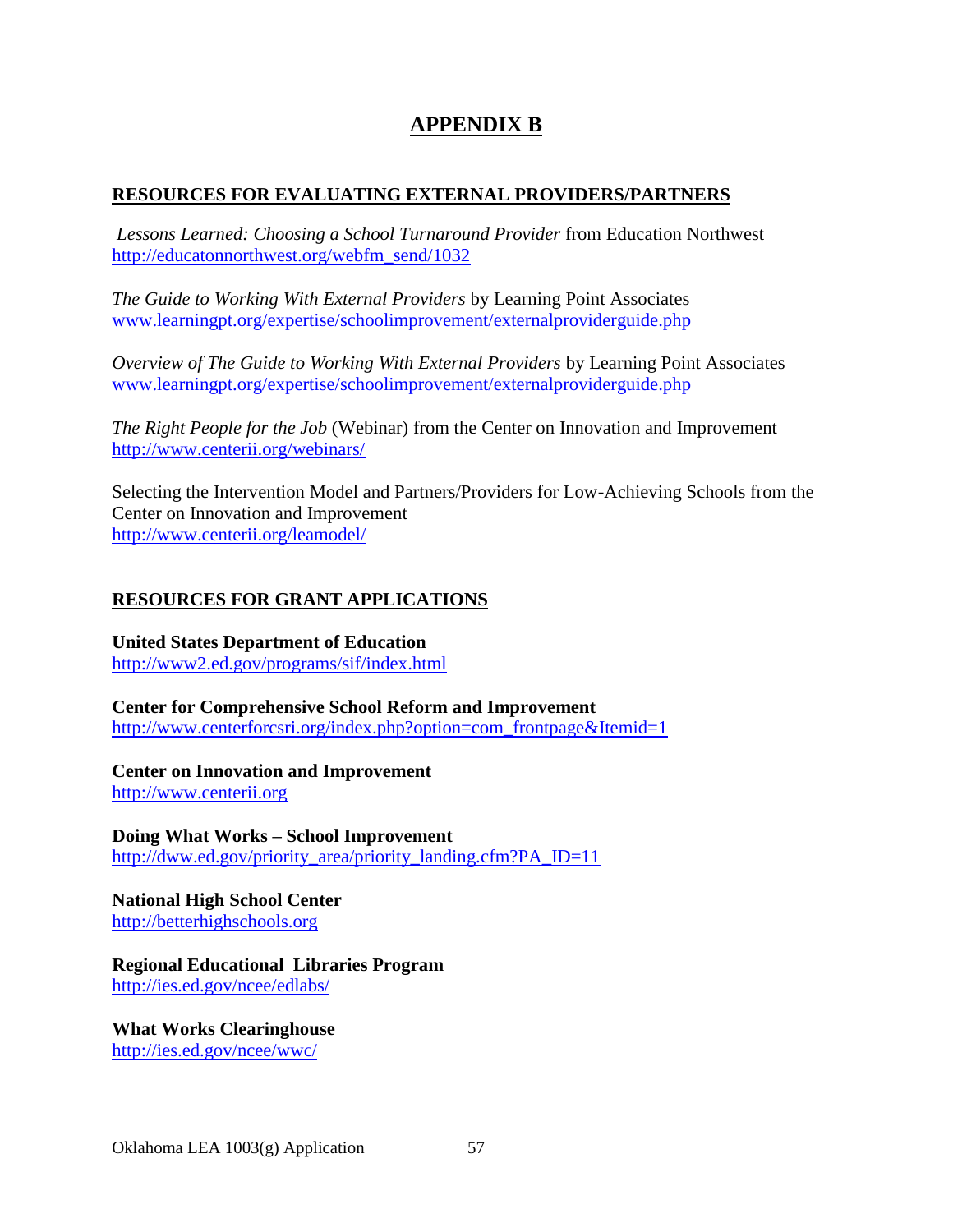# **APPENDIX C**

### **RUBRIC FOR APPLICATION REVIEW**

## **Note that a Level III must be met in all areas before approval is granted.**

## LEA Capacity

| Level I                      | Level II                     | Level III                     |
|------------------------------|------------------------------|-------------------------------|
| $\bullet$ Few or none of the | • Most of the above          | • All of the above indicators |
| indicators for the chosen    | indicators for the chosen    | for the chosen intervention   |
| intervention model have      | intervention model are       | model are demonstrated by     |
| been demonstrated or fully   | demonstrated by the district | the district and have been    |
| addressed in the LEA         | and have been fully          | fully addressed in the LEA    |
| application.                 | addressed in the LEA         | application.                  |
|                              | application.                 |                               |

### LEA Procedures/Polices for External Providers

| Level I                  | Level II                    | Level III                |
|--------------------------|-----------------------------|--------------------------|
| • The LEA has not fully  | The LEA has a written       | • The LEA has fully      |
| developed a written      | procedure/policy for        | developed a clear and    |
| procedure/policy for     | recruiting and selecting    | specific written         |
| recruiting and selecting | external providers, but the | procedure/policy for     |
| external providers or no | policy is too general.      | recruiting and selecting |
| procedure/policy exists  |                             | external providers.      |

| Level I |                               | Level II                     |  | Level III                    |  |
|---------|-------------------------------|------------------------------|--|------------------------------|--|
|         | • The provider has not fully  | • The provider has met some  |  | The LEA has fully met all    |  |
|         | met the above listed criteria | of the above listed criteria |  | of the above criteria        |  |
|         | including history of          | including history of         |  | including history of         |  |
|         | success, alignment with       | success, alignment with      |  | success, alignment with      |  |
|         | LEA initiatives, capacity to  | LEA initiatives, capacity to |  | LEA initiatives, capacity to |  |
|         | serve, and providing data-    | serve, and providing data-   |  | serve, and providing data-   |  |
|         | based evidence of success     | based evidence of success    |  | based evidence of success    |  |
|         | in improving achievement.     | in improving achievement.    |  | in improving achievement.    |  |
|         |                               |                              |  |                              |  |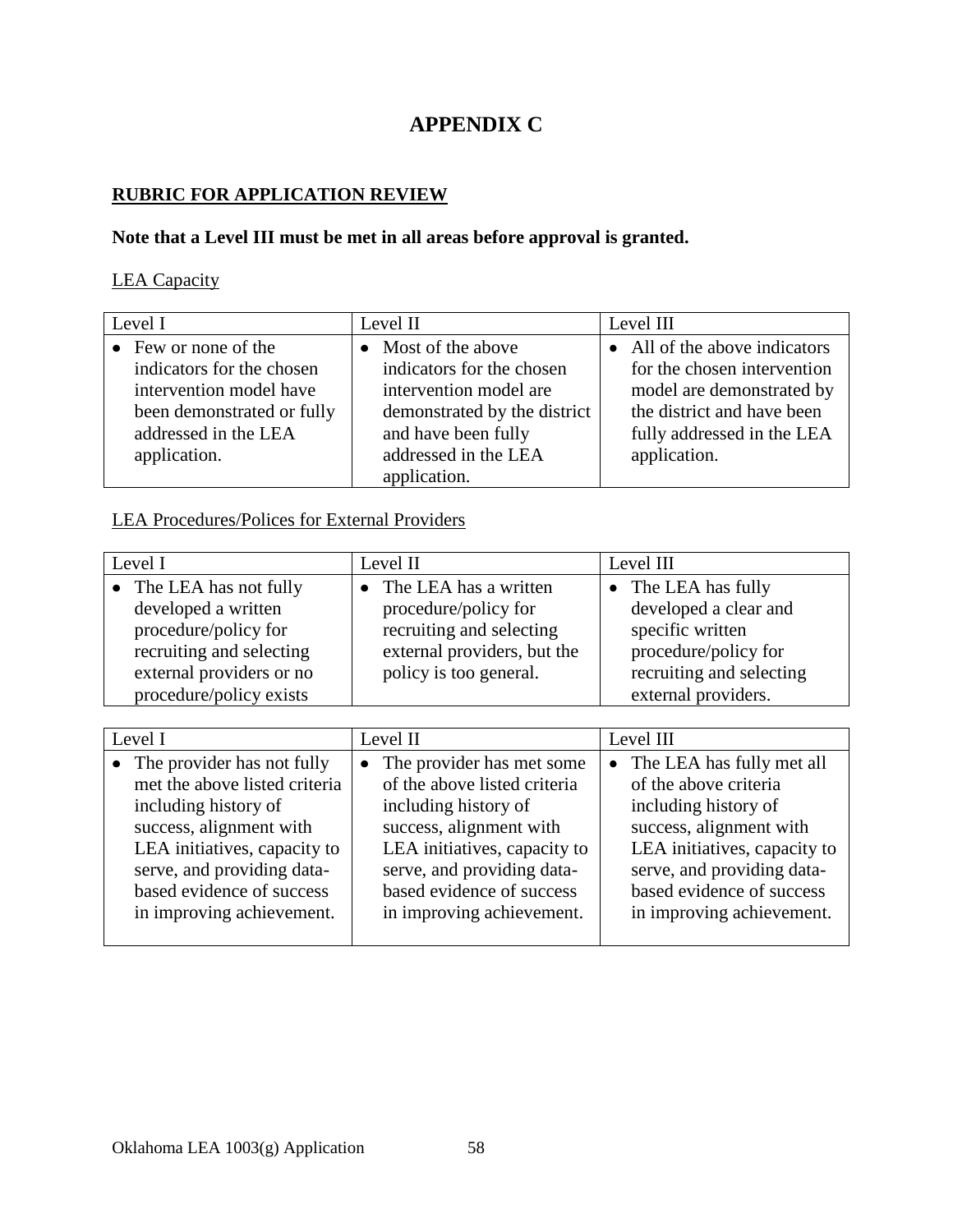# LEA Integration of Services

| Level I                  | Level II                     | Level III                   |
|--------------------------|------------------------------|-----------------------------|
| • The LEA has integrated | • The LEA has integrated     | $\bullet$ The LEA has fully |
| few or no resources to   | limited resources to support | integrated multiple         |
| support the selected     | the selected intervention    | resources to support the    |
| intervention model.      | model.                       | selected intervention       |
|                          |                              | model.                      |

# LEA Modification of Policies and Procedures

| Level I                       | Level II                 | Level III                   |
|-------------------------------|--------------------------|-----------------------------|
| • The LEA has provided        | • The LEA has provided   | The LEA has provided        |
| little to no policy change to | some policy change to    | multiple policy changes     |
| enable schools to             | enable schools to        | and maximum flexibility to  |
| implement the selected        | implement interventions. | implement interventions, as |
| intervention model.           |                          | appropriate.                |

# LEA Sustainability

| Level I                       | Level II                           | Level III                  |
|-------------------------------|------------------------------------|----------------------------|
| • The LEA has addressed       | The LEA has addressed<br>$\bullet$ | • The LEA has fully and    |
| few or none of the            | most of the indicators of          | thoughtfully addressed all |
| indicators of sustainability. | sustainability.                    | the indicators of          |
|                               |                                    | sustainability.            |

# LEA Application for Tier III Schools

| Level I                      |           | Level II                  | Level III                  |
|------------------------------|-----------|---------------------------|----------------------------|
| • The LEA has addressed      | $\bullet$ | The LEA has addressed     | • The LEA has fully and    |
| few or none of the           |           | most of the Tier III      | thoughtfully addressed all |
| requirements of the Tier III |           | application requirements. | the Tier III application   |
| application.                 |           |                           | requirements.              |

# School Needs Assessment and Identification of Intervention Model

| Level 1                     | Level II                       | Level III                    |
|-----------------------------|--------------------------------|------------------------------|
| • Data sources used in      | • Few data sources were used   | • Multiple data sources were |
| analysis or summary of      | in analysis or analysis is     | used and have been           |
| analysis is nonexistent or  | lacking.                       | summarized into a            |
| minimal.                    |                                | meaningful analysis.         |
|                             | • Needs assessment provided    |                              |
| • Needs assessment provided | by external evaluator was      | • Needs assessment provided  |
| by external evaluator was   | minimally integrated into      | by external evaluator was    |
| not considered. (If         | the overall data analysis. (If | fully and thoughtfully       |
| applicable.)                | applicable.)                   | implemented into the         |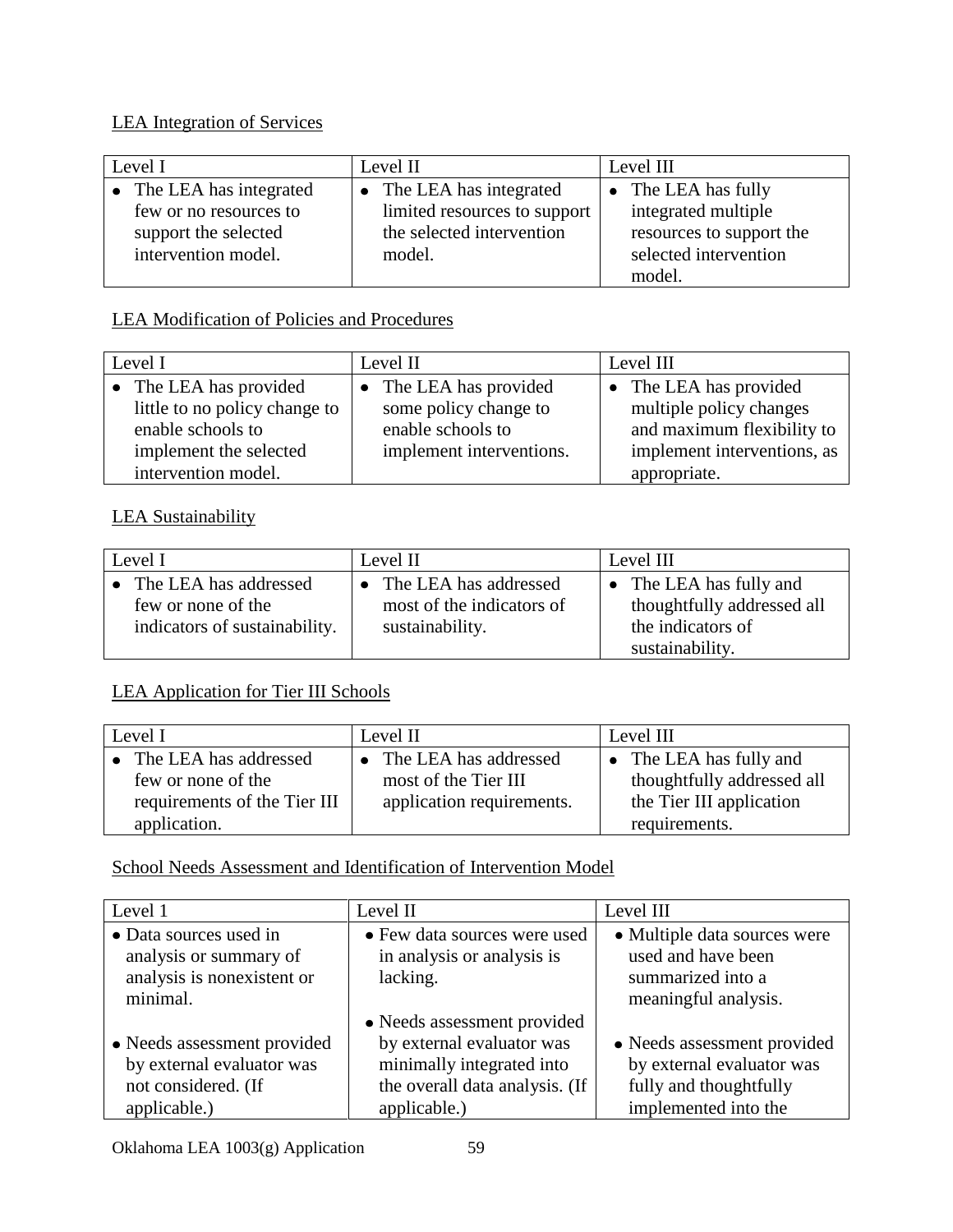| • The identified model is not<br>supported by the data<br>analysis or needs<br>assessment or is minimally<br>supported. | • The identified model is<br>partially supported by the<br>data analysis and needs<br>assessment. | overall data analysis. (If<br>applicable.)<br>• The identified model is<br>fully supported by the data<br>analysis and needs |
|-------------------------------------------------------------------------------------------------------------------------|---------------------------------------------------------------------------------------------------|------------------------------------------------------------------------------------------------------------------------------|
|                                                                                                                         |                                                                                                   | assessment.                                                                                                                  |

## School SMART Goals

| Level I |                           | Level II |                              | Level III |                             |
|---------|---------------------------|----------|------------------------------|-----------|-----------------------------|
|         | • Goals do not include or |          | • Goals include most         |           | • Goals are clearly defined |
|         | include few components of |          | components of SMART          |           | and include all components  |
|         | SMART goals: specific,    |          | goals: specific, measurable, |           | of SMART goals: specific,   |
|         | measurable, attainable,   |          | attainable, results driven,  |           | measurable, attainable,     |
|         | results driven, and time  |          | and time bound.              |           | results driven, and time    |
|         | bound.                    |          |                              |           | bound.                      |

# School Integration of Services

| Level I                     | Level II<br>Level III        |                          |
|-----------------------------|------------------------------|--------------------------|
| • The school has integrated | The school has integrated    | • The school has fully   |
| few or no resources to      | limited resources to support | integrated multiple      |
| support the selected        | the selected intervention    | resources to support the |
| intervention model.         | model.                       | selected intervention    |
|                             |                              | model.                   |

# School Modification of Policies and Procedures

| Level I                                                    | Level II                                           | Level III                                          |  |
|------------------------------------------------------------|----------------------------------------------------|----------------------------------------------------|--|
| • The school has provided<br>little to no policy change to | • The school has provided<br>some policy change to | The school has provided<br>multiple policy changes |  |
| enable schools to                                          | enable schools to                                  | and maximum flexibility to                         |  |
| implement the selected                                     | implement interventions.                           | implement interventions, as                        |  |
| intervention model.                                        |                                                    | appropriate.                                       |  |

# School Sustainability

| Level I                                                                         | Level II                                                                   | Level III                                                                                        |  |
|---------------------------------------------------------------------------------|----------------------------------------------------------------------------|--------------------------------------------------------------------------------------------------|--|
| The school has addressed<br>few or none of the<br>indicators of sustainability. | • The school has addressed<br>most of the indicators of<br>sustainability. | • The school has fully and<br>thoughtfully addressed all<br>the indicators of<br>sustainability. |  |